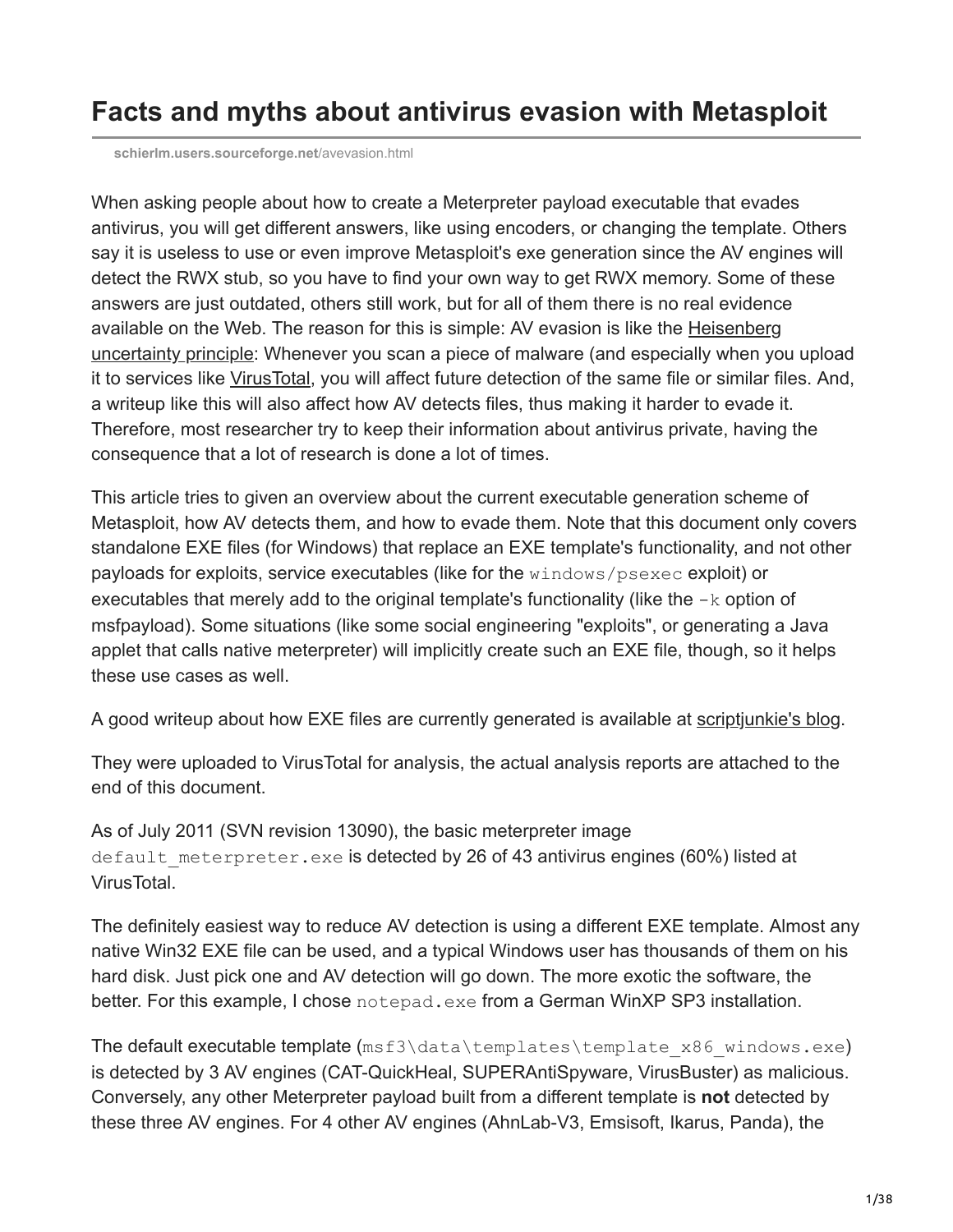templates themselves are not detected, but payloads built from that template are detected, but not the payloads from the Notepad template. Therefore, just by using a custom template, you can reduce the detection rate from 26 to 19 engines (44%).

Improving payload encoders is much harder, especially since the  $x86/s$ hikata ga nai encoder (that uses a polymorphic decoder stub) is excellent for evasion. Testing this option is easy, by testing with EXE files without a payload at all. If they are still detected, encoders will not be able to help avoid detection either. When looking at the overall results, there is not a single antivirus where removing the payload improves detection in all cases. For 6 of them (BitDefender, Emsisoft, F-Secure, Ikarus, NOD32, nProtect), removing the payload sometimes dereases the detection rate, but not in all cases.

As a conclusion, considering the amount of time that would be needed to improve encoders further, improvement of encoders is basically only interesting if it also helps evasion of IDS/IPS or similar systems. We will look at different options in this article, though.

As scriptjunkie wrote in his article, tracing from the entry point over the nop sled to the jump that jumps to the RWX stub is quite easy to do. In case AV is using it for detection, it might be an option to look at opportunities to make that code more complex.

To test this, I modified the EXE generator so that it does not fix the entry point at all, resulting in broken executables that do not run the payload. On the other hand, all the evil code (RWX stub and payload) is still in there, so if the AV does not trace execution but detect the payload in another way, it should still detect the file. The following patch was used to achieve this:

The resulting files were only detected by one antivirus engines (DrWeb); although they still contain the full payload and RWX stub. Some people will now start complaining again that it is pointless to AV check files that do not run at all. To prove them wrong, I tried a simple modification to the encoder so that it does not create a relative jump, but an indirect one to a register that is initialized via XORing two values. I also added a small loop to make tracing the execution flow harder. The following patch was used to achieve this:

That way, the binary without a payload was only detected by 4 AV engines, and a binary with meterpreter was detected by 9 AV engines, which is quite an improvement from 19 engines, considering this primitive way of obfuscation.

Just to make it clear, I do not propose applying this patch to Metasploit - it is easy for the AV guys to update their detections. But having some more complicated way of jumping to the entry point (using polymorphic code, for example) could help quite a bit to reduce AV detection and I think it is easier to write polymorphic "jump anywhere" code than a polymorphic RWX stub...

Obfuscation of the RWX stub is hard, especially since you cannot use self-modifying code. So to obfuscate the RWX stub, you are basically limited to replacing opcodes by others with same/similar effect, and to reordering parts. An alternative might be to do a simple "VM" that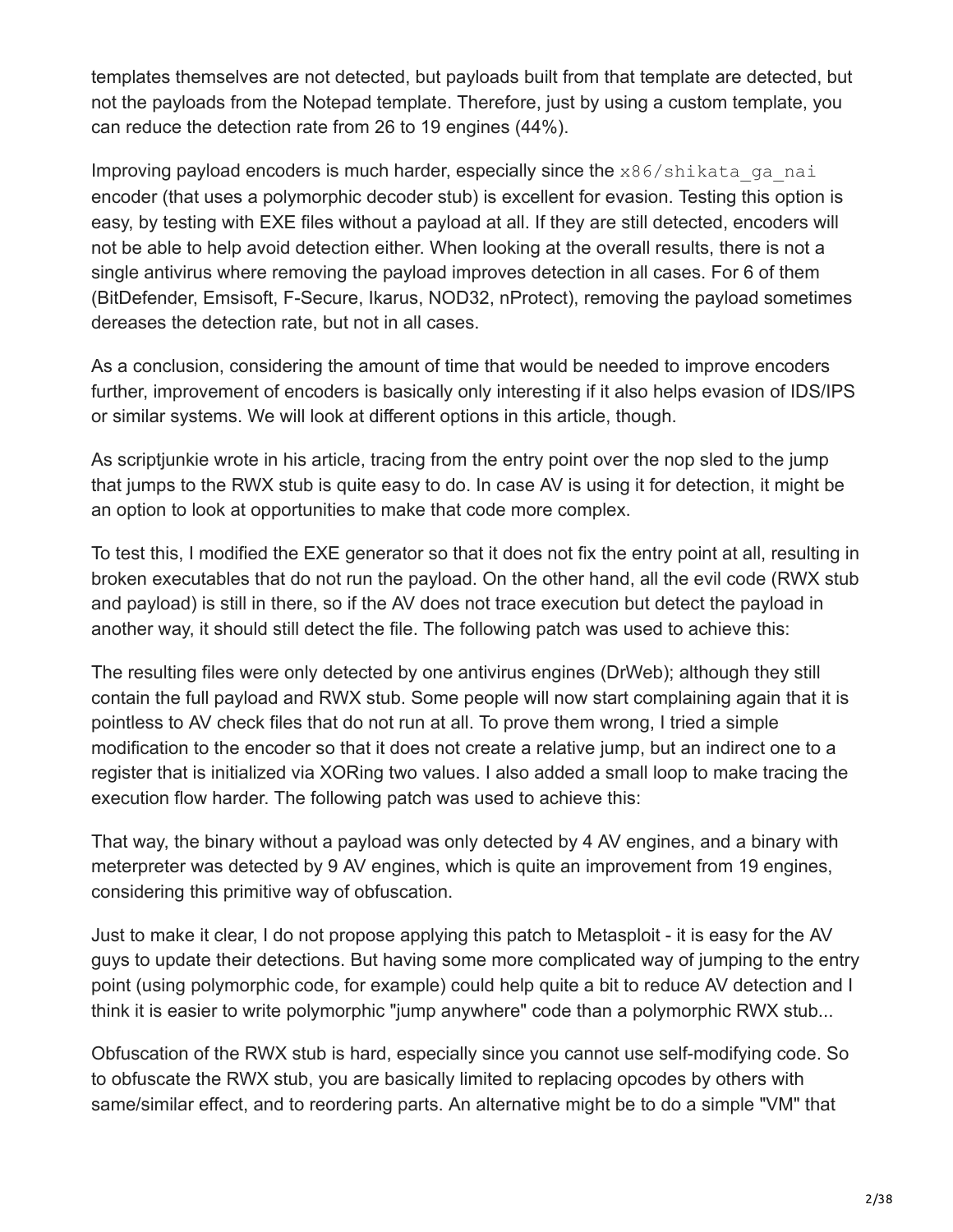reads instructions from heap or stack, because it can modify the instructions there; however, this is quite some amount of work with no guarantee that it will help for long.

To assess the potential success of this method, I tried to build executables that do not make the memory RWX before executing it, using the following patch:

The resulting files were still detected by AVG and DrWeb; when comparing them with the other "broken" files (with the bad entry point), they do not perform better, but actually they perform worse in the sense that only the nop sled seems to be sufficient to make AVG detect it as malicious, while AVG did not detect the executables with the modified entry point. On the other hand, the file with the XORed entry point was detected by AVG again, increasing the probability that it is indeed the nop sled (without the following jump) that make AVG detect the file.

Considering the vast amount of time needed to make a new rwx stub, combined with the low success chance (it will not help against AVG or DrWeb), I'll skip this option for now, and look at the other ones.

Metasploit includes an "old" option called exe-small to build executables from a template that reserves space for the payload and stores its length at a fixed position. Using this template method, no part of the text section has to be modified dynamically, therefore reducing the risk of heuristics detecting the file. On the other hand, the text section is static, making it easy to detect a given sample with static signatures. Therefore, once such a sample is used (and maybe uploaded to VirusTotal, either by you or by your target), the sample has to be considered "burnt" in the sense that a few hours to days later, most AVs will detect your samples with ease. This makes it hard to test the effectiveness of this approach, especially if you want to use the generated samples (if you test them, they will be useless afterwards).

I built a small exe sample using VC++ Express 2008 by creating a console application project without precompiled headers and changed the Runtime Library option from /MTD to /MT (so that it does not link against VC runtime DLLs).

A small patch was required to make Metasploit detect the new template and properly make the section RWX:

(Un-)Fortunately, even the empty template without payload was detected by one antivirus, probably because of that RWX section. Let's try again, this time without the code that makes the section RWX (commenting out the two lines changed by the patch above) but instead copying the payload ourselves into RWX memory:

Now, the empty payload does not trigger any antivirus (which is correct, since it is not malicious; but at least no heuristics caught this template) and the meterpreter payload is detected only by Microsoft, Kaspersky, F-Secure and other engines that I think use either of these engines, resulting in a 6 of 43 detection rate (14%).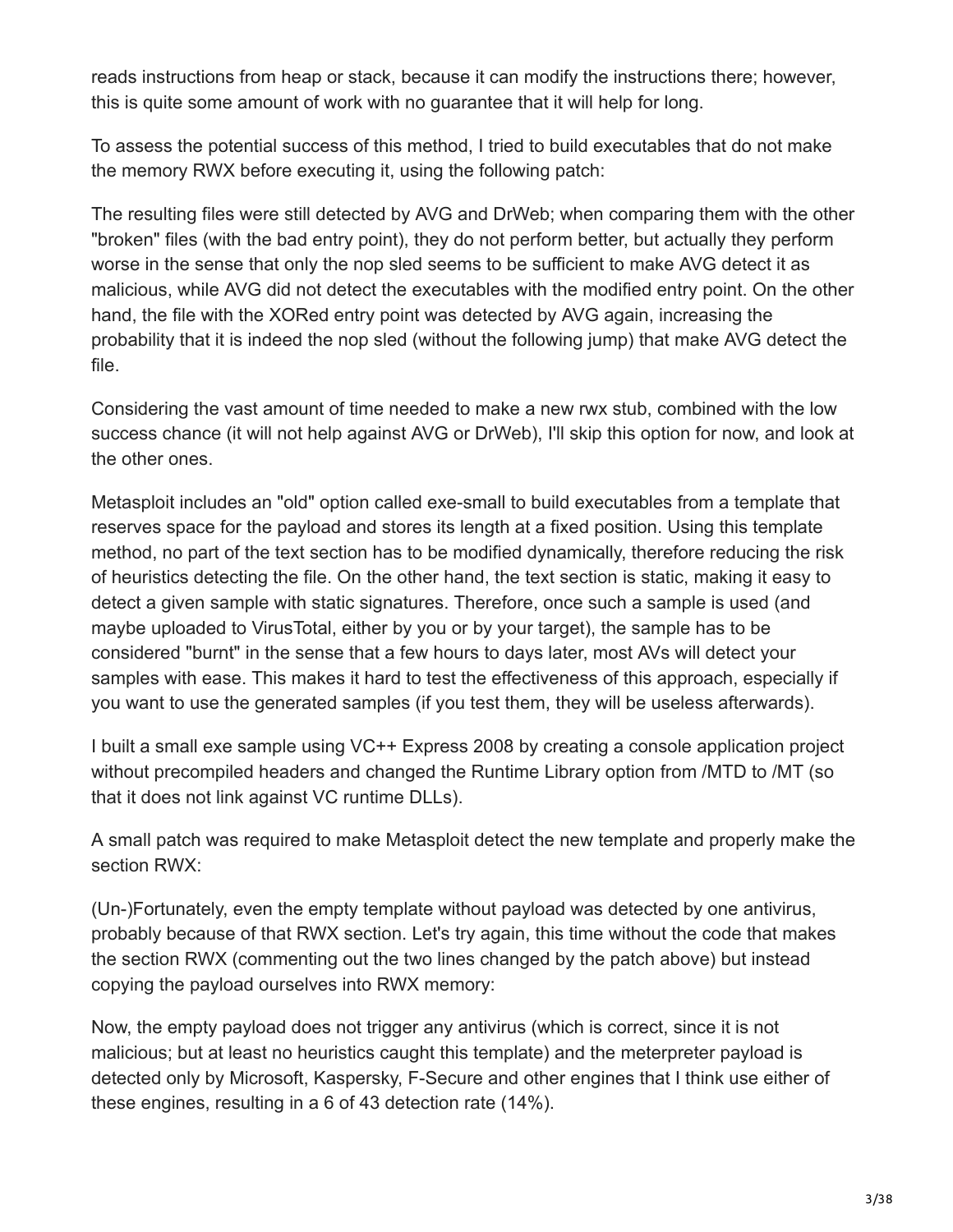The next question that arises: Do those 6 antivirus detect the shikata\_ga\_nai encoder or do they sandbox the executable and detect the real behaviour (reverse shell)? To test this, I built an executable that uses an empty payload, but encoded with shikata\_ga\_nai 10 times:

This template is also detected by none of the antivirus engines; the shikata\_ga\_nai encoder is not the culprit of detection.

As a conclusion, if you have the time and skill to design your own exe stub, it is the best option of all the options tried by now. But remember that you cannot use it very often, since creating signatures for it is very easy (definitely easier than writing the new stub, and also a lot easier than deobfuscating the entry point nop sled), so it is a good option only for "important" targets (or ones where you can be pretty sure it will not be detected). If you have to target one of the antivirus engines that use sandboxing, you will have to evade this separately, though.

To evade sandboxing, there are basically three ways I can think of (maybe there are more):

- Try to use more computing power/time than the sandbox allows you to have
- Call API functions that are hard to emulate, or API functions that indicate the application has started/finished in the hope that the antivirus will give up
- Call API functions where you think a sandbox will emulate them incorrectly, and verify the result; if incorrect, stop immediately (similar to what some current malware does when it detects a VM to complicate reversing)

I thought of a simple code snippet that tries to implement all the three ways: The first one is done by a Sleep() call, the second one by calling PeekMessage (which usually indicates the application finished initializing), and the third one by verifying with GetTickCount that the Sleep call really slept (in case the sandbox just implemented Sleep as a no-op) and by verifying that the received message is really the same that was posted. Of course, there are more sophisticated ways, like starting multiple threads, doing interlocked operations and verifying the results and the timing, but I wanted to start simple.

As a result, almost all previous detections went away - only Microsoft and Kaspersky still believe this is malicious. On the other hand, that code seems to trigger a new heuristic in Sophos, increasing the number of antivirus that still detects the sample to 3 of 43 (7%). Sandbox evasion can be quite effective if your target AV is using it, you just have to be careful not triggering new heuristics with them... It should be possible to put the sandbox evasion into a Metasploit encoder (that prepends it) and encoding the result further to make it harder to detect; this is left as an exercise to the reader, though.

*To be continued? I doubt it will get better than 3 of 43...*

| <b>Antivirus</b> | <b>Version</b>           | Last update Result |                          |
|------------------|--------------------------|--------------------|--------------------------|
| AhnLab-V3        | 2011.07.07.01 2011.07.07 |                    | $\sim$                   |
| AntiVir          | 7.11.10.246              | 2011.07.07         | $\overline{\phantom{a}}$ |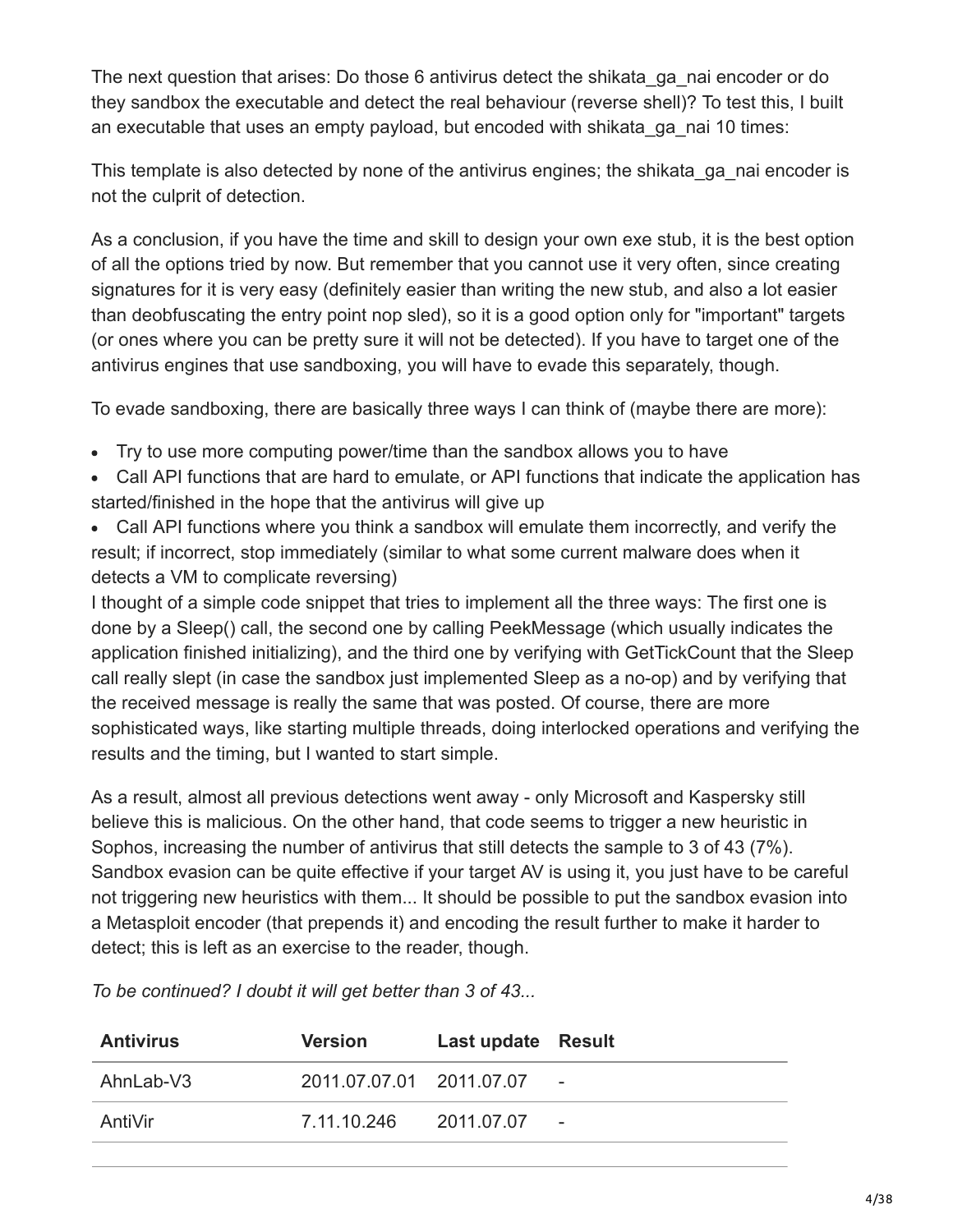| Antiy-AVL            | 2.0.3.7       | 2011.07.07 |                            |
|----------------------|---------------|------------|----------------------------|
| Avast                | 4.8.1351.0    | 2011.07.06 | $\overline{\phantom{0}}$   |
| Avast <sub>5</sub>   | 5.0.677.0     | 2011.07.06 | $\overline{\phantom{0}}$   |
| <b>AVG</b>           | 10.0.0.1190   | 2011.07.06 | $\overline{\phantom{0}}$   |
| <b>BitDefender</b>   | 7.2           | 2011.07.07 |                            |
| <b>CAT-QuickHeal</b> | 11.00         | 2011.07.08 | Win32. Trojan. Swrort. A.4 |
| ClamAV               | 0.97.0.0      | 2011.07.07 |                            |
| Commtouch            | 5.3.2.6       | 2011.07.07 |                            |
| Comodo               | 9303          | 2011.07.07 | $\overline{\phantom{a}}$   |
| <b>DrWeb</b>         | 5.0.2.03300   | 2011.07.07 | $\overline{a}$             |
| Emsisoft             | 5.1.0.8       | 2011.07.07 |                            |
| eSafe                | 7.0.17.0      | 2011.07.06 |                            |
| eTrust-Vet           | 36.1.8429     | 2011.07.06 | -                          |
| F-Prot               | 4.6.2.117     | 2011.07.08 | $\overline{\phantom{0}}$   |
| F-Secure             | 9.0.16440.0   | 2011.07.07 |                            |
| Fortinet             | 4.2.257.0     | 2011.07.07 | $\overline{\phantom{0}}$   |
| GData                | 22            | 2011.07.07 |                            |
| <b>Ikarus</b>        | T3.1.1.104.0  | 2011.07.07 |                            |
| Jiangmin             | 13.0.900      | 2011.07.06 |                            |
| <b>K7AntiVirus</b>   | 9.107.4883    | 2011.07.07 |                            |
| Kaspersky            | 9.0.0.837     | 2011.07.07 | $\overline{a}$             |
| <b>McAfee</b>        | 5.400.0.1158  | 2011.07.08 |                            |
| McAfee-GW-Edition    | 2010.1D       | 2011.07.07 |                            |
| Microsoft            | 1.7000        | 2011.07.07 |                            |
| NOD32                | 6275          | 2011.07.08 |                            |
| Norman               | 6.07.10       | 2011.07.07 |                            |
| nProtect             | 2011-07-07.01 | 2011.07.07 |                            |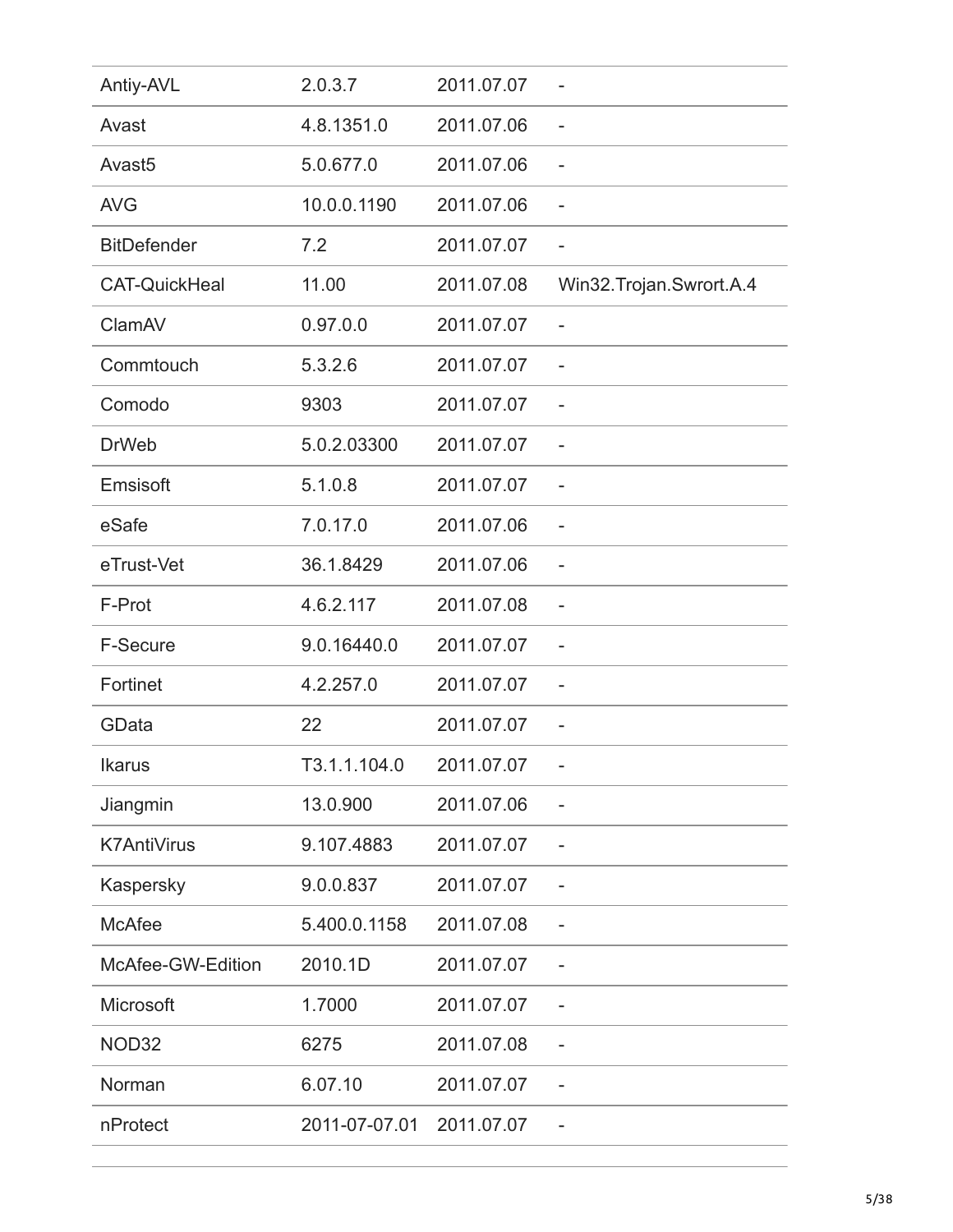| Panda                   | 10.0.3.5      | 2011.07.06 |                           |
|-------------------------|---------------|------------|---------------------------|
| <b>PCTools</b>          | 8.0.0.5       | 2011.07.07 | $\overline{\phantom{0}}$  |
| Prevx                   | 3.0           | 2011.07.09 |                           |
| Rising                  | 23.65.02.03   | 2011.07.06 | $\overline{\phantom{0}}$  |
| Sophos                  | 4.67.0        | 2011.07.07 | $\qquad \qquad -$         |
| <b>SUPERAntiSpyware</b> | 4.40.0.1006   | 2011.07.07 | Trojan.Backdoor-Poisonlvy |
| Symantec                | 20111.1.0.186 | 2011.07.07 | $\overline{\phantom{0}}$  |
| <b>TheHacker</b>        | 6.7.0.1.250   | 2011.07.08 |                           |
| <b>TrendMicro</b>       | 9.200.0.1012  | 2011.07.07 |                           |
| TrendMicro-HouseCall    | 9.200.0.1012  | 2011.07.07 | $\overline{\phantom{0}}$  |
| <b>VBA32</b>            | 3.12.16.4     | 2011.07.06 |                           |
| <b>VIPRE</b>            | 9792          | 2011.07.07 | $\qquad \qquad -$         |
| <b>ViRobot</b>          | 2011.7.7.4555 | 2011.07.07 |                           |
| <b>VirusBuster</b>      | 14.0.114.0    | 2011.07.07 | Trojan.Rosena.Gen.1       |

| <b>Antivirus</b>     | <b>Version</b> | Last update | <b>Result</b> |
|----------------------|----------------|-------------|---------------|
| AhnLab-V3            | 2011.07.09.00  | 2011.07.08  |               |
| AntiVir              | 7.11.11.45     | 2011.07.08  |               |
| Antiy-AVL            | 2.0.3.7        | 2011.07.08  |               |
| Avast                | 4.8.1351.0     | 2011.07.09  |               |
| Avast <sub>5</sub>   | 5.0.677.0      | 2011.07.09  |               |
| <b>AVG</b>           | 10.0.0.1190    | 2011.07.09  |               |
| <b>BitDefender</b>   | 7.2            | 2011.07.09  |               |
| <b>CAT-QuickHeal</b> | 11.00          | 2011.07.09  |               |
| ClamAV               | 0.97.0.0       | 2011.07.09  |               |
| Commtouch            | 5.3.2.6        | 2011.07.09  |               |
| Comodo               | 9325           | 2011.07.09  |               |
| <b>DrWeb</b>         | 5.0.2.03300    | 2011.07.09  |               |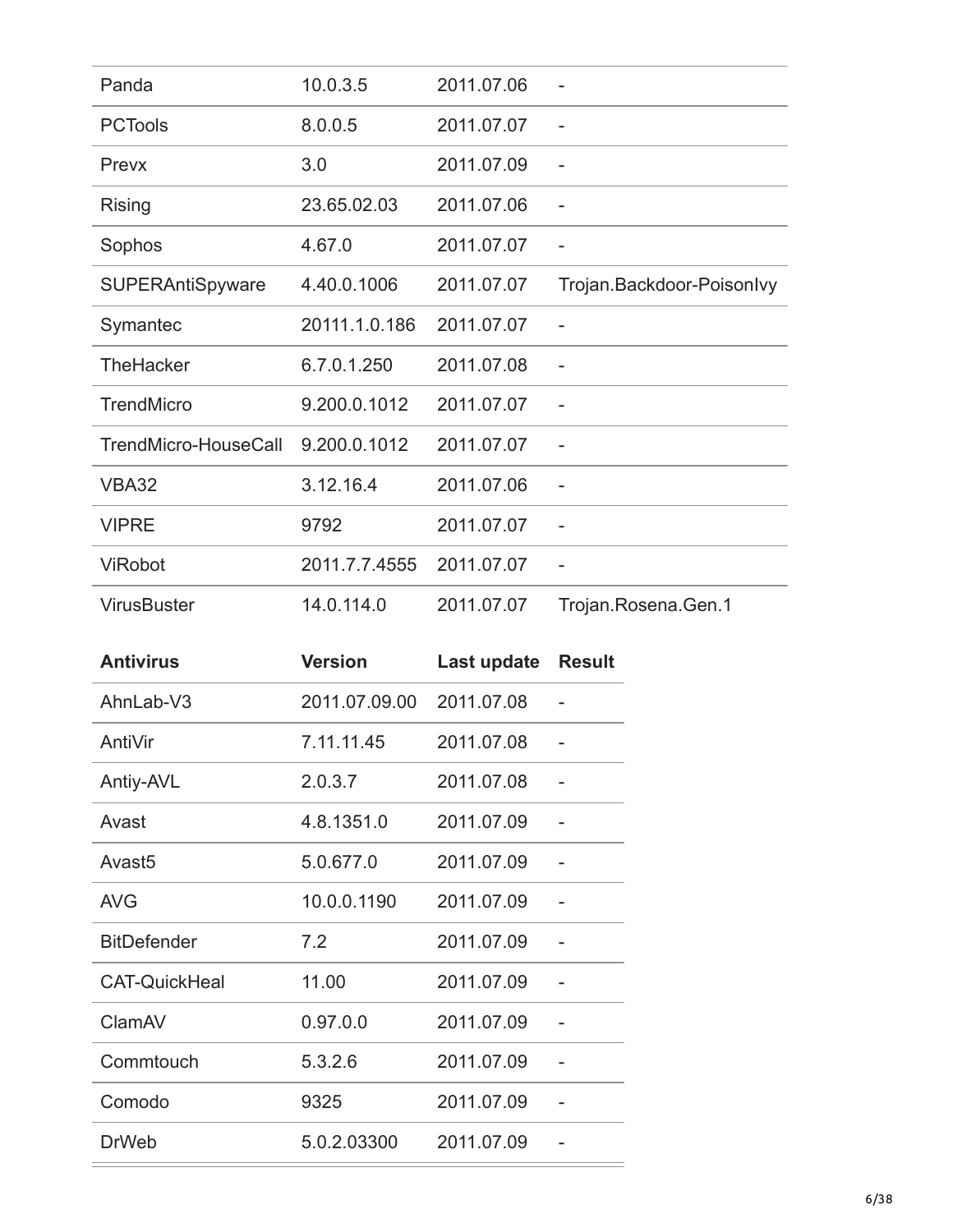| Emsisoft                | 5.1.0.8       | 2011.07.09 |  |
|-------------------------|---------------|------------|--|
| eSafe                   | 7.0.17.0      | 2011.07.07 |  |
| eTrust-Vet              | 36.1.8434     | 2011.07.08 |  |
| F-Prot                  | 4.6.2.117     | 2011.07.08 |  |
| <b>F-Secure</b>         | 9.0.16440.0   | 2011.07.09 |  |
| Fortinet                | 4.2.257.0     | 2011.07.09 |  |
| GData                   | 22            | 2011.07.09 |  |
| <b>Ikarus</b>           | T3.1.1.104.0  | 2011.07.09 |  |
| Jiangmin                | 13.0.900      | 2011.07.08 |  |
| <b>K7AntiVirus</b>      | 9.107.4887    | 2011.07.08 |  |
| Kaspersky               | 9.0.0.837     | 2011.07.09 |  |
| <b>McAfee</b>           | 5.400.0.1158  | 2011.07.09 |  |
| McAfee-GW-Edition       | 2010.1D       | 2011.07.09 |  |
| <b>Microsoft</b>        | 1.7000        | 2011.07.09 |  |
| NOD32                   | 6278          | 2011.07.09 |  |
| Norman                  | 6.07.10       | 2011.07.09 |  |
| nProtect                | 2011-07-09.01 | 2011.07.09 |  |
| Panda                   | 10.0.3.5      | 2011.07.09 |  |
| <b>PCTools</b>          | 8.0.0.5       | 2011.07.08 |  |
| Prevx                   | 3.0           | 2011.07.09 |  |
| Rising                  | 23.65.04.03   | 2011.07.08 |  |
| Sophos                  | 4.67.0        | 2011.07.09 |  |
| <b>SUPERAntiSpyware</b> | 4.40.0.1006   | 2011.07.09 |  |
| Symantec                | 20111.1.0.186 | 2011.07.09 |  |
| <b>TheHacker</b>        | 6.7.0.1.250   | 2011.07.08 |  |
| <b>TrendMicro</b>       | 9.200.0.1012  | 2011.07.09 |  |
| TrendMicro-HouseCall    | 9.200.0.1012  | 2011.07.09 |  |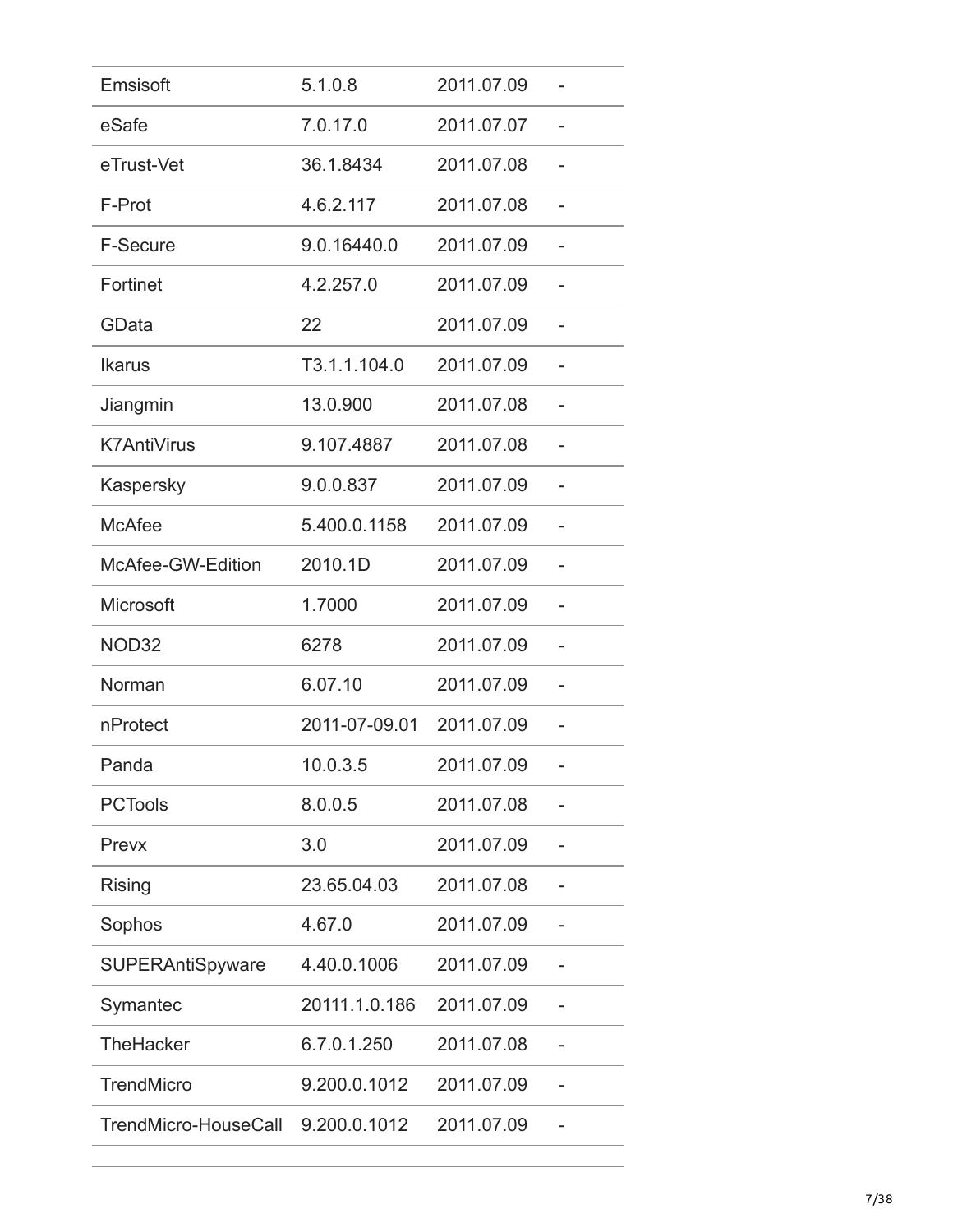| VBA32              | 3.12.16.4                | 2011.07.08 |  |
|--------------------|--------------------------|------------|--|
| <b>VIPRF</b>       | 9813                     | 2011.07.09 |  |
| <b>ViRobot</b>     | 2011.7.9.4560 2011.07.09 |            |  |
| <b>VirusBuster</b> | 14.0.115.1               | 2011.07.08 |  |

| <b>Antivirus</b>     | <b>Version</b> | Last update | <b>Result</b>             |
|----------------------|----------------|-------------|---------------------------|
| AhnLab-V3            | 2011.07.07.01  | 2011.07.07  | Trojan/Win32.Shell        |
| AntiVir              | 7.11.10.246    | 2011.07.07  | TR/Crypt.EPACK.Gen2       |
| Antiy-AVL            | 2.0.3.7        | 2011.07.07  |                           |
| Avast                | 4.8.1351.0     | 2011.07.06  | Win32:SwPatch [Wrm]       |
| Avast <sub>5</sub>   | 5.0.677.0      | 2011.07.06  | Win32:SwPatch [Wrm]       |
| <b>AVG</b>           | 10.0.0.1190    | 2011.07.06  | Win32/Heur                |
| <b>BitDefender</b>   | 7.2            | 2011.07.07  | Backdoor.Shell.AC         |
| <b>CAT-QuickHeal</b> | 11.00          | 2011.07.08  | Trojan.Swrort.A           |
| ClamAV               | 0.97.0.0       | 2011.07.07  | $\overline{\phantom{0}}$  |
| Commtouch            | 5.3.2.6        | 2011.07.07  | W32/Swrort.A.gen!Eldorado |
| Comodo               | 9303           | 2011.07.07  |                           |
| <b>DrWeb</b>         | 5.0.2.03300    | 2011.07.07  | Trojan.Swrort.1           |
| Emsisoft             | 5.1.0.8        | 2011.07.07  | Trojan.Win32.Swrort!IK    |
| eSafe                | 7.0.17.0       | 2011.07.06  |                           |
| eTrust-Vet           | 36.1.8429      | 2011.07.06  | $\overline{a}$            |
| F-Prot               | 4.6.2.117      | 2011.07.08  | W32/Swrort.A.gen!Eldorado |
| <b>F-Secure</b>      | 9.0.16440.0    | 2011.07.07  | Backdoor.Shell.AC         |
| Fortinet             | 4.2.257.0      | 2011.07.07  |                           |
| GData                | 22             | 2011.07.07  | Backdoor.Shell.AC         |
| <b>Ikarus</b>        | T3.1.1.104.0   | 2011.07.07  | Trojan.Win32.Swrort       |
| Jiangmin             | 13.0.900       | 2011.07.06  |                           |
| <b>K7AntiVirus</b>   | 9.107.4883     | 2011.07.07  | <b>Riskware</b>           |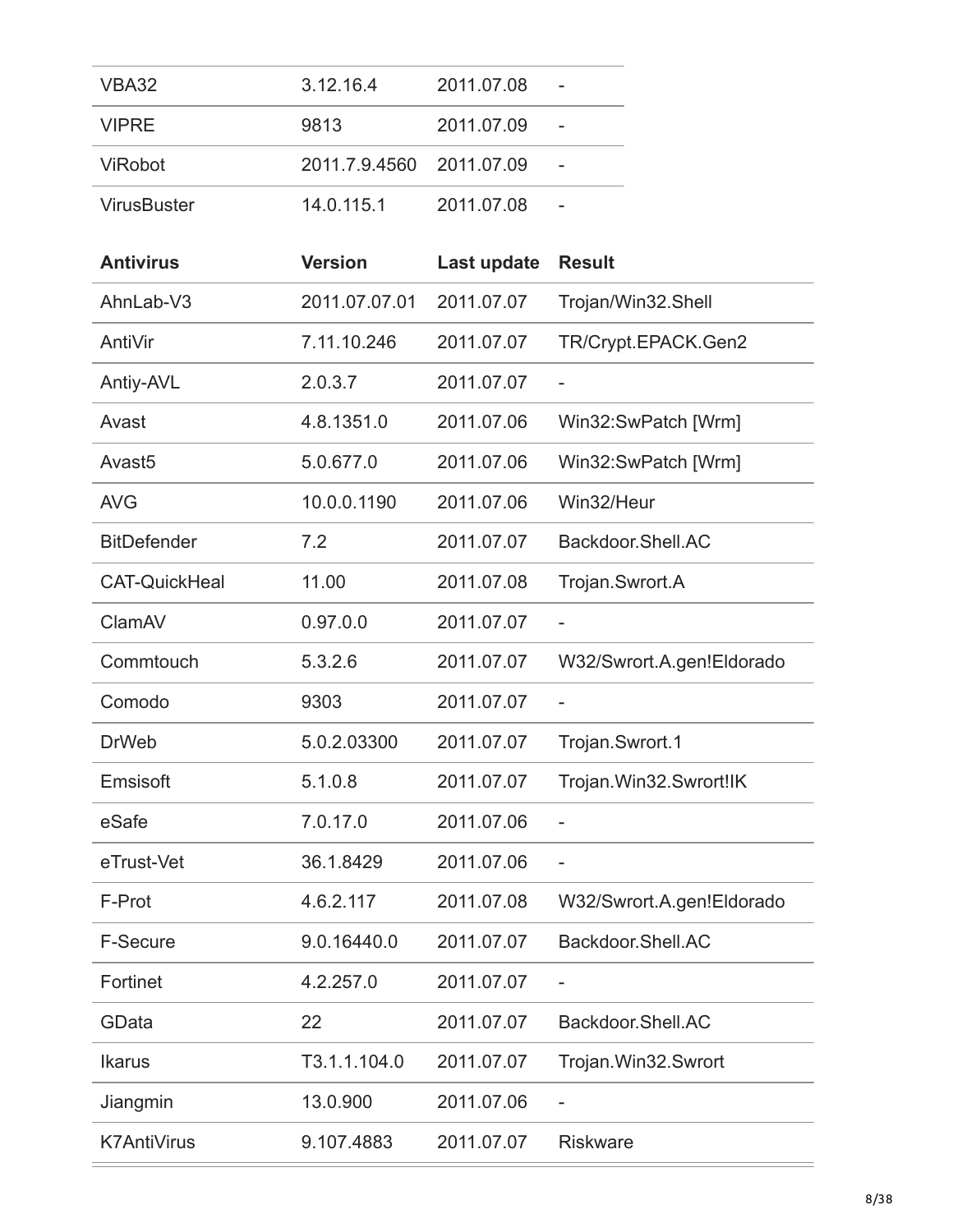| Kaspersky               | 9.0.0.837      | 2011.07.07  | HEUR: Trojan. Win32. Generic |
|-------------------------|----------------|-------------|------------------------------|
| <b>McAfee</b>           | 5.400.0.1158   | 2011.07.08  | Swrort.d                     |
| McAfee-GW-Edition       | 2010.1D        | 2011.07.07  | Swrort.d                     |
| Microsoft               | 1.7000         | 2011.07.07  | Trojan: Win32/Swrort.A       |
| NOD32                   | 6275           | 2011.07.08  | a variant of Win32/Rozena.AA |
| Norman                  | 6.07.10        | 2011.07.07  | $\overline{\phantom{a}}$     |
| nProtect                | 2011-07-07.01  | 2011.07.07  | Backdoor.Shell.AC            |
| Panda                   | 10.0.3.5       | 2011.07.06  | Trj/Genetic.gen              |
| <b>PCTools</b>          | 8.0.0.5        | 2011.07.07  | $\overline{a}$               |
| Prevx                   | 3.0            | 2011.07.09  | $\overline{a}$               |
| Rising                  | 23.65.02.03    | 2011.07.06  |                              |
| Sophos                  | 4.67.0         | 2011.07.07  | Mal/Swrort-C                 |
| <b>SUPERAntiSpyware</b> | 4.40.0.1006    | 2011.07.07  | Trojan.Backdoor-Poisonlvy    |
| Symantec                | 20111.1.0.186  | 2011.07.07  |                              |
| TheHacker               | 6.7.0.1.250    | 2011.07.08  | $\overline{a}$               |
| <b>TrendMicro</b>       | 9.200.0.1012   | 2011.07.07  | $\overline{a}$               |
| TrendMicro-HouseCall    | 9.200.0.1012   | 2011.07.07  | -                            |
| <b>VBA32</b>            | 3.12.16.4      | 2011.07.06  |                              |
| <b>VIPRE</b>            | 9792           | 2011.07.07  | Trojan.Win32.Swrort.B (v)    |
| <b>ViRobot</b>          | 2011.7.7.4555  | 2011.07.07  |                              |
| <b>VirusBuster</b>      | 14.0.114.0     | 2011.07.07  | Trojan.Rosena.Gen.1          |
| <b>Antivirus</b>        | <b>Version</b> | Last update | <b>Result</b>                |
| AhnLab-V3               | 2011.07.09.00  | 2011.07.08  | Trojan/Win32.Shell           |
| AntiVir                 | 7.11.11.45     | 2011.07.08  | TR/Crypt.EPACK.Gen2          |
| Antiy-AVL               | 2.0.3.7        | 2011.07.08  |                              |
| Avast                   | 4.8.1351.0     | 2011.07.09  | Win32:SwPatch                |
| Avast <sub>5</sub>      | 5.0.677.0      | 2011.07.09  | Win32:SwPatch                |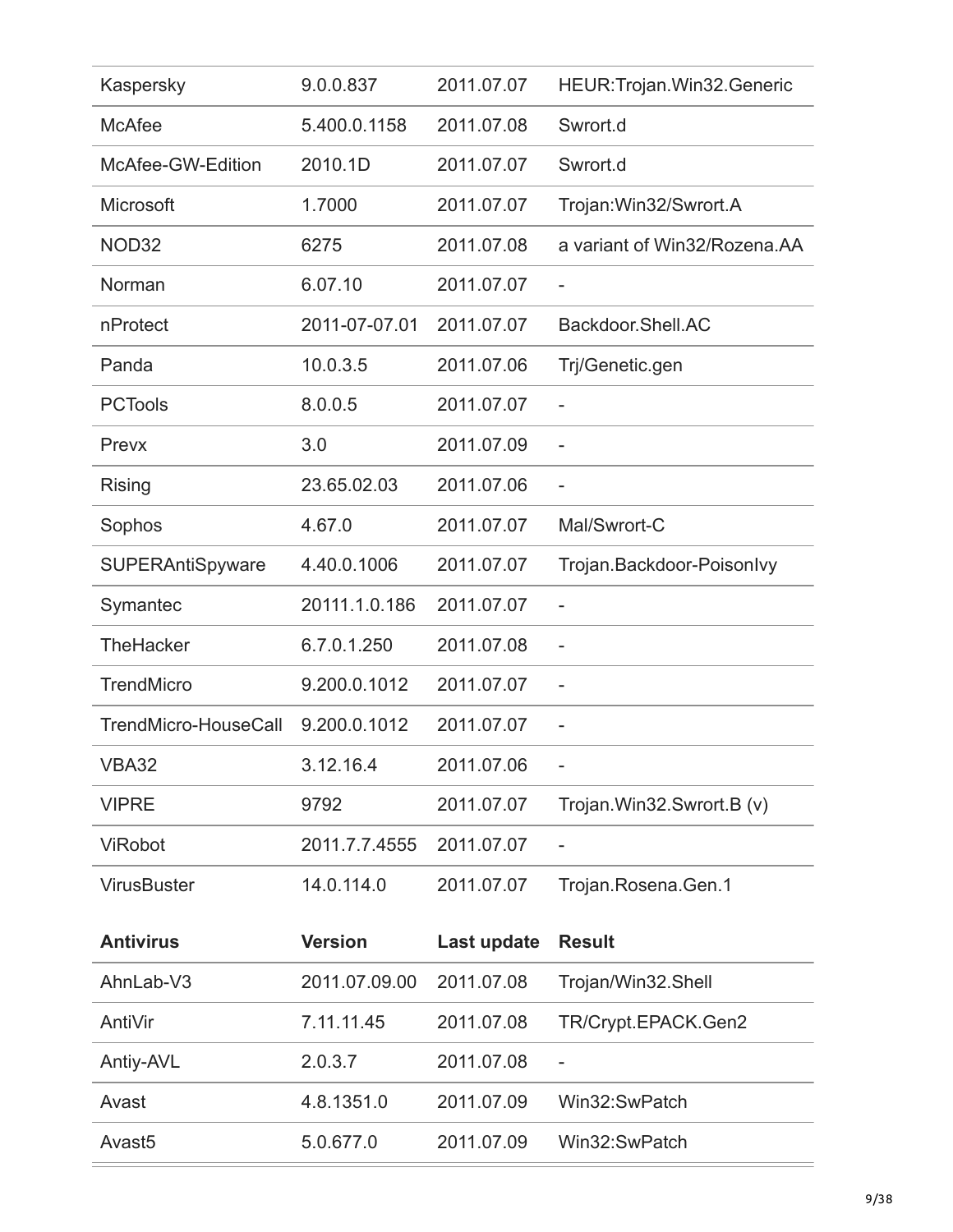| <b>AVG</b>           | 10.0.0.1190   | 2011.07.09 | Win32/Heur                   |
|----------------------|---------------|------------|------------------------------|
| <b>BitDefender</b>   | 7.2           | 2011.07.09 | Gen: Variant, Patched, 2     |
| <b>CAT-QuickHeal</b> | 11.00         | 2011.07.09 | Trojan.Swrort.A              |
| ClamAV               | 0.97.0.0      | 2011.07.09 | $\overline{\phantom{0}}$     |
| Commtouch            | 5.3.2.6       | 2011.07.09 | W32/Swrort.A.gen!Eldorado    |
| Comodo               | 9328          | 2011.07.09 |                              |
| <b>DrWeb</b>         | 5.0.2.03300   | 2011.07.09 | Trojan.Swrort.1              |
| Emsisoft             | 5.1.0.8       | 2011.07.09 |                              |
| eSafe                | 7.0.17.0      | 2011.07.07 | $\overline{a}$               |
| eTrust-Vet           | 36.1.8434     | 2011.07.08 |                              |
| F-Prot               | 4.6.2.117     | 2011.07.08 | W32/Swrort.A.gen!Eldorado    |
| <b>F-Secure</b>      | 9.0.16440.0   | 2011.07.09 | Gen: Variant. Patched. 2     |
| Fortinet             | 4.2.257.0     | 2011.07.09 |                              |
| GData                | 22            | 2011.07.09 | Gen: Variant, Patched, 2     |
| <b>Ikarus</b>        | T3.1.1.104.0  | 2011.07.09 |                              |
| Jiangmin             | 13.0.900      | 2011.07.08 | $\overline{a}$               |
| <b>K7AntiVirus</b>   | 9.107.4887    | 2011.07.08 | <b>Riskware</b>              |
| Kaspersky            | 9.0.0.837     | 2011.07.09 | HEUR: Trojan. Win32. Generic |
| <b>McAfee</b>        | 5.400.0.1158  | 2011.07.09 | Swrort.d                     |
| McAfee-GW-Edition    | 2010.1D       | 2011.07.09 | Swrort.d                     |
| Microsoft            | 1.7000        | 2011.07.09 | Trojan: Win32/Swrort.A       |
| NOD32                | 6279          | 2011.07.09 | a variant of Win32/Rozena.AS |
| Norman               | 6.07.10       | 2011.07.09 | -                            |
| nProtect             | 2011-07-09.01 | 2011.07.09 | Gen: Variant. Patched. 2     |
| Panda                | 10.0.3.5      | 2011.07.09 | Trj/Genetic.gen              |
| <b>PCTools</b>       | 8.0.0.5       | 2011.07.08 |                              |
| Prevx                | 3.0           | 2011.07.09 | -                            |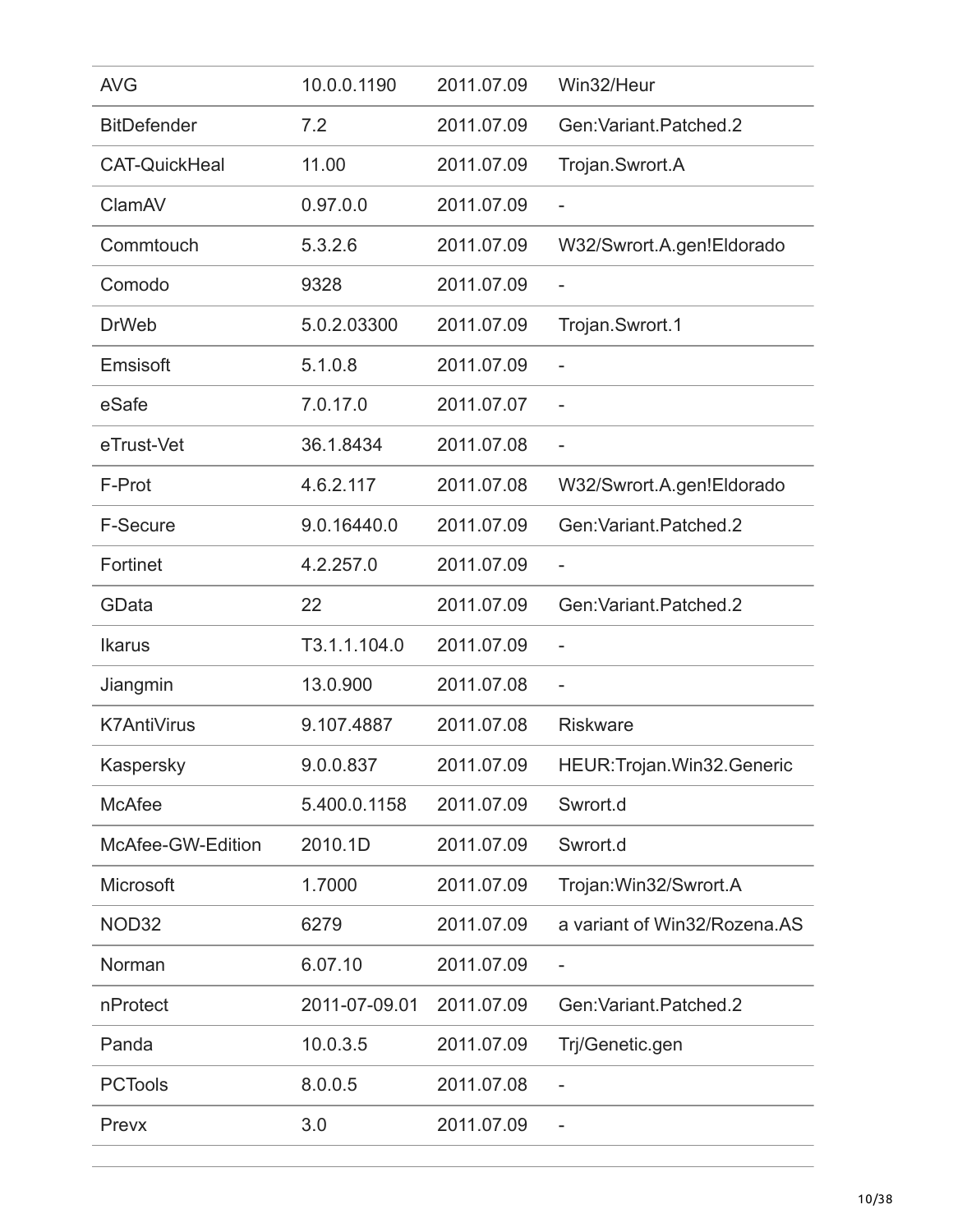| <b>Rising</b>           | 23.65.04.03   | 2011.07.08 |                              |
|-------------------------|---------------|------------|------------------------------|
| Sophos                  | 4.67.0        | 2011.07.09 | Mal/Swrort-C                 |
| <b>SUPERAntiSpyware</b> | 4.40.0.1006   | 2011.07.09 | Trojan.Backdoor-Poisonlvy    |
| Symantec                | 20111.1.0.186 | 2011.07.09 |                              |
| <b>TheHacker</b>        | 6.7.0.1.250   | 2011.07.08 |                              |
| <b>TrendMicro</b>       | 9.200.0.1012  | 2011.07.09 |                              |
| TrendMicro-HouseCall    | 9.200.0.1012  | 2011.07.09 |                              |
| VBA32                   | 3.12.16.4     | 2011.07.08 |                              |
| <b>VIPRE</b>            | 9813          | 2011.07.09 | Trojan. Win32. Swrort. B (v) |
| <b>ViRobot</b>          | 2011.7.9.4560 | 2011.07.09 |                              |
| <b>VirusBuster</b>      | 14.0.115.1    | 2011.07.08 | Trojan.Rosena.Gen.1          |

| <b>Antivirus</b>     | <b>Version</b> | Last update | <b>Result</b>             |
|----------------------|----------------|-------------|---------------------------|
| AhnLab-V3            | 2011.07.09.00  | 2011.07.08  |                           |
| AntiVir              | 7.11.11.45     | 2011.07.08  | TR/Crypt.EPACK.Gen2       |
| Antiy-AVL            | 2.0.3.7        | 2011.07.08  | $\overline{\phantom{a}}$  |
| Avast                | 4.8.1351.0     | 2011.07.09  | Win32:SwPatch [Wrm]       |
| Avast <sub>5</sub>   | 5.0.677.0      | 2011.07.09  | Win32:SwPatch [Wrm]       |
| <b>AVG</b>           | 10.0.0.1190    | 2011.07.09  | Win32/Heur                |
| <b>BitDefender</b>   | 7.2            | 2011.07.09  | Backdoor.Shell.AC         |
| <b>CAT-QuickHeal</b> | 11.00          | 2011.07.09  |                           |
| ClamAV               | 0.97.0.0       | 2011.07.09  |                           |
| Commtouch            | 5.3.2.6        | 2011.07.09  | W32/Swrort.B.gen!Eldorado |
| Comodo               | 9328           | 2011.07.09  |                           |
| <b>DrWeb</b>         | 5.0.2.03300    | 2011.07.09  | Trojan.Swrort.1           |
| Emsisoft             | 5.1.0.8        | 2011.07.09  | $\overline{a}$            |
| eSafe                | 7.0.17.0       | 2011.07.07  | $\overline{a}$            |
| eTrust-Vet           | 36.1.8434      | 2011.07.08  |                           |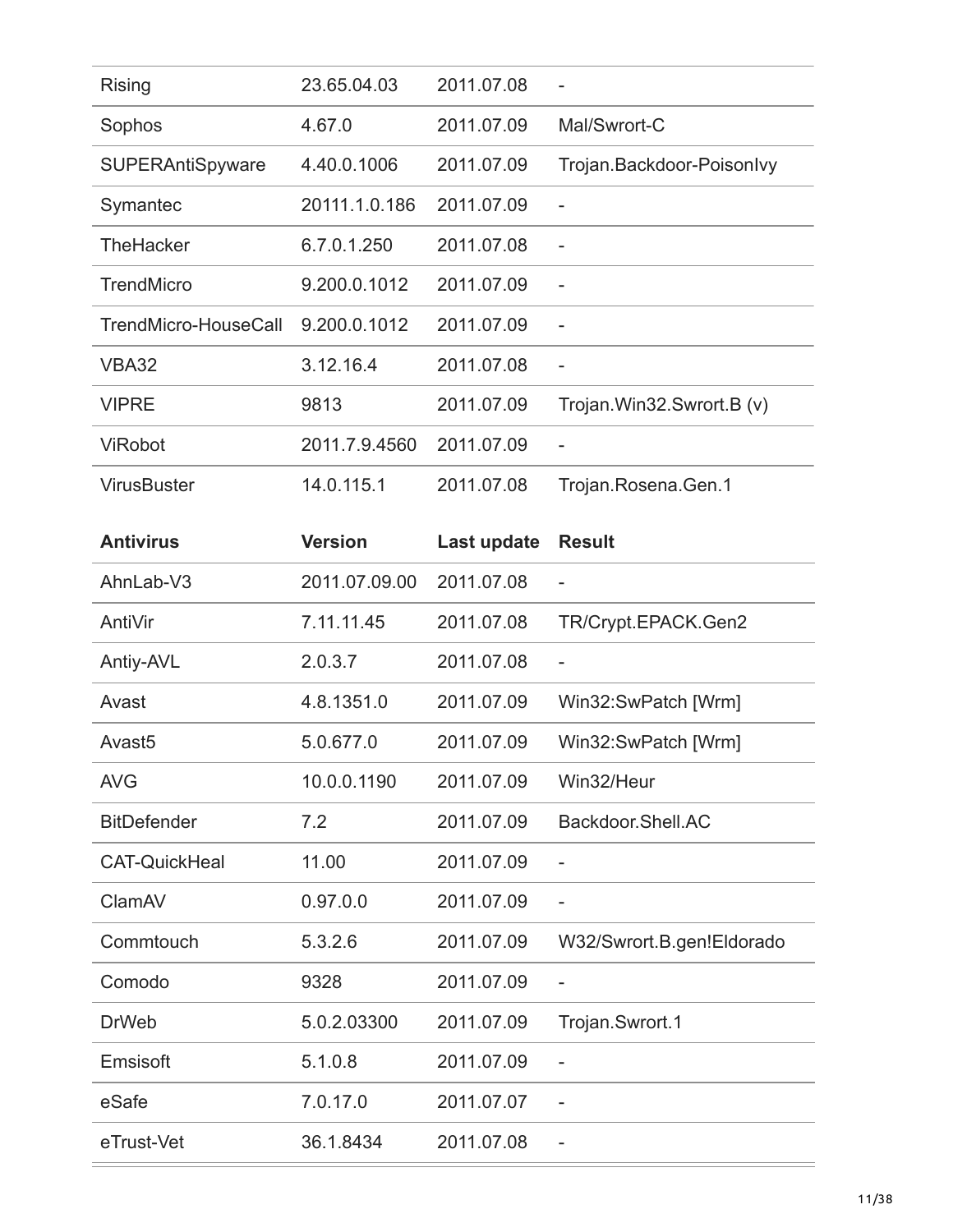| F-Prot                  | 4.6.2.117     | 2011.07.08 | W32/Swrort.B.gen!Eldorado    |
|-------------------------|---------------|------------|------------------------------|
| <b>F-Secure</b>         | 9.0.16440.0   | 2011.07.09 | Backdoor.Shell.AC            |
| Fortinet                | 4.2.257.0     | 2011.07.09 | $\overline{a}$               |
| GData                   | 22            | 2011.07.09 | Backdoor.Shell.AC            |
| <b>Ikarus</b>           | T3.1.1.104.0  | 2011.07.09 | $\overline{\phantom{0}}$     |
| Jiangmin                | 13.0.900      | 2011.07.08 | $\overline{\phantom{0}}$     |
| <b>K7AntiVirus</b>      | 9.107.4887    | 2011.07.08 | <b>Riskware</b>              |
| Kaspersky               | 9.0.0.837     | 2011.07.09 | HEUR: Trojan. Win32. Generic |
| <b>McAfee</b>           | 5.400.0.1158  | 2011.07.09 | Swrort.f                     |
| McAfee-GW-Edition       | 2010.1D       | 2011.07.09 | Swrort.f                     |
| <b>Microsoft</b>        | 1.7000        | 2011.07.09 | Trojan: Win32/Swrort.A       |
| NOD32                   | 6279          | 2011.07.09 | a variant of Win32/Rozena.AH |
| Norman                  | 6.07.10       | 2011.07.09 | $\overline{\phantom{a}}$     |
| nProtect                | 2011-07-09.01 | 2011.07.09 | Backdoor.Shell.AC            |
| Panda                   | 10.0.3.5      | 2011.07.09 |                              |
| <b>PCTools</b>          | 8.0.0.5       | 2011.07.08 | $\overline{\phantom{a}}$     |
| Prevx                   | 3.0           | 2011.07.09 |                              |
| Rising                  | 23.65.04.03   | 2011.07.08 |                              |
| Sophos                  | 4.67.0        | 2011.07.09 | Mal/Swrort-C                 |
| <b>SUPERAntiSpyware</b> | 4.40.0.1006   | 2011.07.09 | $\qquad \qquad -$            |
| Symantec                | 20111.1.0.186 | 2011.07.09 | $\overline{a}$               |
| <b>TheHacker</b>        | 6.7.0.1.250   | 2011.07.08 |                              |
| <b>TrendMicro</b>       | 9.200.0.1012  | 2011.07.09 |                              |
| TrendMicro-HouseCall    | 9.200.0.1012  | 2011.07.09 |                              |
| <b>VBA32</b>            | 3.12.16.4     | 2011.07.08 | $\qquad \qquad -$            |
| <b>VIPRE</b>            | 9813          | 2011.07.09 | Trojan.Win32.Swrort.B (v)    |
| <b>ViRobot</b>          | 2011.7.9.4560 | 2011.07.09 | -                            |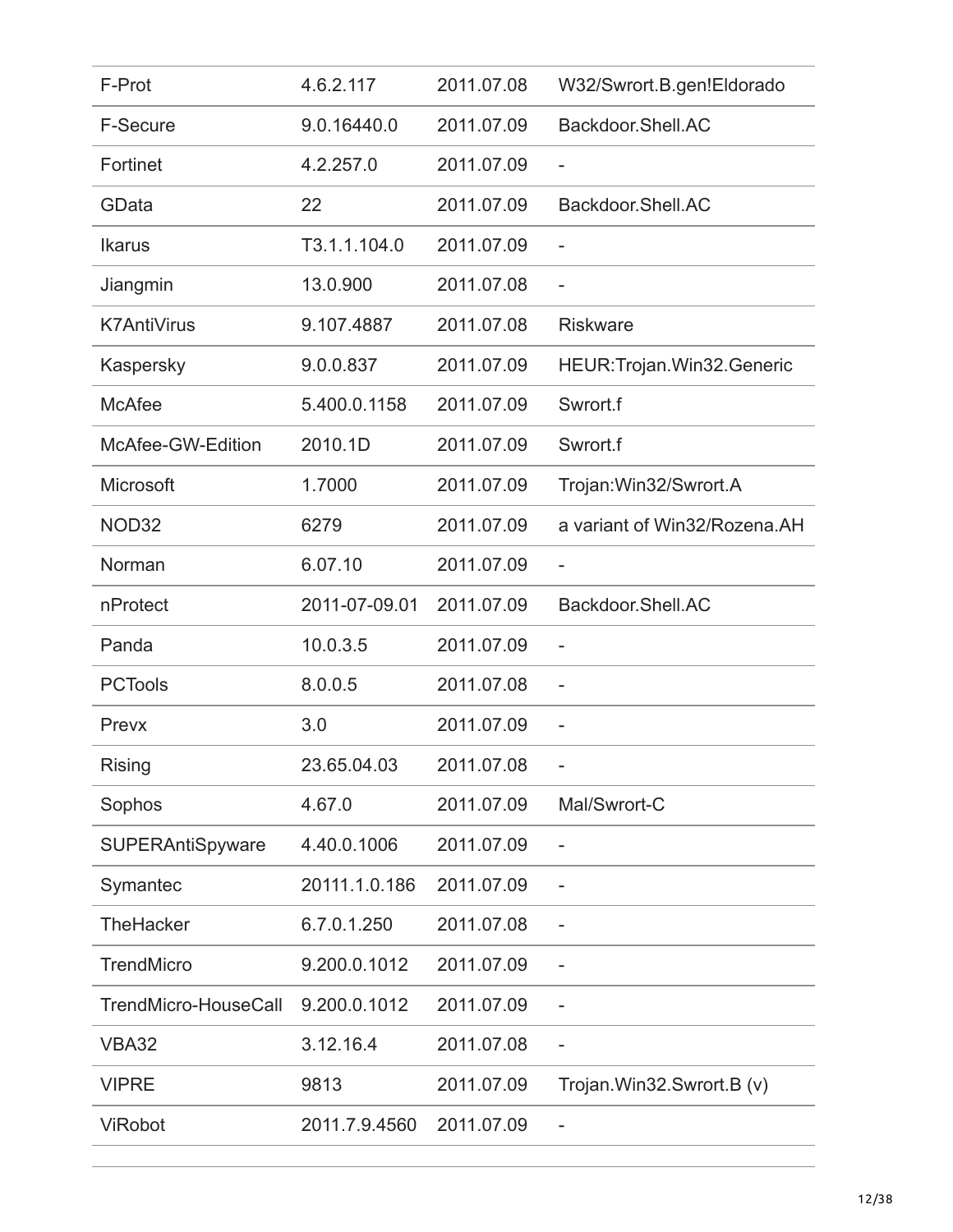**MD5:** 99addd5248236a60aeddbc35024cd2ab

**SHA1:** c301f74eaa7758734ccc05c5c2832b2398fd9b01

**SHA256:** 814f72c11bf033d94d35573e47e75646ff13c28221b842a398f0fa1dd21cb596

**File size:** 73802 bytes

**Scan date:** 2011-07-09 14:33:12 (UTC)

#### **Additional information**

**MD5:** 8a29b5b5a881c6709f31ff5203f0fac9

**SHA1:** 9830c89ace9de8b6df83f11795abf30b60f528a9

**SHA256:** 8f1e5763839c7f5443ef7ee7c8b11bb423b0eadb4b4f8d9bd2e5b406ceb2a781

**File size:** 70144 bytes

**Scan date:** 2011-07-09 12:36:41 (UTC)

#### **Additional information**

**MD5:** 3c915479051a19fe98de4fdabc27d021

**SHA1:** ed50f6dde7f5268d90d99ad2f90d7009b38124a4

**SHA256:** 1da67224417944b7912bad1c0c539d01a7408c3e30ff9293b62fb751fe860ec0

**File size:** 73803 bytes

**Scan date:** 2011-07-09 13:24:18 (UTC)

# **Additional information**

**MD5:** 292cbc755151d1101102f3ab0db06036

**SHA1:** a22e6d9dc8b8b5f510f7979b1f69c5b82d7a75fd

**SHA256:** ecad74a8388c08a406c7e1269eee5b55fa76f54e1bae478b39be4fb41b074cc0

**File size:** 73803 bytes

**Scan date:** 2011-07-09 13:18:05 (UTC)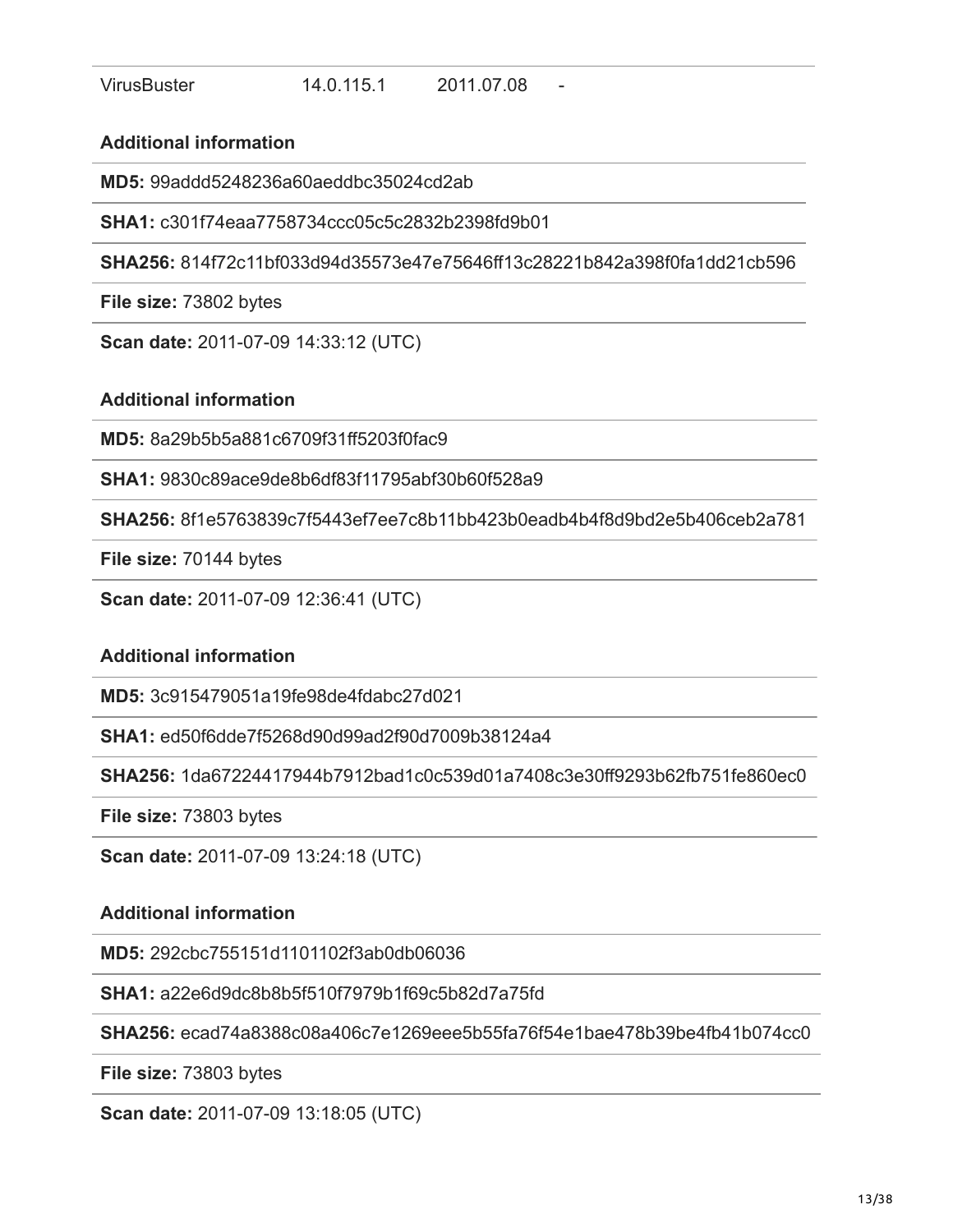# **MD5:** a7e8d86f70a3f9473a8dca70076ac623

#### **SHA1:** 8d29cfd9afc49f9a408894070b3959a7d7f5249e

#### **SHA256:** 2237e22f1b063a9fa7c2fb9a7b577e12b8989a74d3df6720f70123e4149a4244

**File size:** 70145 bytes

**Scan date:** 2011-07-09 13:20:56 (UTC)

| <b>Antivirus</b>     | <b>Version</b> | Last update | <b>Result</b>             |
|----------------------|----------------|-------------|---------------------------|
| AhnLab-V3            | 2011.07.09.00  | 2011.07.08  | $\overline{\phantom{a}}$  |
| AntiVir              | 7.11.11.45     | 2011.07.08  | TR/Crypt.EPACK.Gen2       |
| Antiy-AVL            | 2.0.3.7        | 2011.07.08  | $\overline{\phantom{a}}$  |
| Avast                | 4.8.1351.0     | 2011.07.09  | Win32:SwPatch [Wrm]       |
| Avast <sub>5</sub>   | 5.0.677.0      | 2011.07.09  | Win32:SwPatch [Wrm]       |
| <b>AVG</b>           | 10.0.0.1190    | 2011.07.09  | Win32/Heur                |
| <b>BitDefender</b>   | 7.2            | 2011.07.09  | $\qquad \qquad -$         |
| <b>CAT-QuickHeal</b> | 11.00          | 2011.07.09  | $\qquad \qquad -$         |
| ClamAV               | 0.97.0.0       | 2011.07.09  | $\overline{\phantom{0}}$  |
| Commtouch            | 5.3.2.6        | 2011.07.09  | W32/Swrort.B.gen!Eldorado |
| Comodo               | 9328           | 2011.07.09  | $\overline{\phantom{a}}$  |
| Emsisoft             | 5.1.0.8        | 2011.07.09  | $\overline{\phantom{0}}$  |
| eSafe                | 7.0.17.0       | 2011.07.07  |                           |
| eTrust-Vet           | 36.1.8434      | 2011.07.08  | $\overline{\phantom{a}}$  |
| F-Prot               | 4.6.2.117      | 2011.07.08  | W32/Swrort.B.gen!Eldorado |
| F-Secure             | 9.0.16440.0    | 2011.07.09  | $\overline{\phantom{0}}$  |
| Fortinet             | 4.2.257.0      | 2011.07.09  | $\overline{\phantom{a}}$  |
| GData                | 22             | 2011.07.09  | Win32:SwPatch             |
| <b>Ikarus</b>        | T3.1.1.104.0   | 2011.07.09  | $\overline{\phantom{0}}$  |
| Jiangmin             | 13.0.900       | 2011.07.08  |                           |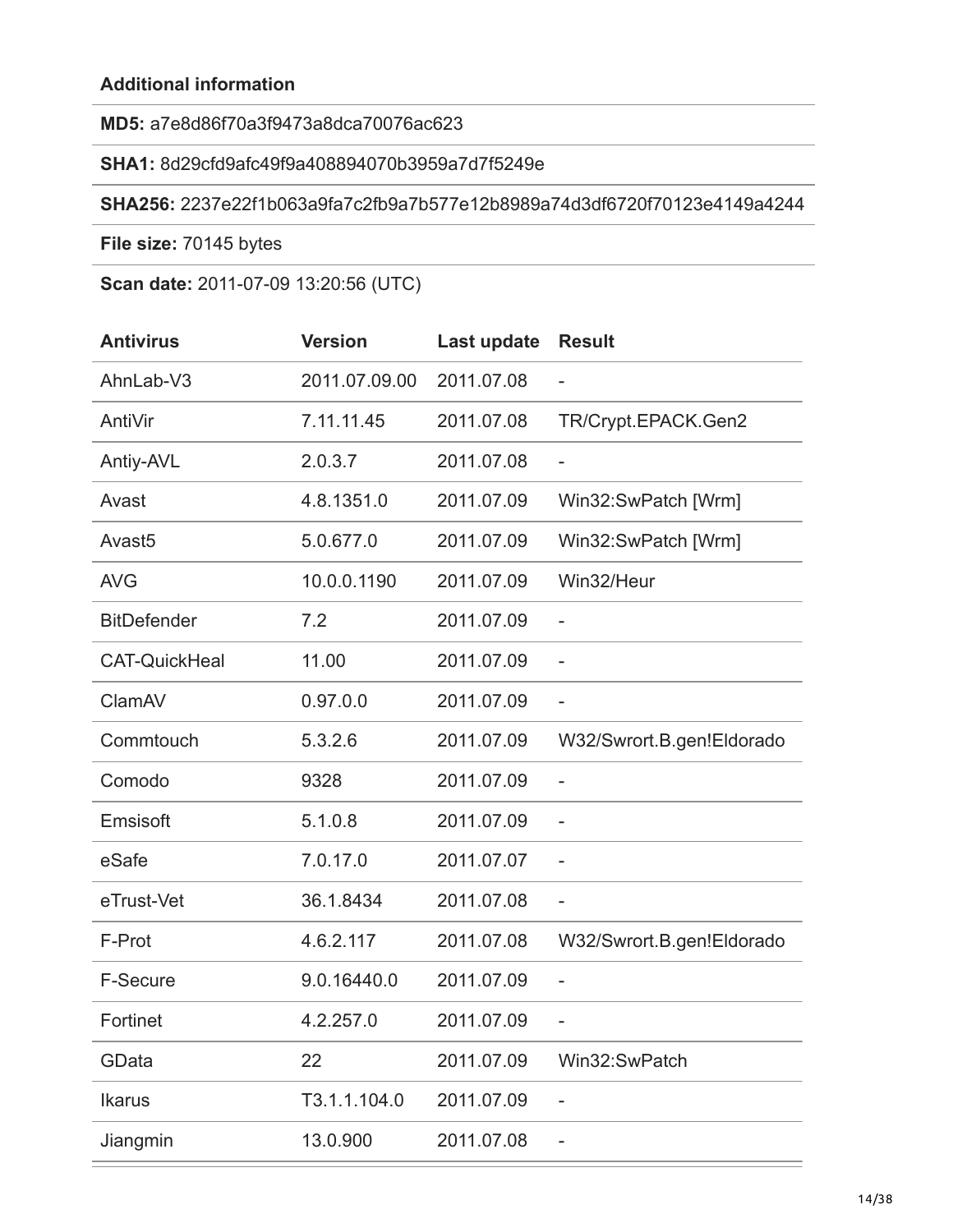| <b>K7AntiVirus</b>                | 9.107.4887    | 2011.07.08 | <b>Riskware</b>              |
|-----------------------------------|---------------|------------|------------------------------|
| Kaspersky                         | 9.0.0.837     | 2011.07.09 | HEUR: Trojan. Win32. Generic |
| <b>McAfee</b>                     | 5.400.0.1158  | 2011.07.09 | Swrort.d                     |
| McAfee-GW-Edition                 | 2010.1D       | 2011.07.09 | Swrort.d                     |
| Microsoft                         | 1.7000        | 2011.07.09 | Trojan: Win32/Swrort.A       |
| NOD32                             | 6279          | 2011.07.09 | $\overline{a}$               |
| Norman                            | 6.07.10       | 2011.07.09 |                              |
| nProtect                          | 2011-07-09.01 | 2011.07.09 | $\qquad \qquad -$            |
| Panda                             | 10.0.3.5      | 2011.07.09 | $\overline{a}$               |
| <b>PCTools</b>                    | 8.0.0.5       | 2011.07.08 |                              |
| Prevx                             | 3.0           | 2011.07.09 |                              |
| <b>Rising</b>                     | 23.65.04.03   | 2011.07.08 | $\overline{\phantom{0}}$     |
| Sophos                            | 4.67.0        | 2011.07.09 | Mal/Swrort-C                 |
| <b>SUPERAntiSpyware</b>           | 4.40.0.1006   | 2011.07.09 |                              |
| Symantec                          | 20111.1.0.186 | 2011.07.09 | $\qquad \qquad -$            |
| <b>TheHacker</b>                  | 6.7.0.1.250   | 2011.07.08 | $\overline{a}$               |
| <b>TrendMicro</b>                 | 9.200.0.1012  | 2011.07.09 |                              |
| TrendMicro-HouseCall 9.200.0.1012 |               | 2011.07.09 |                              |
| <b>VBA32</b>                      | 3.12.16.4     | 2011.07.08 |                              |
| <b>VIPRE</b>                      | 9813          | 2011.07.09 | Trojan.Win32.Swrort.B (v)    |
| <b>ViRobot</b>                    | 2011.7.9.4560 | 2011.07.09 | $\overline{a}$               |
| <b>VirusBuster</b>                | 14.0.115.1    | 2011.07.08 |                              |

**MD5:** 3f231ff4e57caaedb4a95eea4cc1d626

**SHA1:** 7f93736091bff6409be9ed44c637cecea58cd340

**SHA256:** 000095fd3d919c235f3bfc3b717c0652959b9ab59fc4dc699ef73b92e3ba8af3

**File size:** 70145 bytes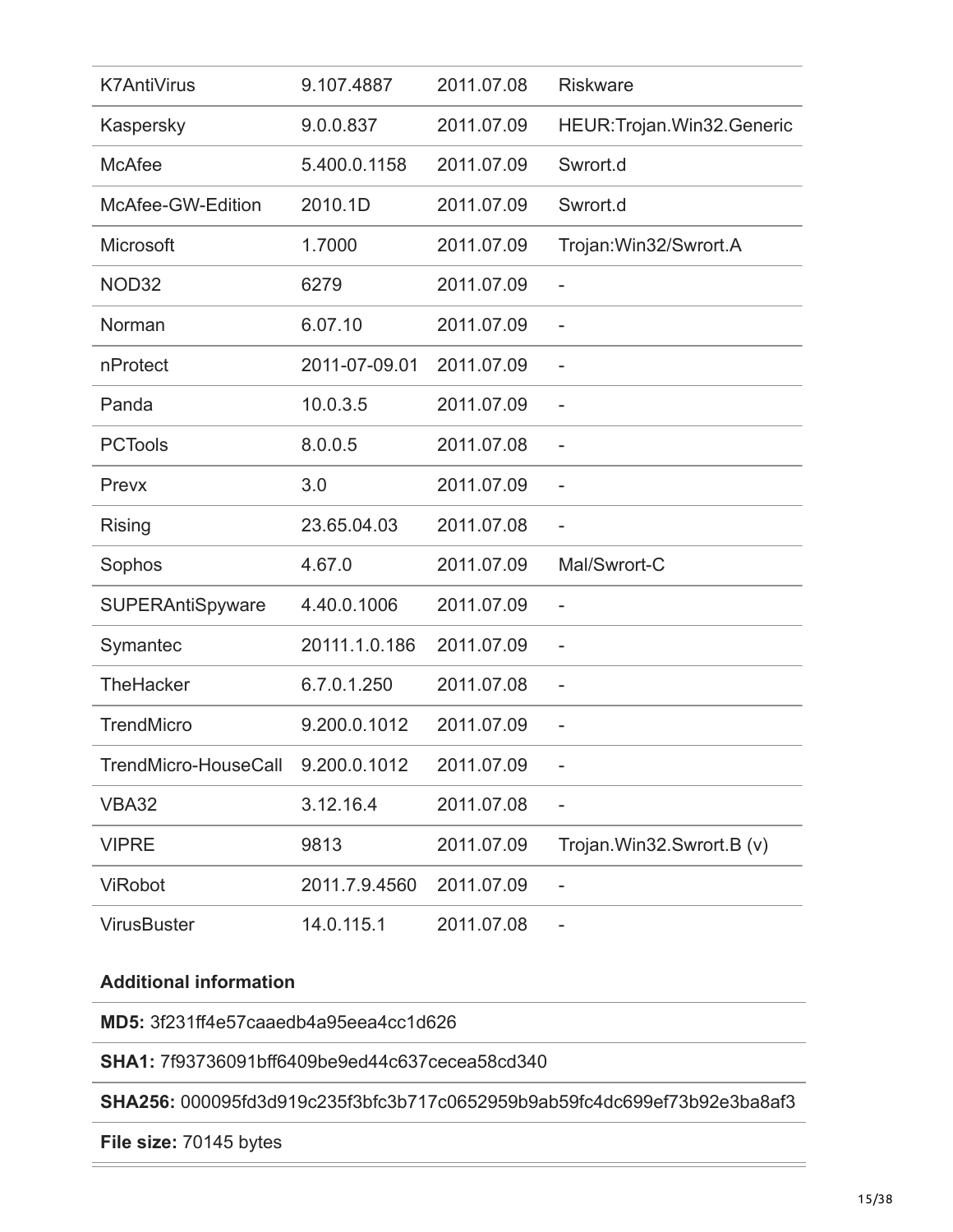**Scan date:** 2011-07-09 13:22:34 (UTC)

# **Additional information**

**MD5:** ca64f5016c6dfb90d517ded4074444e7

**SHA1:** c5453ce82daa312538f9d2c4a62de678c20cc29c

**SHA256:** 8d64cdea4caed41c10f4e8df3cbdd04000bab7251d5995d14568c6715018e55e

**File size:** 70145 bytes

**Scan date:** 2011-07-09 18:15:01 (UTC)

# **Additional information**

**MD5:** db9c0ca624fa95fb3b71832befbd9655

**SHA1:** f79cde024a8a744878019ce420759aa81a4951ab

**SHA256:** d25468d87e4e677ea106bfd4da3f85e6c568556d933c082106fd34760b013aa4

**File size:** 70145 bytes

**Scan date:** 2011-07-09 18:16:53 (UTC)

# **Additional information**

**MD5:** 88df7d9f6f6a813898c0a51725af249a

**SHA1:** 76d7c6f628bcb5980dd25fefb5299f0516a2e127

**SHA256:** a8a0e6794092393aa48fa99b67c8e79da07a037bf3281d17233fe7a848a373f7

**File size:** 70145 bytes

**Scan date:** 2011-07-09 19:39:55 (UTC)

# **Additional information**

**MD5:** d8b595c0b1847cc4b8d9336559a9249f

**SHA1:** 26462902466e2067a02cc1459003fb92091ffe1b

**SHA256:** a5a1537c76fc0c9776b1ae30b4b2c9562d17f257aa735f44e02aeeef3ce61e96

**File size:** 70145 bytes

**Scan date:** 2011-07-09 19:41:44 (UTC)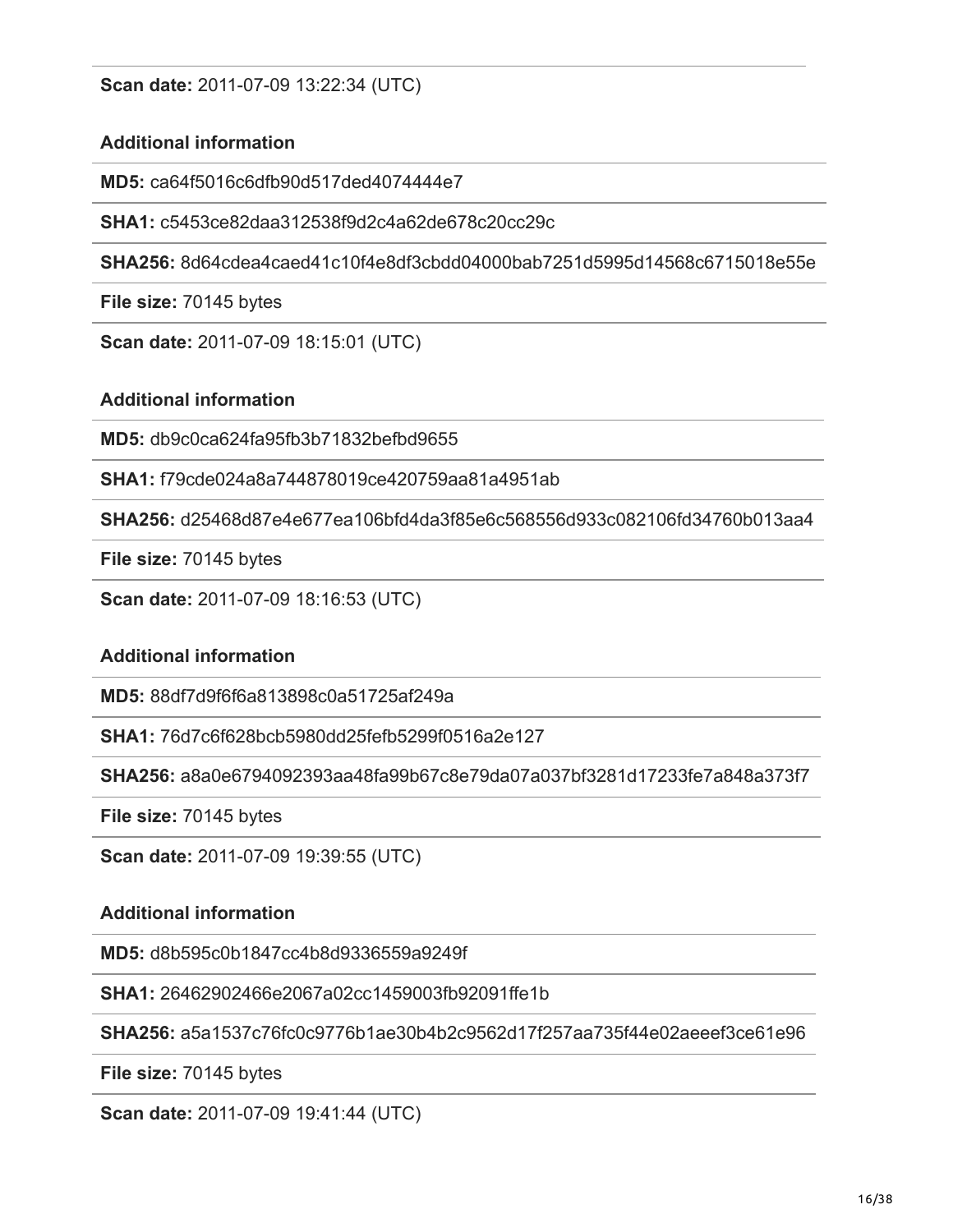**MD5:** 08408325f4b213d3397942548f8b7d73

**SHA1:** 45e88b91937d49e650b933082277ee30e9ccc3d6

**SHA256:** e7b9c016d5b099370b6a664d8a8bc2fdbab25524aa61963b137b29256ce14437

**File size:** 70145 bytes

**Scan date:** 2011-07-10 11:08:45 (UTC)

#### **Additional information**

**MD5:** 8af8fa0d364b61b63a6d95dadd06b0c5

**SHA1:** 9924993eb0e578d69f6045e59a1705053a9819b3

**SHA256:** 387fe8b710782d5358da4c2e590f4c693dbd9d11944b2707dcf00d28348b830a

**File size:** 45612 bytes

**Scan date:** 2011-07-10 12:00:12 (UTC)

#### **Additional information**

**MD5:** 8af8fa0d364b61b63a6d95dadd06b0c5

**SHA1:** 9924993eb0e578d69f6045e59a1705053a9819b3

**SHA256:** 387fe8b710782d5358da4c2e590f4c693dbd9d11944b2707dcf00d28348b830a

**File size:** 45612 bytes

**Scan date:** 2011-07-10 12:00:12 (UTC)

#### **Additional information**

**MD5:** 4853b2a430fdd90c624a98013767e1fe

**SHA1:** 66f179cd4f38b6d2b0952c1db4890dc19fe79015

**SHA256:** 44ad92d3b918dff3b847e473e9d21a0741087b44df588354ce57d4ac1646d1b1

**File size:** 45592 bytes

**Scan date:** 2011-07-10 11:55:31 (UTC)

#### **Additional information**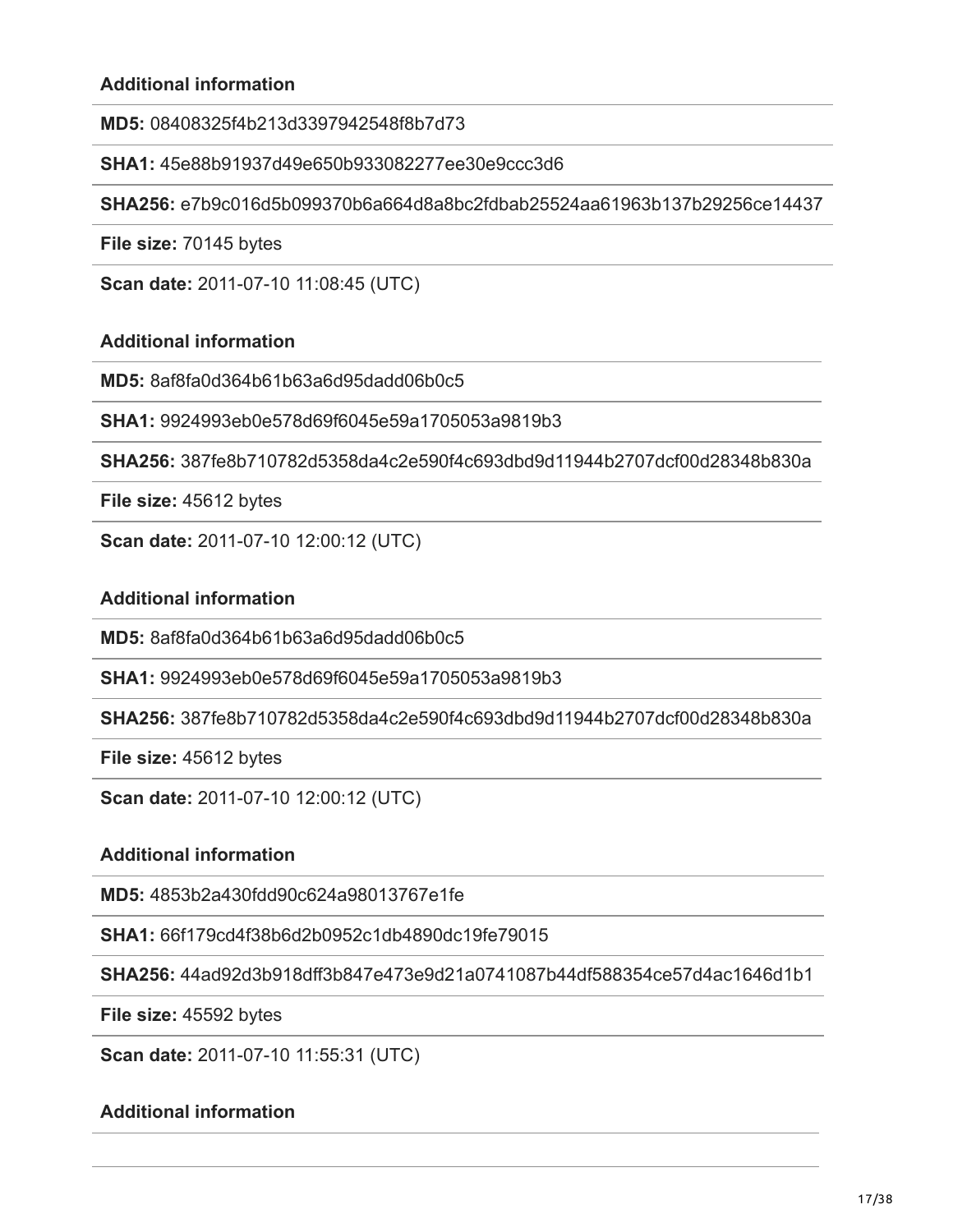**MD5:** eb30f25063035781debe461c3ad4c96d

**SHA1:** 59b3557cede21c179bafe5cb92ab34cba5155b42

**SHA256:** b41defcdf1ec28c85ed21e97a1ba4556b4e4bd4291c7ade0fc2aeac38dae625c

**File size:** 45633 bytes

**Scan date:** 2011-07-10 12:18:41 (UTC)

#### **Additional information**

**MD5:** 26fe79da63ff00f5f99667949e09eb6a

**SHA1:** e1169f7a1b9c2565421b889f3695a014ebc6443d

**SHA256:** 81c28ae7edb8d27f035953deab55c7e374706fbe35271b08f0410c64f2d001e8

**File size:** 45610 bytes

**Scan date:** 2011-07-10 12:15:38 (UTC)

#### **Additional information**

**MD5:** a6d0be6d7178bb53a65071700ca0cf81

**SHA1:** 5f487b855772da4a619bad4b341fece41204583b

**SHA256:** 6bcc6009e474ae7b492591c7f68843f2e8bf20870574eeecb912f2e850a1f473

**File size:** 45582 bytes

**Scan date:** 2011-07-10 13:31:19 (UTC)

#### **Additional information**

**MD5:** d992fa49dd63caf87baeeb36cdd96ee7

**SHA1:** b6d96467320ca03d111c8f4594ccd90bb8177ce0

**SHA256:** 543978da6f38c9ee2c06feb9879decbe815ab02b83f353d789d8bc715020b2d6

**File size:** 46145 bytes

**Scan date:** 2011-07-10 18:35:17 (UTC)

| <b>Antivirus</b> | <b>Version</b>           | Last update Result |                          |
|------------------|--------------------------|--------------------|--------------------------|
| AhnLab-V3        | 2011.07.10.00 2011.07.09 |                    | $\overline{\phantom{a}}$ |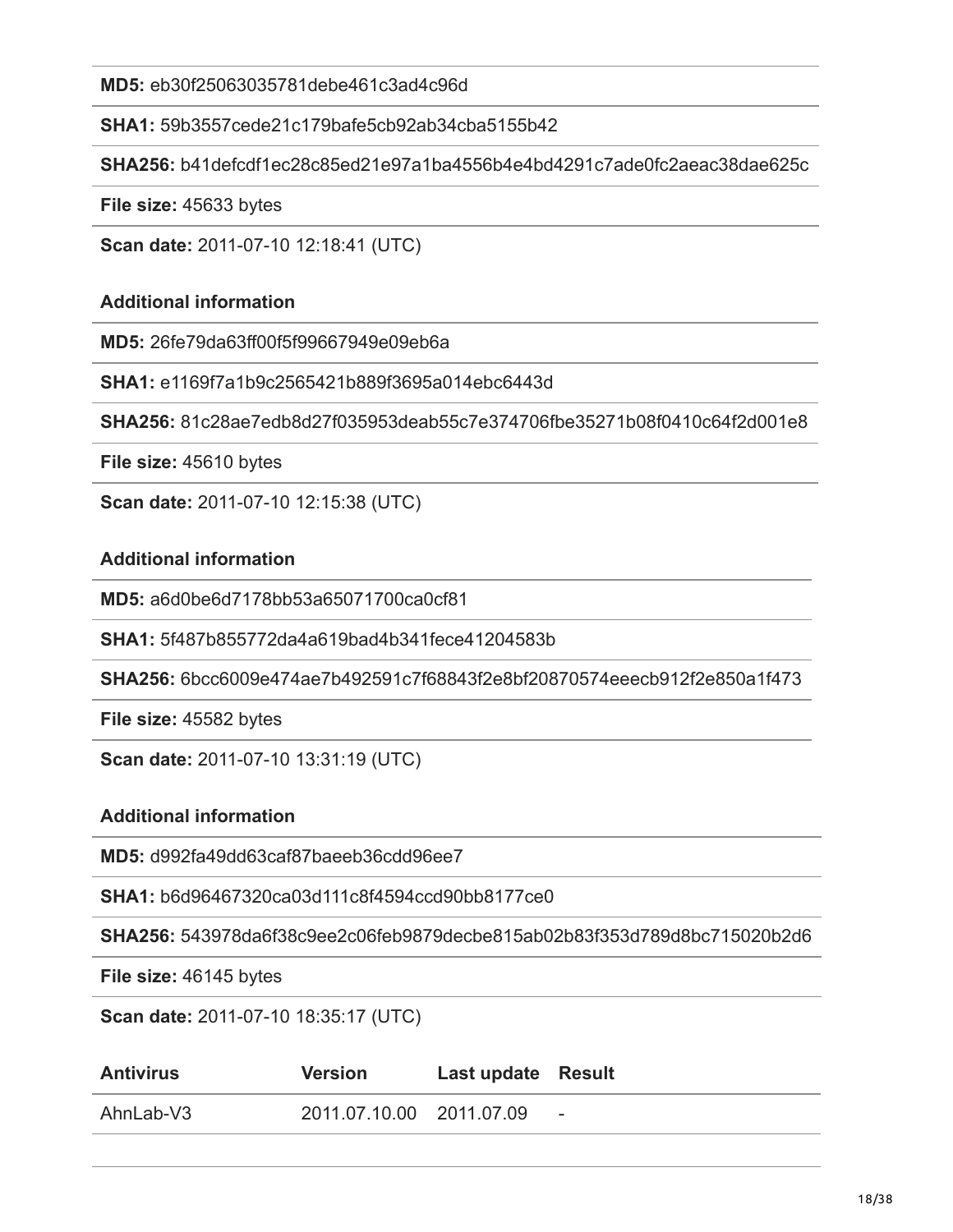| AntiVir              | 7.11.11.45   | 2011.07.08 |                                |
|----------------------|--------------|------------|--------------------------------|
| Antiy-AVL            | 2.0.3.7      | 2011.07.09 | $\qquad \qquad -$              |
| Avast                | 4.8.1351.0   | 2011.07.09 | $\overline{\phantom{0}}$       |
| Avast <sub>5</sub>   | 5.0.677.0    | 2011.07.09 | $\overline{\phantom{a}}$       |
| <b>AVG</b>           | 10.0.0.1190  | 2011.07.09 | $\overline{\phantom{a}}$       |
| <b>BitDefender</b>   | 7.2          | 2011.07.09 | $\overline{\phantom{a}}$       |
| <b>CAT-QuickHeal</b> | 11.00        | 2011.07.09 | $\overline{\phantom{a}}$       |
| ClamAV               | 0.97.0.0     | 2011.07.09 | $\qquad \qquad -$              |
| Commtouch            | 5.3.2.6      | 2011.07.09 | $\overline{\phantom{a}}$       |
| Comodo               | 9328         | 2011.07.09 | $\overline{\phantom{0}}$       |
| <b>DrWeb</b>         | 5.0.2.03300  | 2011.07.09 | Trojan.Swrort.1                |
| Emsisoft             | 5.1.0.8      | 2011.07.09 | $\overline{\phantom{a}}$       |
| eSafe                | 7.0.17.0     | 2011.07.07 | $\qquad \qquad -$              |
| eTrust-Vet           | 36.1.8434    | 2011.07.08 | $\overline{\phantom{a}}$       |
| F-Prot               | 4.6.2.117    | 2011.07.09 | $\qquad \qquad -$              |
| <b>F-Secure</b>      | 9.0.16440.0  | 2011.07.09 | $\overline{\phantom{a}}$       |
| Fortinet             | 4.2.257.0    | 2011.07.09 |                                |
| GData                | 22           | 2011.07.09 |                                |
| <b>Ikarus</b>        | T3.1.1.104.0 | 2011.07.09 |                                |
| Jiangmin             | 13.0.900     | 2011.07.09 | $\overline{\phantom{a}}$       |
| <b>K7AntiVirus</b>   | 9.107.4887   | 2011.07.08 | $\overline{\phantom{a}}$       |
| Kaspersky            | 9.0.0.837    | 2011.07.09 |                                |
| <b>McAfee</b>        | 5.400.0.1158 | 2011.07.09 | $\overline{\phantom{a}}$       |
| McAfee-GW-Edition    | 2010.1D      | 2011.07.09 | $\overline{\phantom{a}}$       |
| Microsoft            | 1.7000       | 2011.07.09 | $\overline{\phantom{a}}$       |
| NOD32                | 6279         | 2011.07.09 | a variant of Win32/Kryptik.EVQ |
| Norman               | 6.07.10      | 2011.07.09 |                                |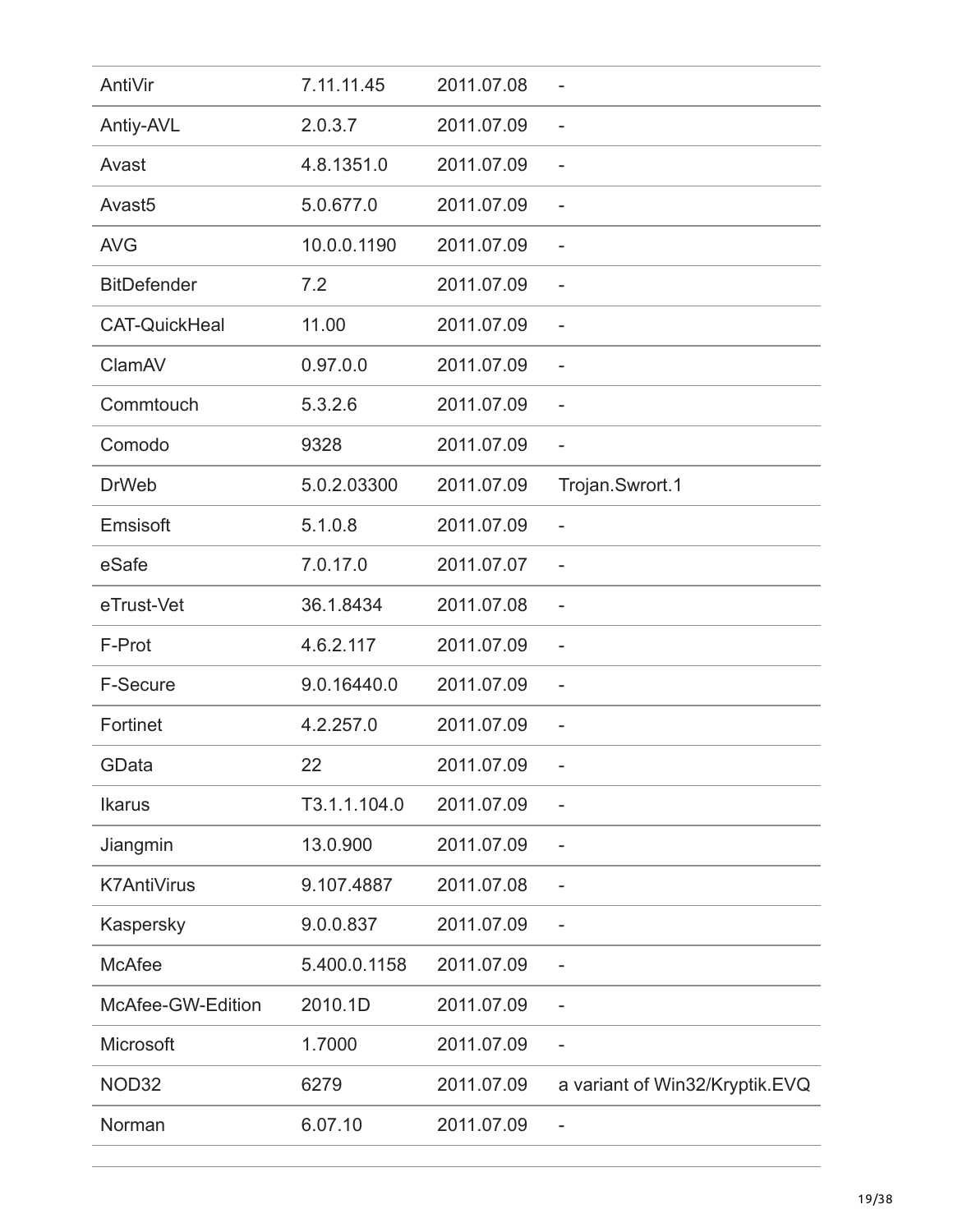| nProtect             | 2011-07-09.01 | 2011.07.09 |                          |
|----------------------|---------------|------------|--------------------------|
| Panda                | 10.0.3.5      | 2011.07.09 | $\overline{\phantom{a}}$ |
| <b>PCTools</b>       | 8.0.0.5       | 2011.07.08 | $\overline{\phantom{a}}$ |
| Prevx                | 3.0           | 2011.07.09 | $\overline{\phantom{a}}$ |
| <b>Rising</b>        | 23.65.04.03   | 2011.07.08 |                          |
| Sophos               | 4.67.0        | 2011.07.09 | $\overline{\phantom{a}}$ |
| SUPERAntiSpyware     | 4.40.0.1006   | 2011.07.09 | $\overline{\phantom{0}}$ |
| Symantec             | 20111.1.0.186 | 2011.07.09 | $\overline{\phantom{a}}$ |
| <b>TheHacker</b>     | 6.7.0.1.250   | 2011.07.08 | $\overline{\phantom{a}}$ |
| <b>TrendMicro</b>    | 9.200.0.1012  | 2011.07.09 | $\overline{\phantom{a}}$ |
| TrendMicro-HouseCall | 9.200.0.1012  | 2011.07.09 | $\qquad \qquad -$        |
| <b>VBA32</b>         | 3.12.16.4     | 2011.07.08 |                          |
| <b>VIPRE</b>         | 9816          | 2011.07.09 |                          |
| ViRobot              | 2011.7.9.4560 | 2011.07.09 | $\qquad \qquad -$        |
| <b>VirusBuster</b>   | 14.0.116.0    | 2011.07.09 | $\qquad \qquad -$        |

| <b>Antivirus</b>     | <b>Version</b> | Last update | <b>Result</b> |
|----------------------|----------------|-------------|---------------|
| AhnLab-V3            | 2011.07.10.00  | 2011.07.09  |               |
| AntiVir              | 7.11.11.45     | 2011.07.08  |               |
| Antiy-AVL            | 2.0.3.7        | 2011.07.09  |               |
| Avast                | 4.8.1351.0     | 2011.07.09  |               |
| Avast <sub>5</sub>   | 5.0.677.0      | 2011.07.09  |               |
| <b>AVG</b>           | 10.0.0.1190    | 2011.07.09  |               |
| <b>BitDefender</b>   | 7.2            | 2011.07.09  |               |
| <b>CAT-QuickHeal</b> | 11.00          | 2011.07.09  |               |
| ClamAV               | 0.97.0.0       | 2011.07.09  |               |
| Commtouch            | 5.3.2.6        | 2011.07.09  |               |
| Comodo               | 9328           | 2011.07.09  |               |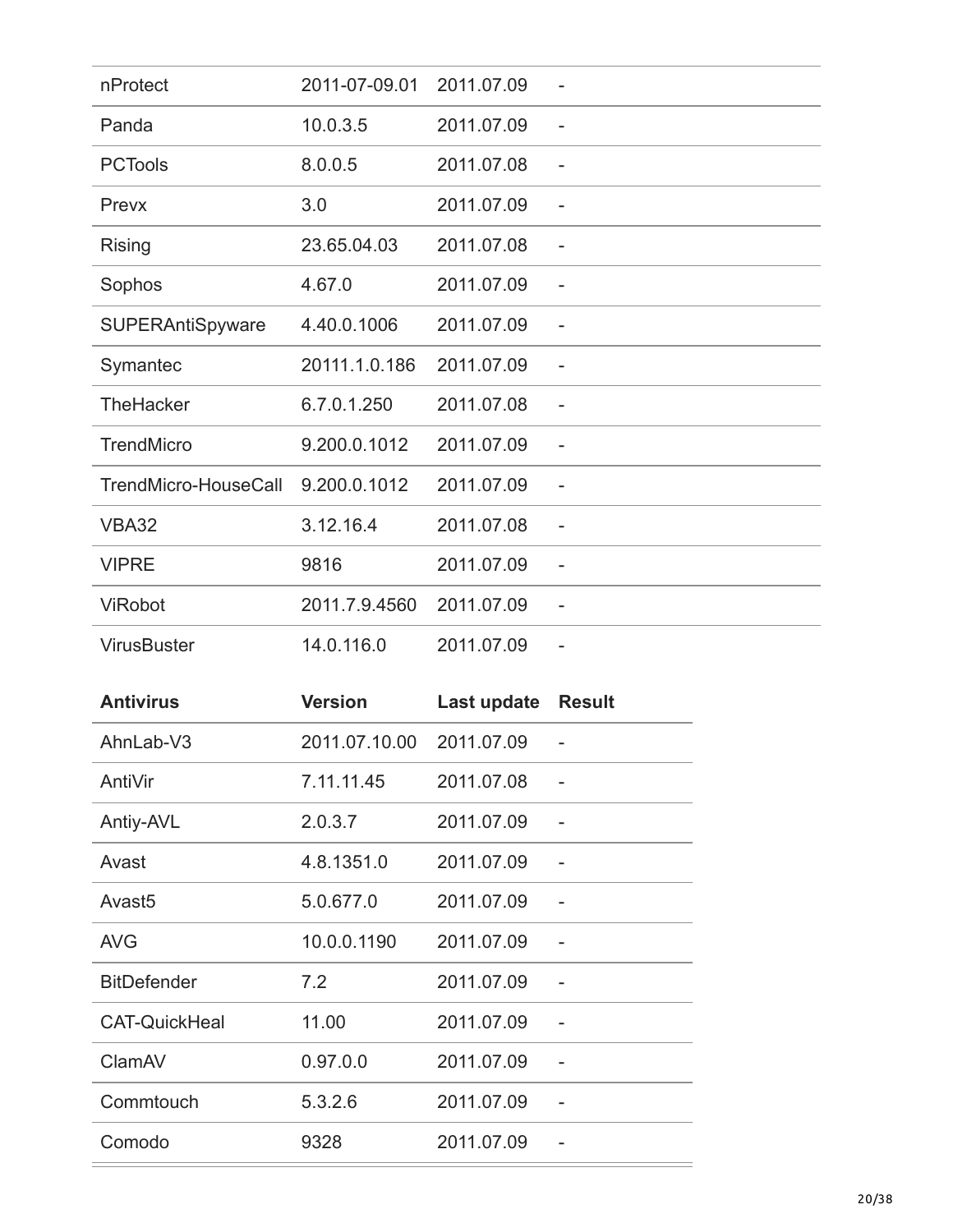| <b>DrWeb</b>            | 5.0.2.03300   | 2011.07.09 | Trojan.Swrort.1 |
|-------------------------|---------------|------------|-----------------|
| Emsisoft                | 5.1.0.8       | 2011.07.09 |                 |
| eSafe                   | 7.0.17.0      | 2011.07.07 |                 |
| eTrust-Vet              | 36.1.8434     | 2011.07.08 |                 |
| F-Prot                  | 4.6.2.117     | 2011.07.09 |                 |
| <b>F-Secure</b>         | 9.0.16440.0   | 2011.07.09 |                 |
| Fortinet                | 4.2.257.0     | 2011.07.09 |                 |
| GData                   | 22            | 2011.07.09 |                 |
| <b>Ikarus</b>           | T3.1.1.104.0  | 2011.07.09 |                 |
| Jiangmin                | 13.0.900      | 2011.07.09 |                 |
| <b>K7AntiVirus</b>      | 9.107.4887    | 2011.07.08 |                 |
| Kaspersky               | 9.0.0.837     | 2011.07.09 |                 |
| <b>McAfee</b>           | 5.400.0.1158  | 2011.07.09 |                 |
| McAfee-GW-Edition       | 2010.1D       | 2011.07.09 |                 |
| Microsoft               | 1.7000        | 2011.07.09 |                 |
| NOD32                   | 6279          | 2011.07.09 |                 |
| Norman                  | 6.07.10       | 2011.07.09 |                 |
| nProtect                | 2011-07-09.01 | 2011.07.09 |                 |
| Panda                   | 10.0.3.5      | 2011.07.09 |                 |
| <b>PCTools</b>          | 8.0.0.5       | 2011.07.08 |                 |
| Prevx                   | 3.0           | 2011.07.09 |                 |
| <b>Rising</b>           | 23.65.04.03   | 2011.07.08 |                 |
| Sophos                  | 4.67.0        | 2011.07.09 |                 |
| <b>SUPERAntiSpyware</b> | 4.40.0.1006   | 2011.07.09 |                 |
| Symantec                | 20111.1.0.186 | 2011.07.09 |                 |
| TheHacker               | 6.7.0.1.250   | 2011.07.08 |                 |
| <b>TrendMicro</b>       | 9.200.0.1012  | 2011.07.09 |                 |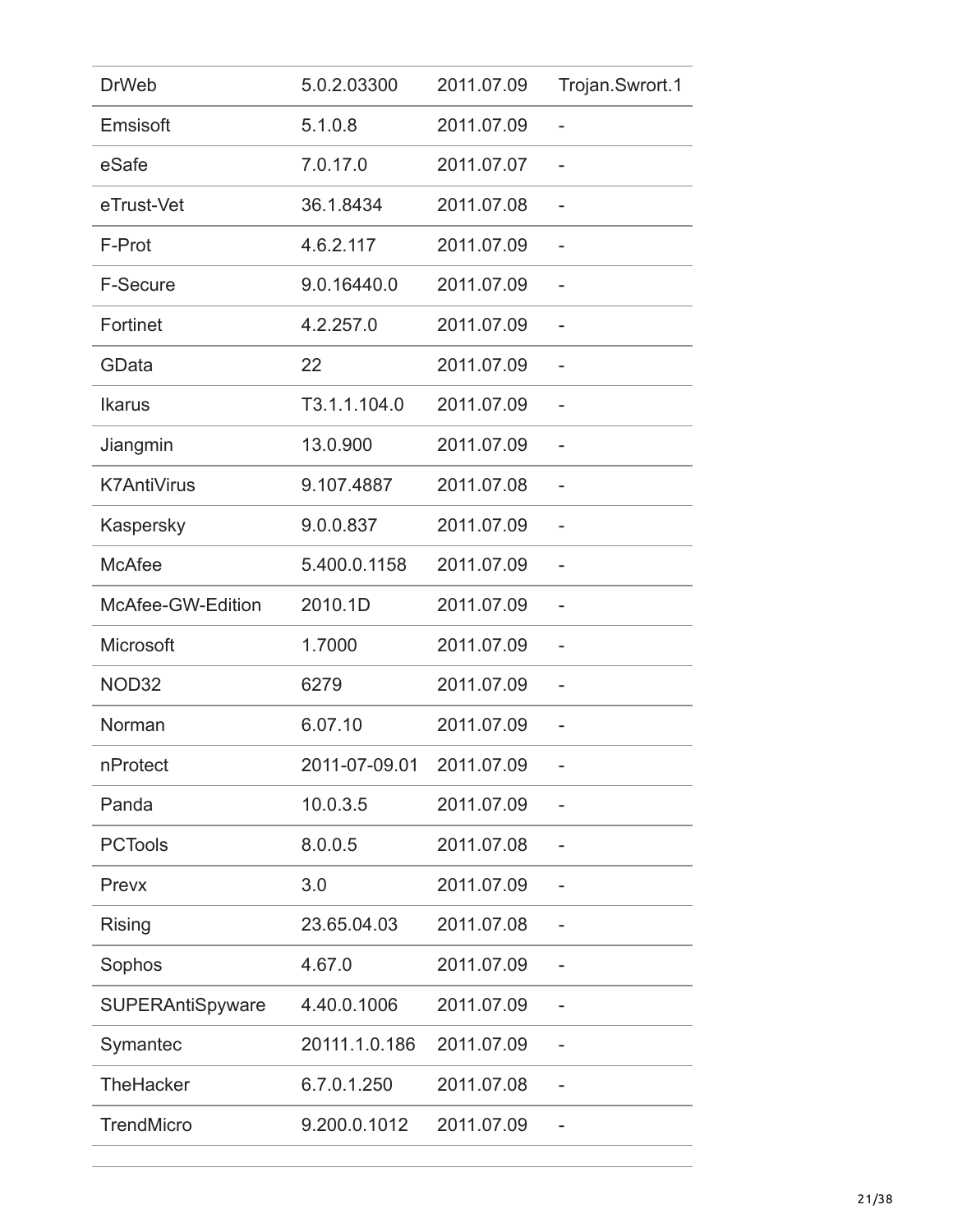| TrendMicro-HouseCall 9.200.0.1012 2011.07.09 |                          |            |  |
|----------------------------------------------|--------------------------|------------|--|
| VBA32                                        | 3.12.16.4                | 2011.07.08 |  |
| <b>VIPRE</b>                                 | 9816                     | 2011.07.09 |  |
| <b>ViRobot</b>                               | 2011.7.9.4560 2011.07.09 |            |  |
| <b>VirusBuster</b>                           | 14.0.116.0               | 2011.07.09 |  |

| <b>Antivirus</b>     | <b>Version</b> | Last update | <b>Result</b>            |
|----------------------|----------------|-------------|--------------------------|
| AhnLab-V3            | 2011.07.10.00  | 2011.07.09  |                          |
| AntiVir              | 7.11.11.45     | 2011.07.08  |                          |
| Antiy-AVL            | 2.0.3.7        | 2011.07.09  |                          |
| Avast                | 4.8.1351.0     | 2011.07.09  | $\overline{\phantom{a}}$ |
| Avast <sub>5</sub>   | 5.0.677.0      | 2011.07.09  | $\overline{\phantom{a}}$ |
| <b>AVG</b>           | 10.0.0.1190    | 2011.07.09  | Win32/Heur               |
| <b>BitDefender</b>   | 7.2            | 2011.07.09  | Backdoor.Shell.AC        |
| <b>CAT-QuickHeal</b> | 11.00          | 2011.07.09  |                          |
| ClamAV               | 0.97.0.0       | 2011.07.09  |                          |
| Commtouch            | 5.3.2.6        | 2011.07.09  |                          |
| Comodo               | 9328           | 2011.07.09  | $\overline{\phantom{a}}$ |
| <b>DrWeb</b>         | 5.0.2.03300    | 2011.07.09  | Trojan.Swrort.1          |
| Emsisoft             | 5.1.0.8        | 2011.07.09  | $\overline{\phantom{0}}$ |
| eSafe                | 7.0.17.0       | 2011.07.07  |                          |
| eTrust-Vet           | 36.1.8434      | 2011.07.08  | $\qquad \qquad -$        |
| F-Prot               | 4.6.2.117      | 2011.07.09  | $\overline{\phantom{a}}$ |
| F-Secure             | 9.0.16440.0    | 2011.07.09  | Backdoor.Shell.AC        |
| Fortinet             | 4.2.257.0      | 2011.07.09  |                          |
| GData                | 22             | 2011.07.09  | Backdoor.Shell.AC        |
| <b>Ikarus</b>        | T3.1.1.104.0   | 2011.07.09  |                          |
| Jiangmin             | 13.0.900       | 2011.07.09  |                          |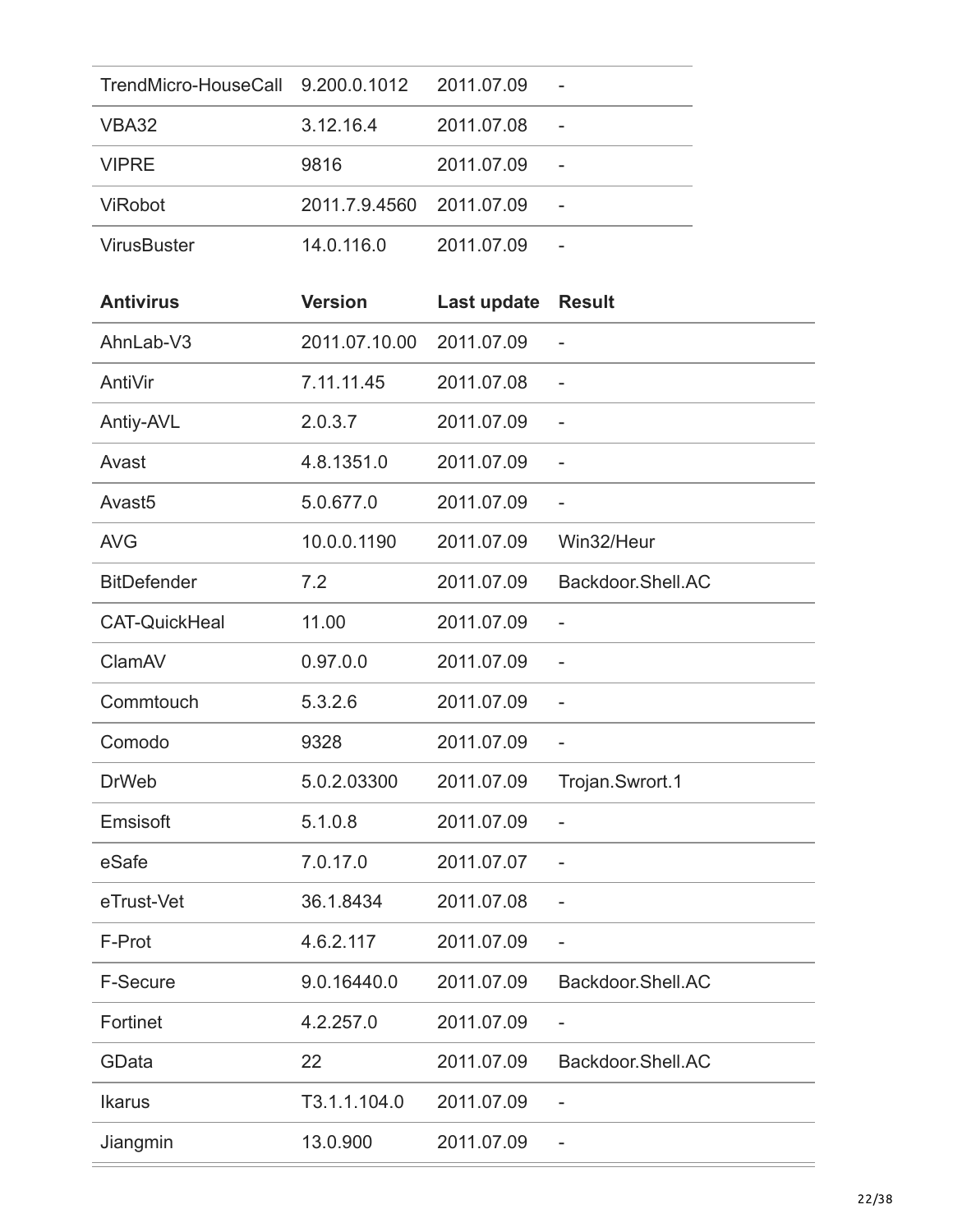| <b>K7AntiVirus</b>                | 9.107.4887     | 2011.07.08  |                              |
|-----------------------------------|----------------|-------------|------------------------------|
| Kaspersky                         | 9.0.0.837      | 2011.07.09  | HEUR: Trojan. Win32. Generic |
| <b>McAfee</b>                     | 5.400.0.1158   | 2011.07.09  | $\overline{a}$               |
| McAfee-GW-Edition                 | 2010.1D        | 2011.07.09  | $\overline{\phantom{0}}$     |
| Microsoft                         | 1.7000         | 2011.07.09  | Trojan: Win32/Swrort.A       |
| NOD32                             | 6280           | 2011.07.09  | a variant of Win32/Rozena.AH |
| Norman                            | 6.07.10        | 2011.07.09  |                              |
| nProtect                          | 2011-07-09.01  | 2011.07.09  | Backdoor.Shell.AC            |
| Panda                             | 10.0.3.5       | 2011.07.09  |                              |
| <b>PCTools</b>                    | 8.0.0.5        | 2011.07.08  | $\overline{a}$               |
| Prevx                             | 3.0            | 2011.07.09  | L,                           |
| <b>Rising</b>                     | 23.65.04.03    | 2011.07.08  |                              |
| Sophos                            | 4.67.0         | 2011.07.09  | -                            |
| SUPERAntiSpyware                  | 4.40.0.1006    | 2011.07.09  | $\overline{a}$               |
| Symantec                          | 20111.1.0.186  | 2011.07.09  |                              |
| <b>TheHacker</b>                  | 6.7.0.1.250    | 2011.07.08  | -                            |
| <b>TrendMicro</b>                 | 9.200.0.1012   | 2011.07.09  |                              |
| TrendMicro-HouseCall 9.200.0.1012 |                | 2011.07.09  |                              |
| <b>VBA32</b>                      | 3.12.16.4      | 2011.07.08  |                              |
| <b>VIPRE</b>                      | 9817           | 2011.07.09  | -                            |
| ViRobot                           | 2011.7.9.4560  | 2011.07.09  |                              |
| <b>VirusBuster</b>                | 14.0.116.0     | 2011.07.09  |                              |
| <b>Antivirus</b>                  | <b>Version</b> | Last update | <b>Result</b>                |
|                                   |                |             |                              |
| AhnLab-V3                         | 2011.07.10.00  | 2011.07.09  |                              |
| AntiVir                           | 7.11.11.45     | 2011.07.08  |                              |
| Antiy-AVL                         | 2.0.3.7        | 2011.07.09  | -                            |
| Avast                             | 4.8.1351.0     | 2011.07.09  | $\overline{\phantom{0}}$     |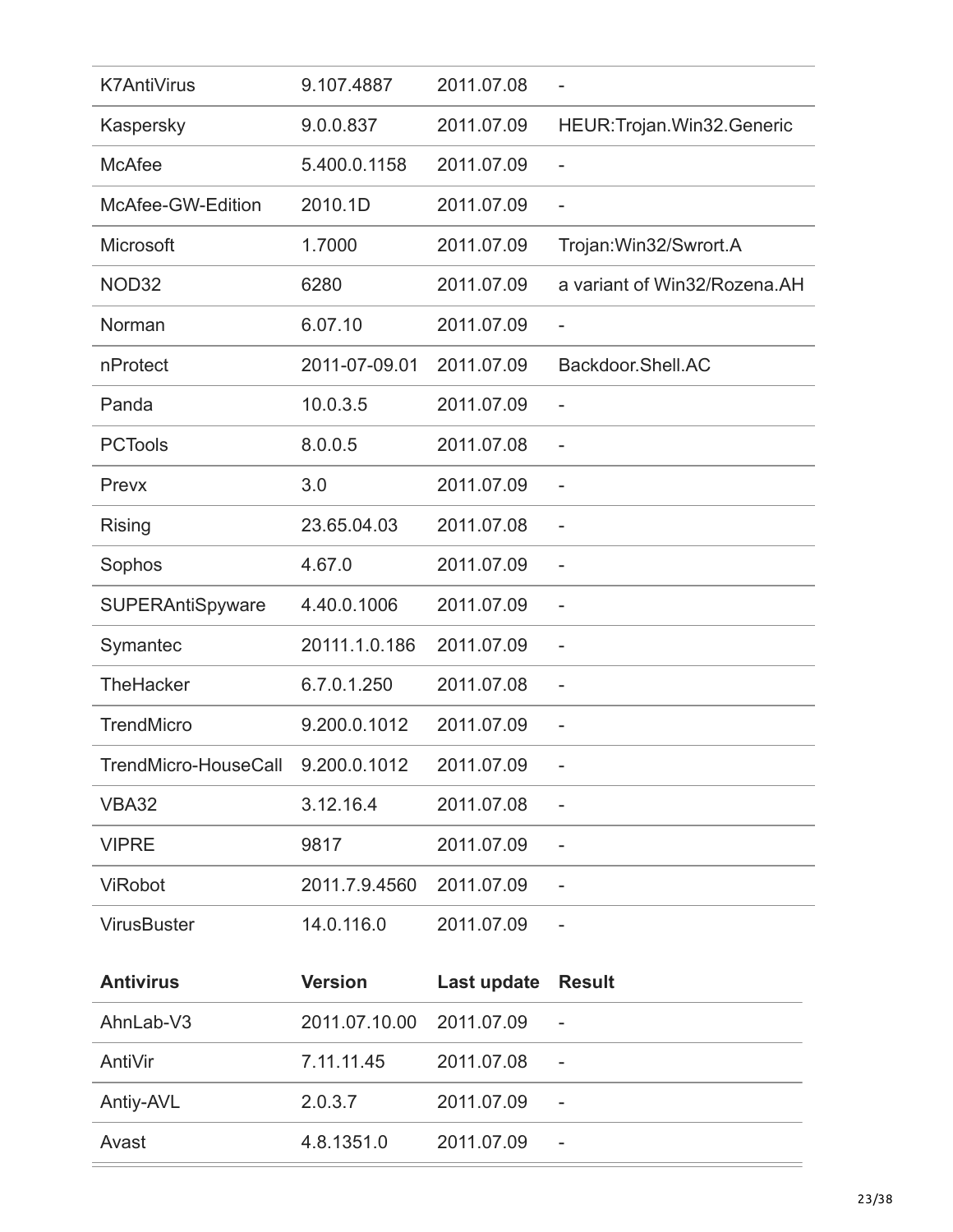| Avast <sub>5</sub>   | 5.0.677.0     | 2011.07.09 |                              |
|----------------------|---------------|------------|------------------------------|
| <b>AVG</b>           | 10.0.0.1190   | 2011.07.09 | Win32/Heur                   |
| <b>BitDefender</b>   | 7.2           | 2011.07.09 | $\overline{a}$               |
| <b>CAT-QuickHeal</b> | 11.00         | 2011.07.09 |                              |
| ClamAV               | 0.97.0.0      | 2011.07.09 |                              |
| Commtouch            | 5.3.2.6       | 2011.07.09 |                              |
| Comodo               | 9328          | 2011.07.09 | $\qquad \qquad -$            |
| <b>DrWeb</b>         | 5.0.2.03300   | 2011.07.09 | Trojan.Swrort.1              |
| Emsisoft             | 5.1.0.8       | 2011.07.09 | $\overline{\phantom{0}}$     |
| eSafe                | 7.0.17.0      | 2011.07.07 | $\overline{a}$               |
| eTrust-Vet           | 36.1.8434     | 2011.07.08 | $\qquad \qquad -$            |
| F-Prot               | 4.6.2.117     | 2011.07.09 |                              |
| F-Secure             | 9.0.16440.0   | 2011.07.09 |                              |
| Fortinet             | 4.2.257.0     | 2011.07.09 | $\overline{a}$               |
| GData                | 22            | 2011.07.09 | $\overline{a}$               |
| <b>Ikarus</b>        | T3.1.1.104.0  | 2011.07.09 | $\overline{\phantom{0}}$     |
| Jiangmin             | 13.0.900      | 2011.07.09 |                              |
| <b>K7AntiVirus</b>   | 9.107.4887    | 2011.07.08 |                              |
| Kaspersky            | 9.0.0.837     | 2011.07.09 | HEUR: Trojan. Win32. Generic |
| <b>McAfee</b>        | 5.400.0.1158  | 2011.07.09 | $\overline{a}$               |
| McAfee-GW-Edition    | 2010.1D       | 2011.07.09 | $\overline{a}$               |
| Microsoft            | 1.7000        | 2011.07.09 | Trojan: Win32/Swrort.A       |
| NOD32                | 6280          | 2011.07.09 |                              |
| Norman               | 6.07.10       | 2011.07.09 |                              |
| nProtect             | 2011-07-09.01 | 2011.07.09 |                              |
| Panda                | 10.0.3.5      | 2011.07.09 |                              |
| <b>PCTools</b>       | 8.0.0.5       | 2011.07.08 |                              |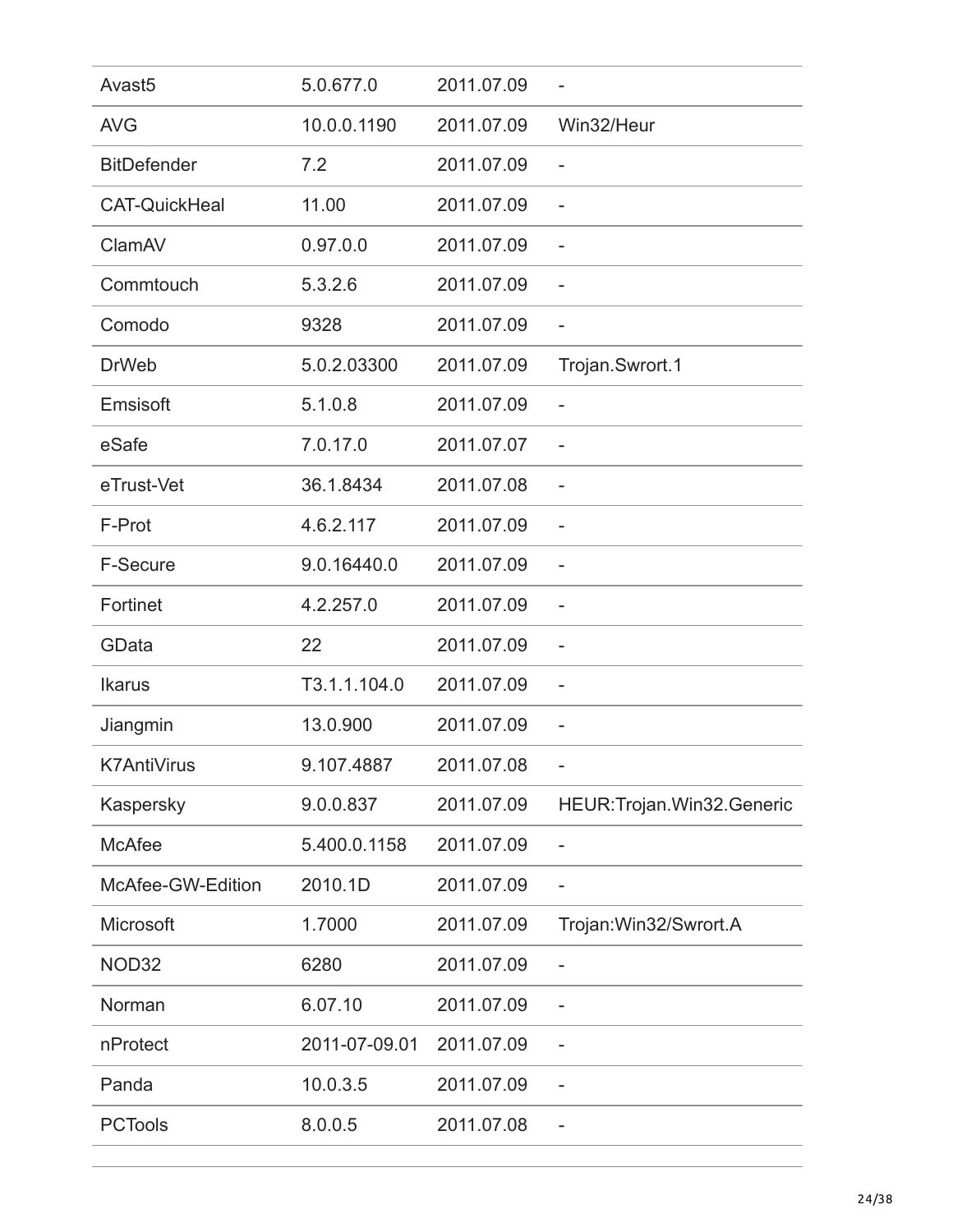| Prevx                   | 3.0           | 2011.07.09 |                          |
|-------------------------|---------------|------------|--------------------------|
| <b>Rising</b>           | 23.65.04.03   | 2011.07.08 |                          |
| Sophos                  | 4.67.0        | 2011.07.09 |                          |
| <b>SUPERAntiSpyware</b> | 4.40.0.1006   | 2011.07.09 |                          |
| Symantec                | 20111.1.0.186 | 2011.07.09 |                          |
| TheHacker               | 6.7.0.1.250   | 2011.07.08 | $\overline{\phantom{a}}$ |
| <b>TrendMicro</b>       | 9.200.0.1012  | 2011.07.09 | $\overline{a}$           |
| TrendMicro-HouseCall    | 9.200.0.1012  | 2011.07.09 |                          |
| <b>VBA32</b>            | 3.12.16.4     | 2011.07.08 |                          |
| <b>VIPRE</b>            | 9817          | 2011.07.09 | $\overline{\phantom{0}}$ |
| <b>ViRobot</b>          | 2011.7.9.4560 | 2011.07.09 | $\qquad \qquad -$        |
| <b>VirusBuster</b>      | 14.0.116.0    | 2011.07.09 | $\overline{\phantom{0}}$ |

| <b>Antivirus</b>     | <b>Version</b> | Last update | <b>Result</b>            |
|----------------------|----------------|-------------|--------------------------|
| AhnLab-V3            | 2011.07.10.00  | 2011.07.09  |                          |
| AntiVir              | 7.11.11.45     | 2011.07.08  |                          |
| Antiy-AVL            | 2.0.3.7        | 2011.07.10  | $\overline{\phantom{a}}$ |
| Avast                | 4.8.1351.0     | 2011.07.10  |                          |
| Avast <sub>5</sub>   | 5.0.677.0      | 2011.07.10  | $\overline{\phantom{a}}$ |
| <b>AVG</b>           | 10.0.0.1190    | 2011.07.10  | Win32/Heur               |
| <b>BitDefender</b>   | 7.2            | 2011.07.10  | $\overline{a}$           |
| <b>CAT-QuickHeal</b> | 11.00          | 2011.07.10  |                          |
| ClamAV               | 0.97.0.0       | 2011.07.10  | $\overline{\phantom{a}}$ |
| Commtouch            | 5.3.2.6        | 2011.07.09  |                          |
| Comodo               | 9337           | 2011.07.10  | $\overline{\phantom{0}}$ |
| <b>DrWeb</b>         | 5.0.2.03300    | 2011.07.10  | Trojan.Packed.196        |
| Emsisoft             | 5.1.0.8        | 2011.07.10  |                          |
| eSafe                | 7.0.17.0       | 2011.07.07  |                          |
|                      |                |             |                          |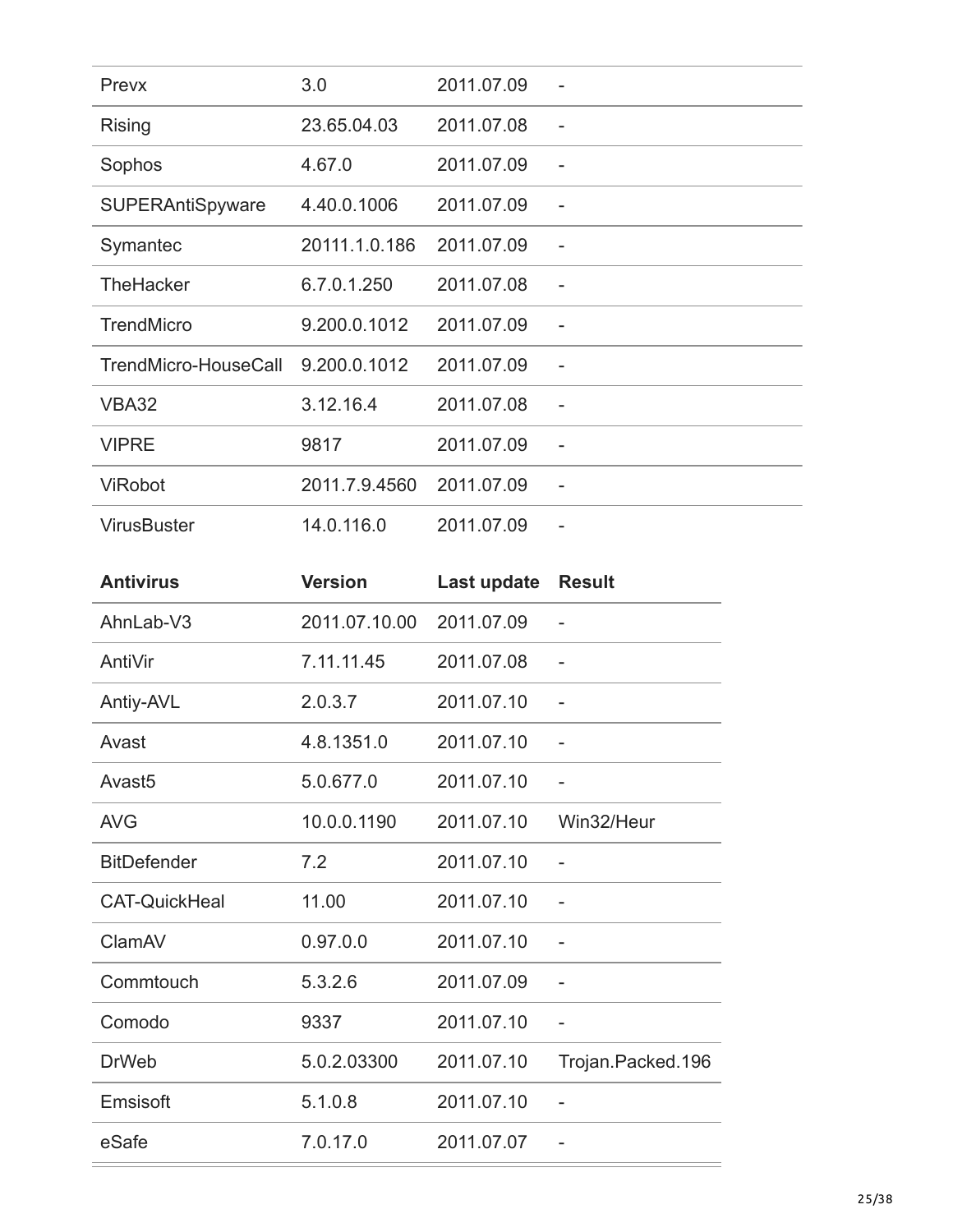| eTrust-Vet           | 36.1.8434     | 2011.07.08 |                          |
|----------------------|---------------|------------|--------------------------|
| F-Prot               | 4.6.2.117     | 2011.07.09 |                          |
| F-Secure             | 9.0.16440.0   | 2011.07.10 | $\overline{\phantom{0}}$ |
| Fortinet             | 4.2.257.0     | 2011.07.10 |                          |
| GData                | 22            | 2011.07.10 |                          |
| <b>Ikarus</b>        | T3.1.1.104.0  | 2011.07.10 |                          |
| Jiangmin             | 13.0.900      | 2011.07.09 |                          |
| <b>K7AntiVirus</b>   | 9.108.4891    | 2011.07.10 |                          |
| Kaspersky            | 9.0.0.837     | 2011.07.10 |                          |
| <b>McAfee</b>        | 5.400.0.1158  | 2011.07.10 |                          |
| McAfee-GW-Edition    | 2010.1D       | 2011.07.09 |                          |
| Microsoft            | 1.7000        | 2011.07.10 |                          |
| NOD32                | 6280          | 2011.07.10 |                          |
| Norman               | 6.07.10       | 2011.07.10 |                          |
| nProtect             | 2011-07-10.01 | 2011.07.10 |                          |
| Panda                | 10.0.3.5      | 2011.07.09 |                          |
| <b>PCTools</b>       | 8.0.0.5       | 2011.07.08 |                          |
| Prevx                | 3.0           | 2011.07.10 |                          |
| <b>Rising</b>        | 23.65.04.03   | 2011.07.08 |                          |
| Sophos               | 4.67.0        | 2011.07.10 |                          |
| SUPERAntiSpyware     | 4.40.0.1006   | 2011.07.09 |                          |
| Symantec             | 20111.1.0.186 | 2011.07.10 |                          |
| <b>TheHacker</b>     | 6.7.0.1.250   | 2011.07.08 |                          |
| TrendMicro           | 9.200.0.1012  | 2011.07.10 |                          |
| TrendMicro-HouseCall | 9.200.0.1012  | 2011.07.10 |                          |
| <b>VBA32</b>         | 3.12.16.4     | 2011.07.08 |                          |
| <b>VIPRE</b>         | 9822          | 2011.07.10 |                          |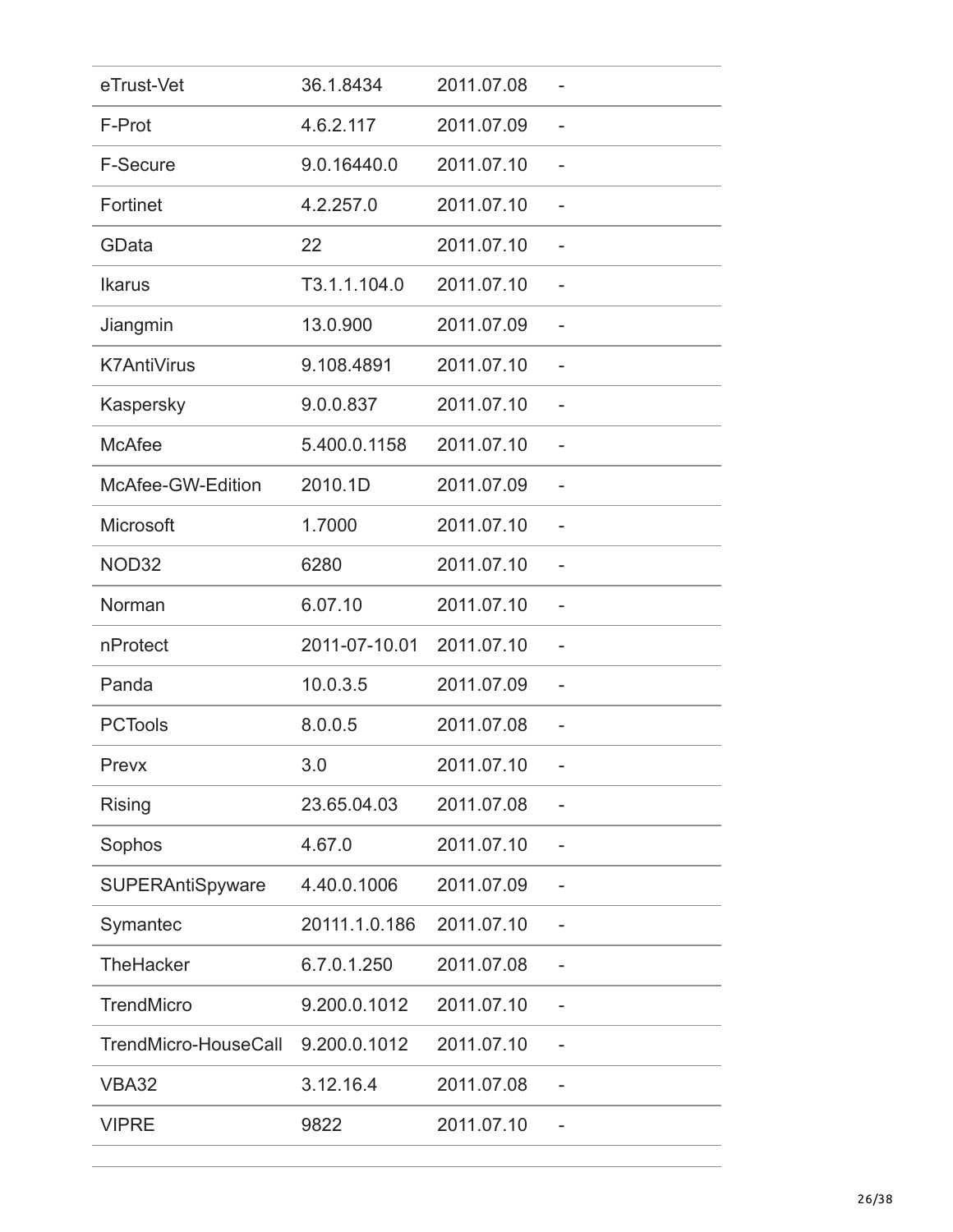| ViRobot     | 2011.7.9.4560 2011.07.10 |            | $\qquad \qquad$          |
|-------------|--------------------------|------------|--------------------------|
| VirusBuster | 14.0.116.0               | 2011.07.09 | $\overline{\phantom{a}}$ |

| <b>Antivirus</b>     | <b>Version</b> | Last<br>update | <b>Result</b>                |
|----------------------|----------------|----------------|------------------------------|
| AhnLab-V3            | 2011.07.11.00  | 2011.07.10     | $\overline{\phantom{a}}$     |
| AntiVir              | 7.11.11.45     | 2011.07.08     | $\overline{\phantom{a}}$     |
| Antiy-AVL            | 2.0.3.7        | 2011.07.10     | $\sim$                       |
| Avast                | 4.8.1351.0     | 2011.07.10     | $\overline{\phantom{a}}$     |
| Avast <sub>5</sub>   | 5.0.677.0      | 2011.07.10     | $\overline{\phantom{a}}$     |
| <b>AVG</b>           | 10.0.0.1190    | 2011.07.10     |                              |
| <b>BitDefender</b>   | 7.2            | 2011.07.10     | Backdoor.Shell.AC            |
| <b>CAT-QuickHeal</b> | 11.00          | 2011.07.10     | $\sim$ $-$                   |
| ClamAV               | 0.97.0.0       | 2011.07.10     | $\overline{\phantom{a}}$     |
| Commtouch            | 5.3.2.6        | 2011.07.09     | $\overline{a}$               |
| Comodo               | 9337           | 2011.07.10     | $\overline{\phantom{a}}$     |
| <b>DrWeb</b>         | 5.0.2.03300    | 2011.07.10     | $\overline{\phantom{a}}$     |
| Emsisoft             | 5.1.0.8        | 2011.07.10     | $\overline{\phantom{a}}$     |
| eSafe                | 7.0.17.0       | 2011.07.07     |                              |
| eTrust-Vet           | 36.1.8434      | 2011.07.08     | $\overline{a}$               |
| F-Prot               | 4.6.2.117      | 2011.07.09     | $\overline{\phantom{a}}$     |
| <b>F-Secure</b>      | 9.0.16440.0    | 2011.07.10     | Backdoor.Shell.AC            |
| Fortinet             | 4.2.257.0      | 2011.07.10     | $\overline{\phantom{m}}$     |
| GData                | 22             | 2011.07.10     | Backdoor.Shell.AC            |
| <b>Ikarus</b>        | T3.1.1.104.0   | 2011.07.10     | $\overline{\phantom{a}}$     |
| Jiangmin             | 13.0.900       | 2011.07.09     |                              |
| <b>K7AntiVirus</b>   | 9.108.4891     | 2011.07.10     |                              |
| Kaspersky            | 9.0.0.837      | 2011.07.10     | HEUR: Trojan. Win32. Generic |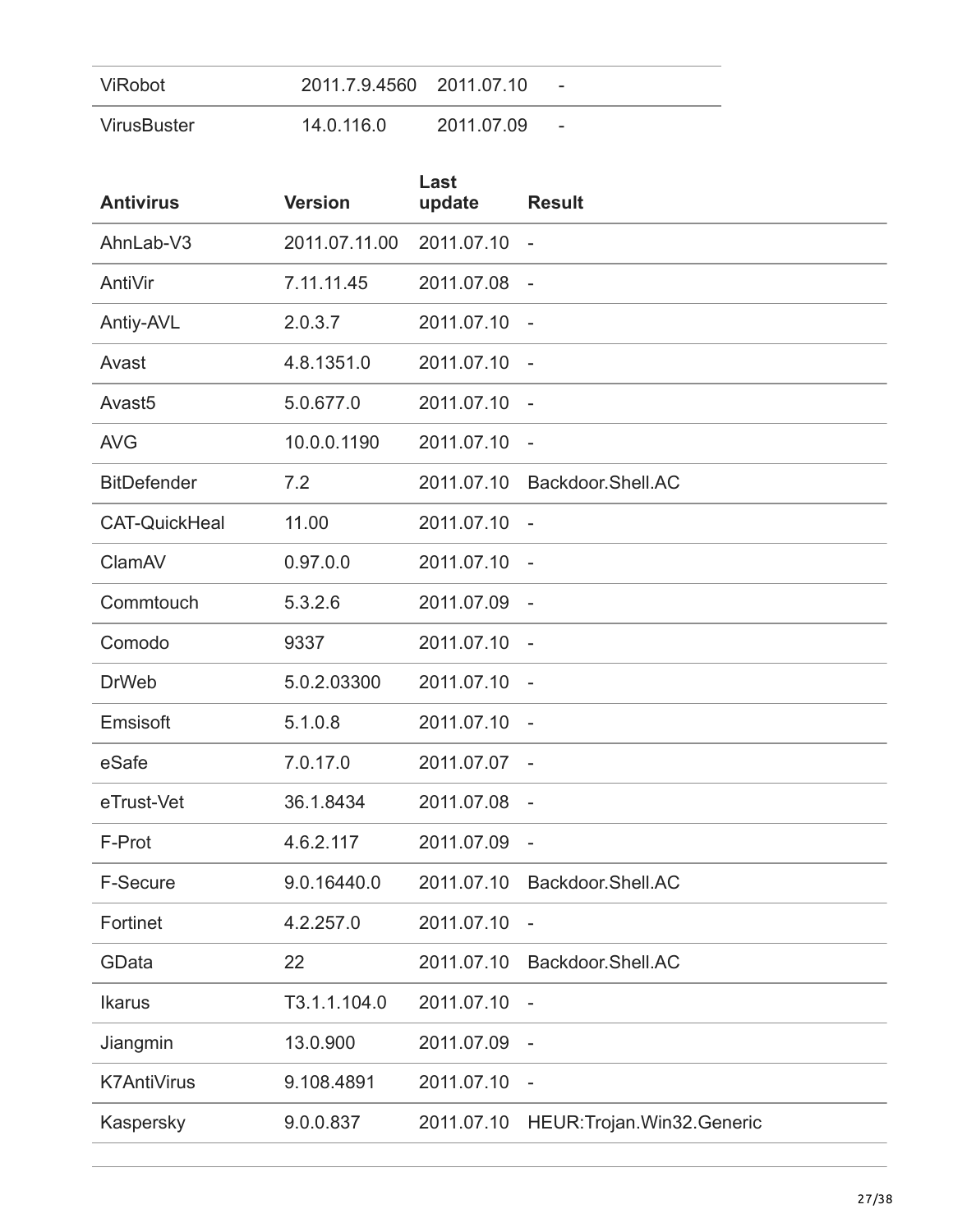| <b>McAfee</b>                   | 5.400.0.1158      | 2011.07.10 | $\overline{\phantom{a}}$                  |
|---------------------------------|-------------------|------------|-------------------------------------------|
| McAfee-GW-Edition               | 2010.1D           | 2011.07.09 | Heuristic.LooksLike.Win32.Suspicious.J!80 |
| Microsoft                       | 1.7000            | 2011.07.10 | Trojan: Win32/Swrort.A                    |
| NOD32                           | 6280              | 2011.07.10 | $\overline{\phantom{a}}$                  |
| Norman                          | 6.07.10           | 2011.07.10 | $\overline{\phantom{a}}$                  |
| nProtect                        | 2011-07-<br>10.01 | 2011.07.10 | Backdoor.Shell.AC                         |
| Panda                           | 10.0.3.5          | 2011.07.10 | $\overline{\phantom{a}}$                  |
| <b>PCTools</b>                  | 8.0.0.5           | 2011.07.08 | $\overline{\phantom{a}}$                  |
| Prevx                           | 3.0               | 2011.07.10 | $\overline{\phantom{a}}$                  |
| <b>Rising</b>                   | 23.65.04.03       | 2011.07.08 | $\overline{\phantom{a}}$                  |
| Sophos                          | 4.67.0            | 2011.07.10 | $\overline{\phantom{a}}$                  |
| SUPERAntiSpyware                | 4.40.0.1006       | 2011.07.09 | $\overline{\phantom{a}}$                  |
| Symantec                        | 20111.1.0.186     | 2011.07.10 |                                           |
| TheHacker                       | 6.7.0.1.250       | 2011.07.08 | $\overline{\phantom{a}}$                  |
| <b>TrendMicro</b>               | 9.200.0.1012      | 2011.07.10 | $\overline{\phantom{a}}$                  |
| TrendMicro-<br><b>HouseCall</b> | 9.200.0.1012      | 2011.07.10 | $\sim$                                    |
| VBA32                           | 3.12.16.4         | 2011.07.08 |                                           |
| <b>VIPRE</b>                    | 9823              | 2011.07.10 | $\overline{\phantom{a}}$                  |
| <b>ViRobot</b>                  | 2011.7.9.4560     | 2011.07.10 |                                           |
| <b>VirusBuster</b>              | 14.0.116.0        | 2011.07.09 | $\sim$ $-$                                |

| <b>Antivirus</b> | <b>Version</b>             | Last<br>update | <b>Result</b> |
|------------------|----------------------------|----------------|---------------|
| AhnLab-V3        | 2011.07.11.00 2011.07.10 - |                |               |
| AntiVir          | 7.11.11.45                 | 2011.07.08 -   |               |
| Antiy-AVL        | 2.0.3.7                    | 2011.07.10 -   |               |
| Avast            | 4.8.1351.0                 | 2011.07.10 -   |               |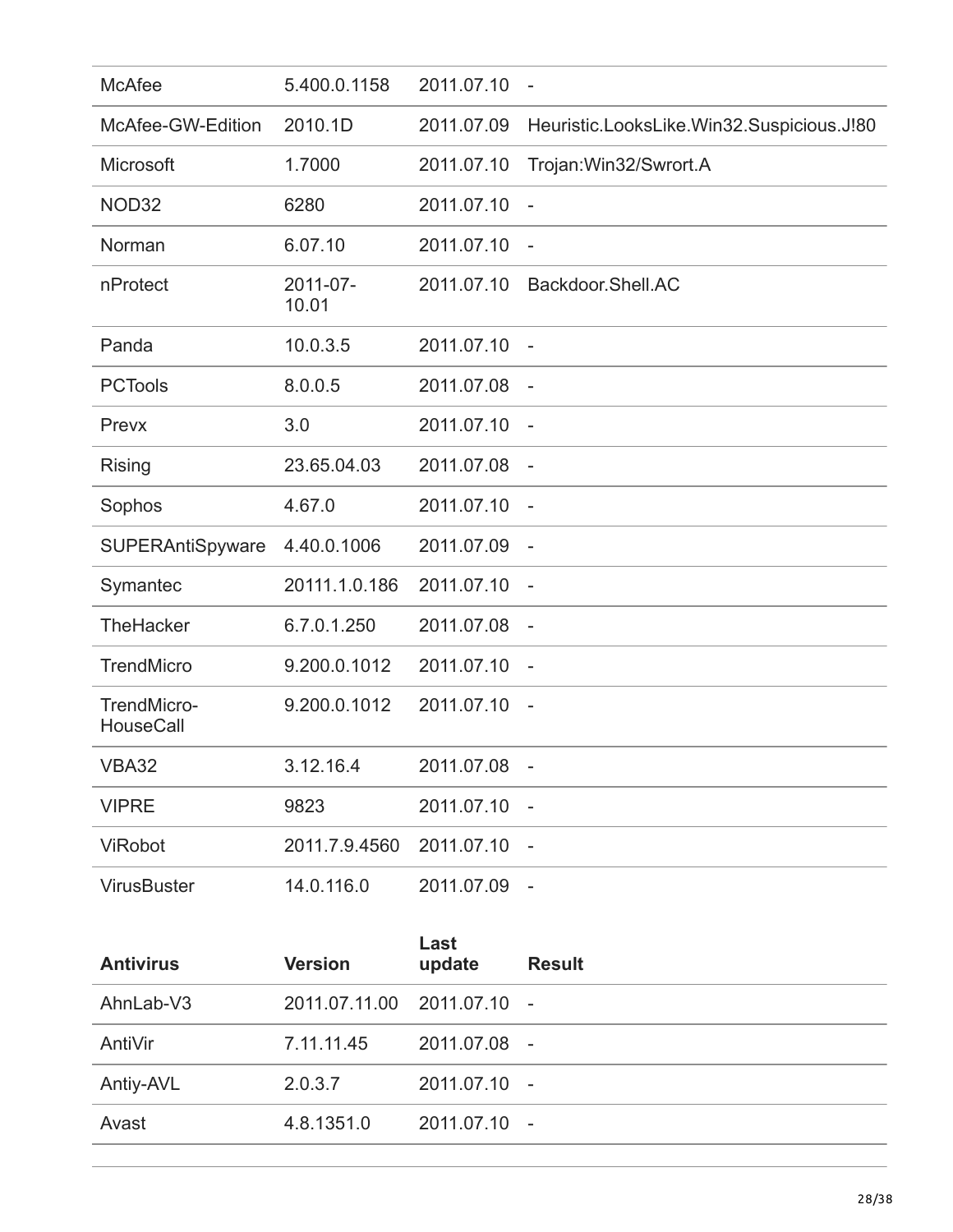| Avast <sub>5</sub>   | 5.0.677.0         | 2011.07.10 | $\overline{\phantom{a}}$                  |
|----------------------|-------------------|------------|-------------------------------------------|
| <b>AVG</b>           | 10.0.0.1190       | 2011.07.10 | $\overline{\phantom{a}}$                  |
| <b>BitDefender</b>   | 7.2               | 2011.07.10 | Backdoor.Shell.AC                         |
| <b>CAT-QuickHeal</b> | 11.00             | 2011.07.10 | $\overline{\phantom{a}}$                  |
| ClamAV               | 0.97.0.0          | 2011.07.10 |                                           |
| Commtouch            | 5.3.2.6           | 2011.07.09 |                                           |
| Comodo               | 9337              | 2011.07.10 | $\overline{\phantom{a}}$                  |
| <b>DrWeb</b>         | 5.0.2.03300       | 2011.07.10 | $\overline{a}$                            |
| Emsisoft             | 5.1.0.8           | 2011.07.10 | $\overline{\phantom{a}}$                  |
| eSafe                | 7.0.17.0          | 2011.07.07 |                                           |
| eTrust-Vet           | 36.1.8434         | 2011.07.08 |                                           |
| F-Prot               | 4.6.2.117         | 2011.07.09 | $\overline{\phantom{a}}$                  |
| <b>F-Secure</b>      | 9.0.16440.0       | 2011.07.10 | Backdoor.Shell.AC                         |
| Fortinet             | 4.2.257.0         | 2011.07.10 | $\overline{\phantom{a}}$                  |
| GData                | 22                | 2011.07.10 | Backdoor.Shell.AC                         |
| <b>Ikarus</b>        | T3.1.1.104.0      | 2011.07.10 | $\overline{\phantom{a}}$                  |
| Jiangmin             | 13.0.900          | 2011.07.09 | $\overline{\phantom{a}}$                  |
| <b>K7AntiVirus</b>   | 9.108.4891        | 2011.07.10 |                                           |
| Kaspersky            | 9.0.0.837         | 2011.07.10 | HEUR: Trojan. Win32. Generic              |
| <b>McAfee</b>        | 5.400.0.1158      | 2011.07.10 | $\overline{\phantom{0}}$                  |
| McAfee-GW-Edition    | 2010.1D           | 2011.07.09 | Heuristic.LooksLike.Win32.Suspicious.J!80 |
| Microsoft            | 1.7000            | 2011.07.10 | Trojan: Win32/Swrort.A                    |
| NOD32                | 6280              | 2011.07.10 | $\overline{\phantom{0}}$                  |
| Norman               | 6.07.10           | 2011.07.10 | $\overline{\phantom{a}}$                  |
| nProtect             | 2011-07-<br>10.01 | 2011.07.10 | Backdoor.Shell.AC                         |
| Panda                | 10.0.3.5          | 2011.07.10 |                                           |
| <b>PCTools</b>       | 8.0.0.5           | 2011.07.08 | $\overline{\phantom{m}}$                  |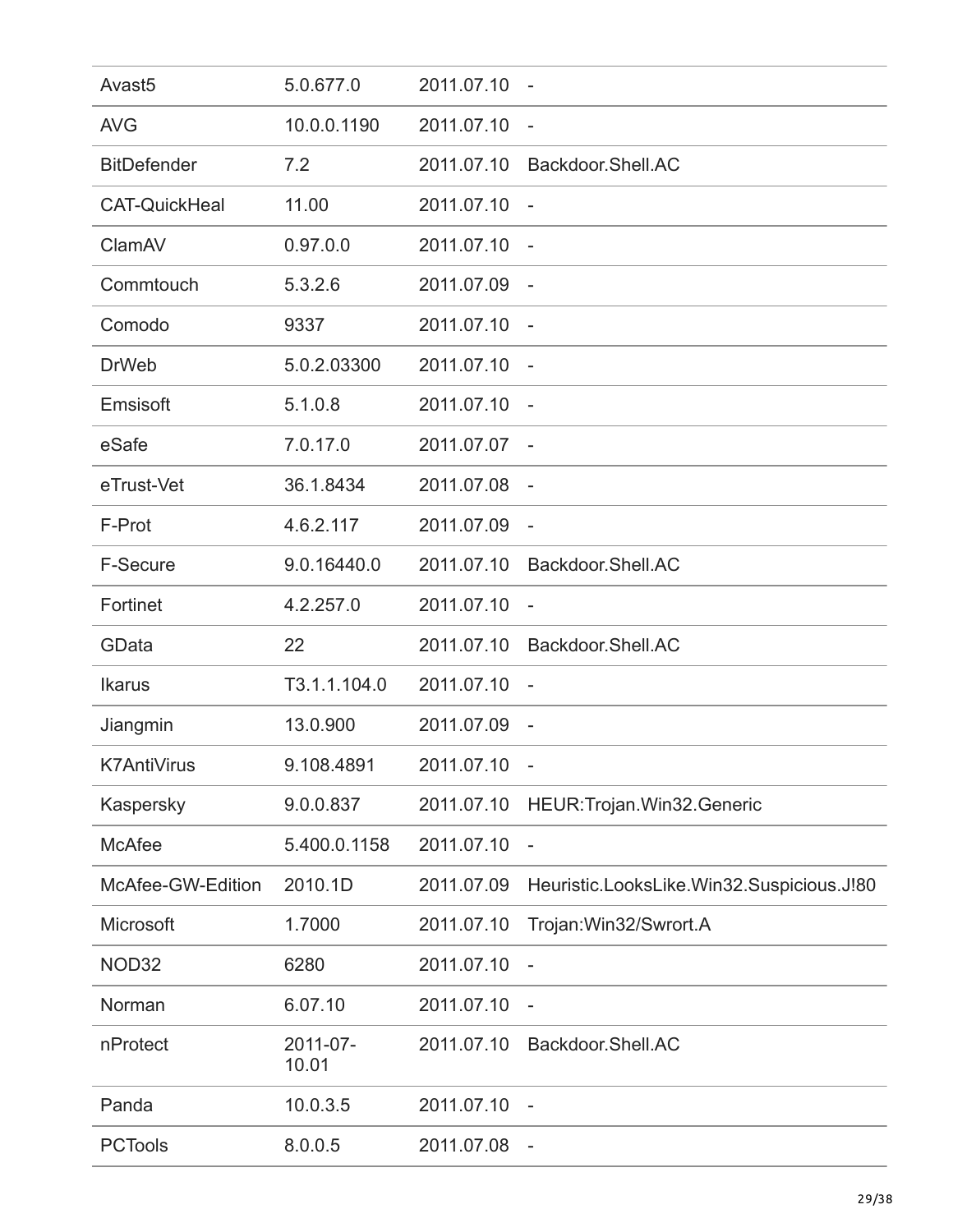| Prevx                           | 3.0           | 2011.07.10   |                          |
|---------------------------------|---------------|--------------|--------------------------|
| <b>Rising</b>                   | 23.65.04.03   | 2011.07.08   | $\sim$                   |
| Sophos                          | 4.67.0        | 2011.07.10   | $\sim$                   |
| <b>SUPERAntiSpyware</b>         | 4.40.0.1006   | 2011.07.09 - |                          |
| Symantec                        | 20111.1.0.186 | 2011.07.10 - |                          |
| <b>TheHacker</b>                | 6.7.0.1.250   | 2011.07.08 - |                          |
| <b>TrendMicro</b>               | 9.200.0.1012  | 2011.07.10   | $\sim$                   |
| TrendMicro-<br><b>HouseCall</b> | 9.200.0.1012  | 2011.07.10   | $\sim$                   |
| VBA32                           | 3.12.16.4     | 2011.07.08 - |                          |
| <b>VIPRE</b>                    | 9823          | 2011.07.10 - |                          |
| <b>ViRobot</b>                  | 2011.7.9.4560 | 2011.07.10 - |                          |
| <b>VirusBuster</b>              | 14.0.116.0    | 2011.07.09   | $\overline{\phantom{a}}$ |

| <b>Antivirus</b>     | <b>Version</b> | Last<br>update | <b>Result</b>            |
|----------------------|----------------|----------------|--------------------------|
| AhnLab-V3            | 2011.07.11.00  | 2011.07.10     | $\overline{\phantom{a}}$ |
| AntiVir              | 7.11.11.45     | 2011.07.08     | $\overline{a}$           |
| Antiy-AVL            | 2.0.3.7        | 2011.07.10 -   |                          |
| Avast                | 4.8.1351.0     | 2011.07.10     | $\overline{\phantom{a}}$ |
| Avast <sub>5</sub>   | 5.0.677.0      | 2011.07.10     | $\overline{\phantom{a}}$ |
| <b>AVG</b>           | 10.0.0.1190    | 2011.07.10     | $\overline{a}$           |
| <b>BitDefender</b>   | 7.2            | 2011.07.10     | $\overline{\phantom{a}}$ |
| <b>CAT-QuickHeal</b> | 11.00          | 2011.07.10     | $\sim$                   |
| ClamAV               | 0.97.0.0       | 2011.07.10     | $\overline{\phantom{a}}$ |
| Commtouch            | 5.3.2.6        | 2011.07.09     | $\overline{\phantom{a}}$ |
| Comodo               | 9337           | 2011.07.10     | $\sim$                   |
| <b>DrWeb</b>         | 5.0.2.03300    | 2011.07.10     | $\overline{\phantom{a}}$ |
| Emsisoft             | 5.1.0.8        | 2011.07.10     | $\overline{\phantom{a}}$ |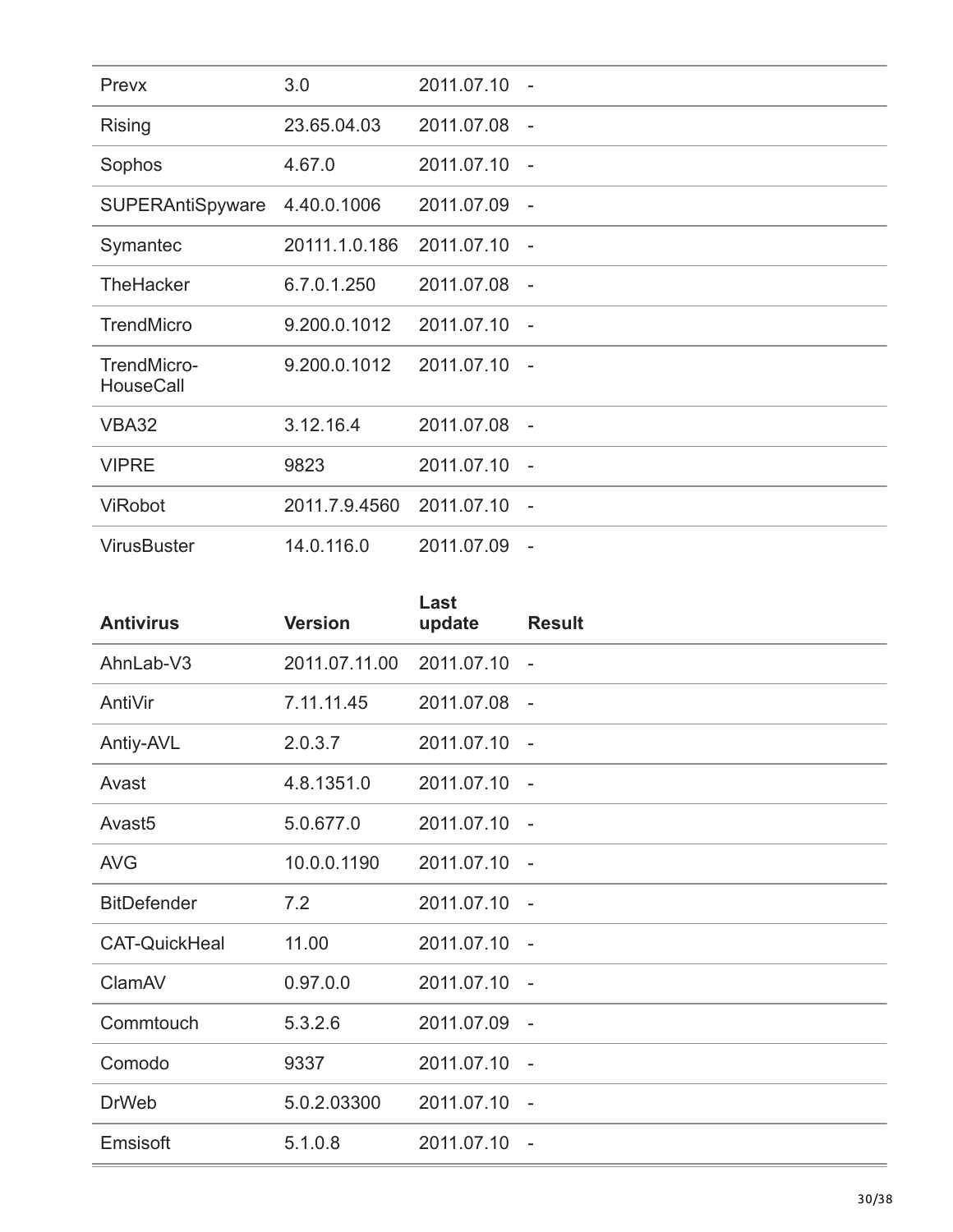| eSafe                    | 7.0.17.0          | 2011.07.07   | $\overline{\phantom{a}}$                  |
|--------------------------|-------------------|--------------|-------------------------------------------|
| eTrust-Vet               | 36.1.8434         | 2011.07.08   | $\overline{\phantom{a}}$                  |
| F-Prot                   | 4.6.2.117         | 2011.07.09   | $\overline{\phantom{a}}$                  |
| F-Secure                 | 9.0.16440.0       | 2011.07.10   | $\overline{\phantom{a}}$                  |
| Fortinet                 | 4.2.257.0         | 2011.07.10   | $\overline{\phantom{a}}$                  |
| GData                    | 22                | 2011.07.10   |                                           |
| <b>Ikarus</b>            | T3.1.1.104.0      | 2011.07.10   |                                           |
| Jiangmin                 | 13.0.900          | 2011.07.09   | $\overline{\phantom{a}}$                  |
| <b>K7AntiVirus</b>       | 9.108.4891        | 2011.07.10   | $\sim$ $-$                                |
| Kaspersky                | 9.0.0.837         | 2011.07.10   | $\overline{\phantom{a}}$                  |
| <b>McAfee</b>            | 5.400.0.1158      | 2011.07.10   | $\overline{\phantom{a}}$                  |
| McAfee-GW-Edition        | 2010.1D           | 2011.07.09   | Heuristic.LooksLike.Win32.Suspicious.J!80 |
| Microsoft                | 1.7000            | 2011.07.10   |                                           |
| NOD32                    | 6280              | 2011.07.10   |                                           |
| Norman                   | 6.07.10           | 2011.07.10   | $\overline{\phantom{a}}$                  |
| nProtect                 | 2011-07-<br>10.01 | 2011.07.10 - |                                           |
| Panda                    | 10.0.3.5          | 2011.07.10   | $\sim$                                    |
| <b>PCTools</b>           | 8.0.0.5           | 2011.07.08   | $\overline{\phantom{a}}$                  |
| Prevx                    | 3.0               | 2011.07.10   | $\overline{\phantom{a}}$                  |
| Rising                   | 23.65.04.03       | 2011.07.08   | $\overline{\phantom{a}}$                  |
| Sophos                   | 4.67.0            | 2011.07.10   | $\overline{\phantom{a}}$                  |
| SUPERAntiSpyware         | 4.40.0.1006       | 2011.07.09   |                                           |
| Symantec                 | 20111.1.0.186     | 2011.07.10   |                                           |
| <b>TheHacker</b>         | 6.7.0.1.250       | 2011.07.08   | $\overline{\phantom{a}}$                  |
| <b>TrendMicro</b>        | 9.200.0.1012      | 2011.07.10   | $\overline{\phantom{a}}$                  |
| TrendMicro-<br>HouseCall | 9.200.0.1012      | 2011.07.10   | $\overline{\phantom{a}}$                  |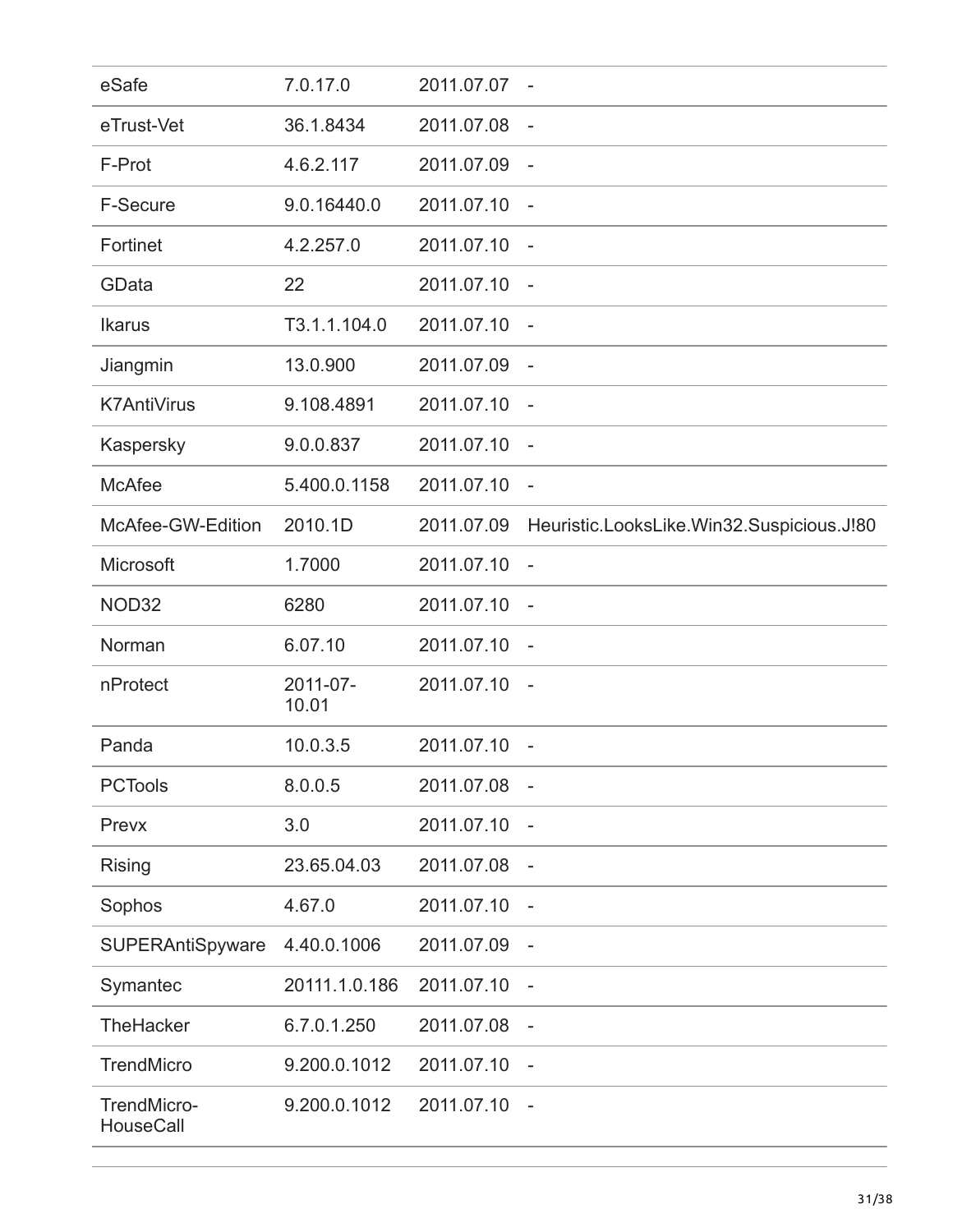| VBA32              | 3.12.16.4  | 2011.07.08 -               |
|--------------------|------------|----------------------------|
| <b>VIPRE</b>       | 9823       | 2011.07.10 -               |
| ViRobot            |            | 2011.7.9.4560 2011.07.10 - |
| <b>VirusBuster</b> | 14.0.116.0 | 2011.07.09 -               |

| <b>Antivirus</b>     | <b>Version</b> | Last update | <b>Result</b>            |
|----------------------|----------------|-------------|--------------------------|
| AhnLab-V3            | 2011.07.11.00  | 2011.07.10  |                          |
| AntiVir              | 7.11.11.45     | 2011.07.08  |                          |
| Antiy-AVL            | 2.0.3.7        | 2011.07.10  | $\overline{\phantom{0}}$ |
| Avast                | 4.8.1351.0     | 2011.07.10  | $\qquad \qquad -$        |
| Avast <sub>5</sub>   | 5.0.677.0      | 2011.07.10  | $\overline{a}$           |
| <b>AVG</b>           | 10.0.0.1190    | 2011.07.10  | $\qquad \qquad -$        |
| <b>BitDefender</b>   | 7.2            | 2011.07.10  | Backdoor.Shell.AC        |
| <b>CAT-QuickHeal</b> | 11.00          | 2011.07.10  | $\overline{\phantom{a}}$ |
| ClamAV               | 0.97.0.0       | 2011.07.10  |                          |
| Commtouch            | 5.3.2.6        | 2011.07.09  | $\overline{\phantom{0}}$ |
| Comodo               | 9337           | 2011.07.10  | $\qquad \qquad -$        |
| <b>DrWeb</b>         | 5.0.2.03300    | 2011.07.10  | $\overline{a}$           |
| Emsisoft             | 5.1.0.8        | 2011.07.10  | $\overline{a}$           |
| eSafe                | 7.0.17.0       | 2011.07.07  |                          |
| eTrust-Vet           | 36.1.8434      | 2011.07.08  | $\overline{\phantom{0}}$ |
| F-Prot               | 4.6.2.117      | 2011.07.09  | $\overline{\phantom{a}}$ |
| F-Secure             | 9.0.16440.0    | 2011.07.10  | Backdoor.Shell.AC        |
| Fortinet             | 4.2.257.0      | 2011.07.10  |                          |
| GData                | 22             | 2011.07.10  | Backdoor.Shell.AC        |
| <b>Ikarus</b>        | T3.1.1.104.0   | 2011.07.10  |                          |
| Jiangmin             | 13.0.900       | 2011.07.09  |                          |
| <b>K7AntiVirus</b>   | 9.108.4891     | 2011.07.10  |                          |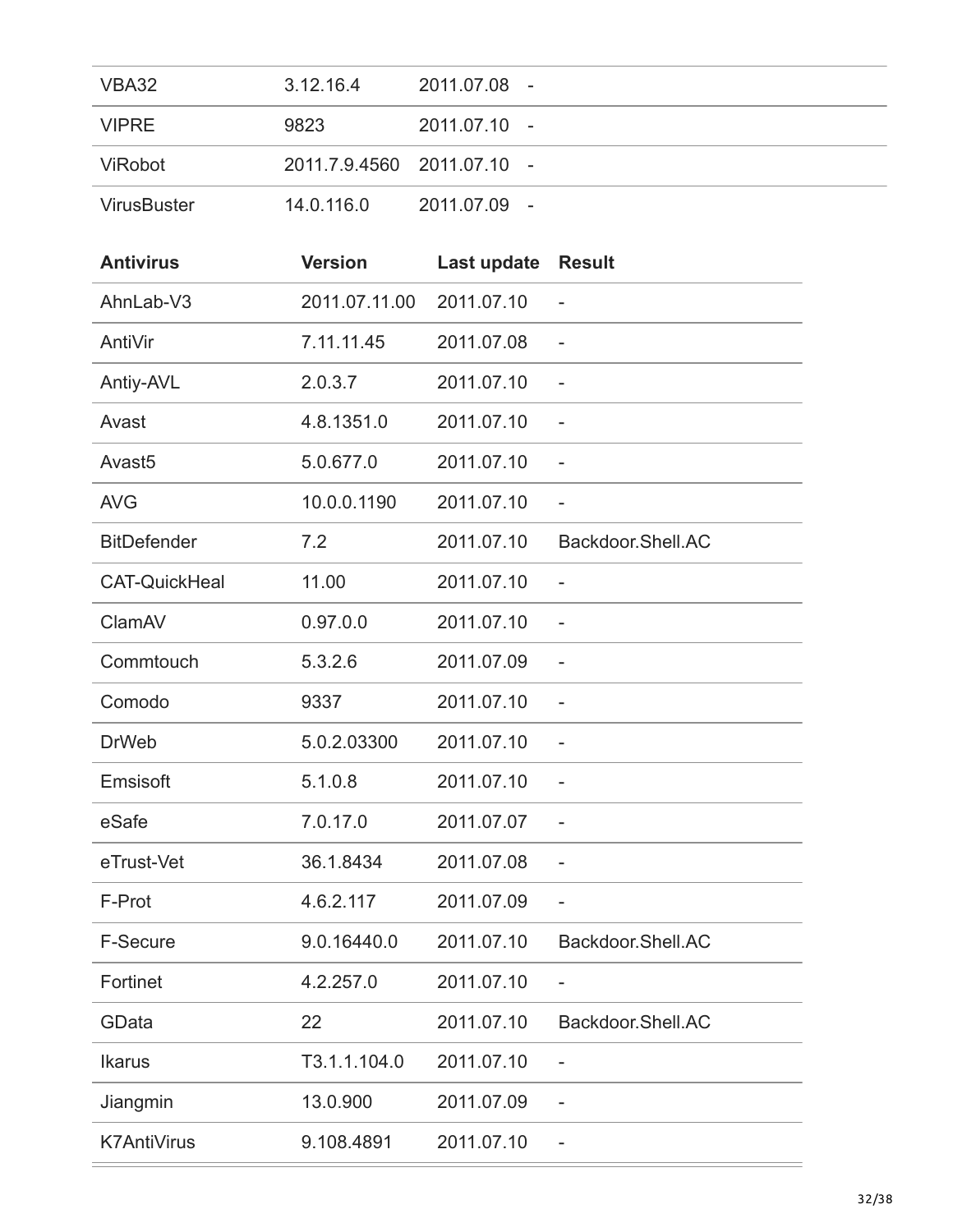| Kaspersky            | 9.0.0.837      | 2011.07.10  | HEUR: Trojan. Win32. Generic |
|----------------------|----------------|-------------|------------------------------|
| <b>McAfee</b>        | 5.400.0.1158   | 2011.07.10  | $\overline{\phantom{0}}$     |
| McAfee-GW-Edition    | 2010.1D        | 2011.07.09  | $\overline{\phantom{a}}$     |
| Microsoft            | 1.7000         | 2011.07.10  | Trojan: Win32/Swrort.A       |
| NOD32                | 6280           | 2011.07.10  | $\overline{\phantom{0}}$     |
| Norman               | 6.07.10        | 2011.07.10  |                              |
| nProtect             | 2011-07-10.01  | 2011.07.10  | Backdoor.Shell.AC            |
| Panda                | 10.0.3.5       | 2011.07.10  | $\qquad \qquad -$            |
| <b>PCTools</b>       | 8.0.0.5        | 2011.07.08  | $\overline{\phantom{0}}$     |
| Prevx                | 3.0            | 2011.07.10  | $\overline{\phantom{a}}$     |
| <b>Rising</b>        | 23.65.04.03    | 2011.07.08  | $\overline{a}$               |
| Sophos               | 4.67.0         | 2011.07.10  |                              |
| SUPERAntiSpyware     | 4.40.0.1006    | 2011.07.09  | $\overline{\phantom{0}}$     |
| Symantec             | 20111.1.0.186  | 2011.07.10  | $\overline{\phantom{0}}$     |
| TheHacker            | 6.7.0.1.250    | 2011.07.08  | $\overline{\phantom{a}}$     |
| <b>TrendMicro</b>    | 9.200.0.1012   | 2011.07.10  | $\overline{\phantom{a}}$     |
| TrendMicro-HouseCall | 9.200.0.1012   | 2011.07.10  | $\overline{\phantom{0}}$     |
| <b>VBA32</b>         | 3.12.16.4      | 2011.07.08  |                              |
| <b>VIPRE</b>         | 9823           | 2011.07.10  |                              |
| ViRobot              | 2011.7.9.4560  | 2011.07.10  |                              |
| <b>VirusBuster</b>   | 14.0.116.0     | 2011.07.09  |                              |
| <b>Antivirus</b>     | <b>Version</b> | Last update | <b>Result</b>                |
| AhnLab-V3            | 2011.07.11.00  | 2011.07.10  |                              |
| AntiVir              | 7.11.11.45     | 2011.07.08  |                              |
| Antiy-AVL            | 2.0.3.7        | 2011.07.10  |                              |
| Avast                | 4.8.1351.0     | 2011.07.10  |                              |
| Avast <sub>5</sub>   | 5.0.677.0      | 2011.07.10  |                              |
|                      |                |             |                              |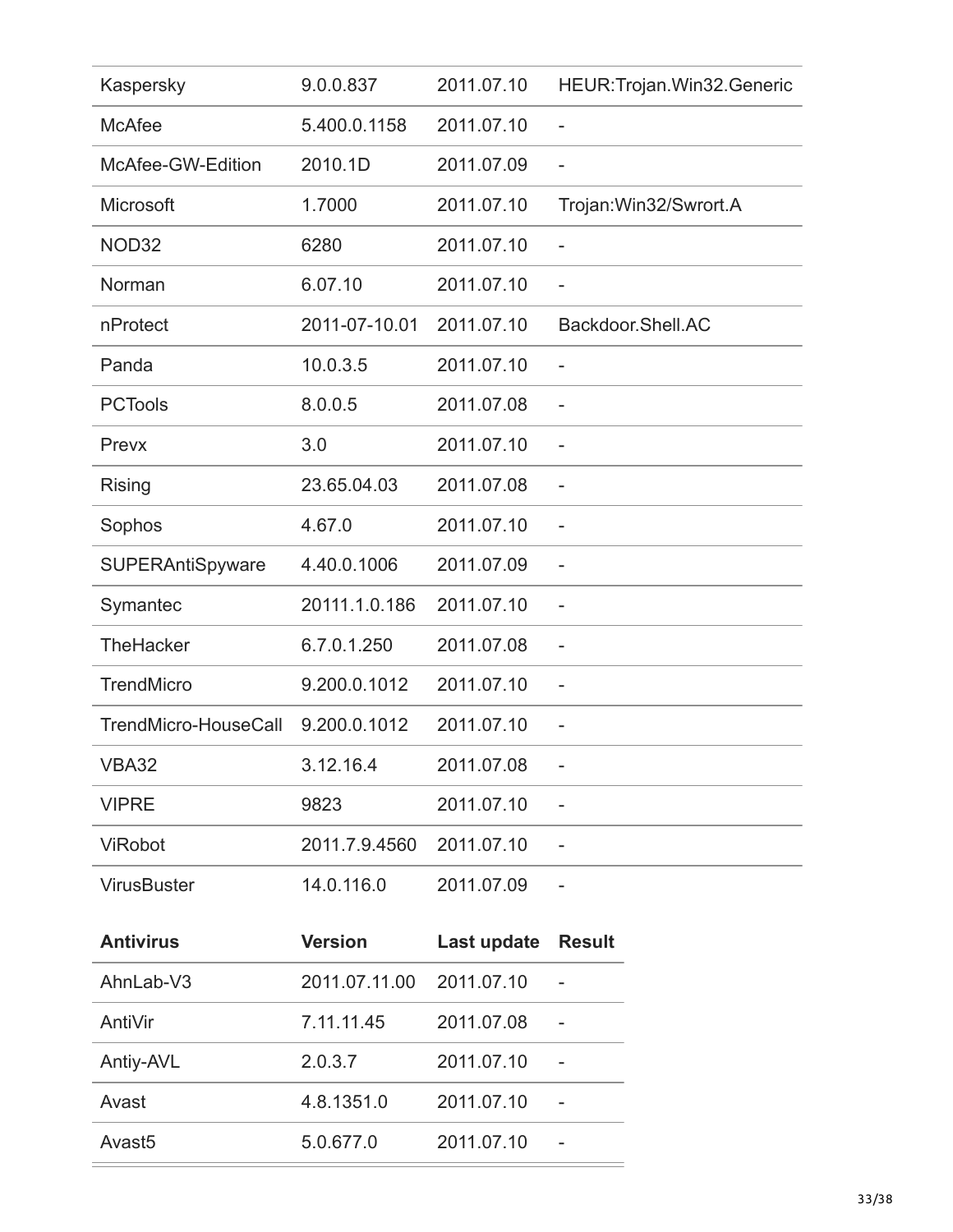| <b>AVG</b>           | 10.0.0.1190   | 2011.07.10 |   |
|----------------------|---------------|------------|---|
| <b>BitDefender</b>   | 7.2           | 2011.07.10 |   |
| <b>CAT-QuickHeal</b> | 11.00         | 2011.07.10 | - |
| ClamAV               | 0.97.0.0      | 2011.07.10 |   |
| Commtouch            | 5.3.2.6       | 2011.07.09 |   |
| Comodo               | 9337          | 2011.07.10 |   |
| <b>DrWeb</b>         | 5.0.2.03300   | 2011.07.10 |   |
| Emsisoft             | 5.1.0.8       | 2011.07.10 |   |
| eSafe                | 7.0.17.0      | 2011.07.07 |   |
| eTrust-Vet           | 36.1.8434     | 2011.07.08 |   |
| F-Prot               | 4.6.2.117     | 2011.07.09 |   |
| <b>F-Secure</b>      | 9.0.16440.0   | 2011.07.10 |   |
| Fortinet             | 4.2.257.0     | 2011.07.10 |   |
| GData                | 22            | 2011.07.10 |   |
| <b>Ikarus</b>        | T3.1.1.104.0  | 2011.07.10 |   |
| Jiangmin             | 13.0.900      | 2011.07.09 |   |
| <b>K7AntiVirus</b>   | 9.108.4891    | 2011.07.10 |   |
| Kaspersky            | 9.0.0.837     | 2011.07.10 |   |
| <b>McAfee</b>        | 5.400.0.1158  | 2011.07.10 |   |
| McAfee-GW-Edition    | 2010.1D       | 2011.07.09 |   |
| Microsoft            | 1.7000        | 2011.07.10 |   |
| NOD32                | 6280          | 2011.07.10 |   |
| Norman               | 6.07.10       | 2011.07.10 |   |
| nProtect             | 2011-07-10.01 | 2011.07.10 |   |
| Panda                | 10.0.3.5      | 2011.07.10 |   |
| <b>PCTools</b>       | 8.0.0.5       | 2011.07.08 |   |
| Prevx                | 3.0           | 2011.07.10 |   |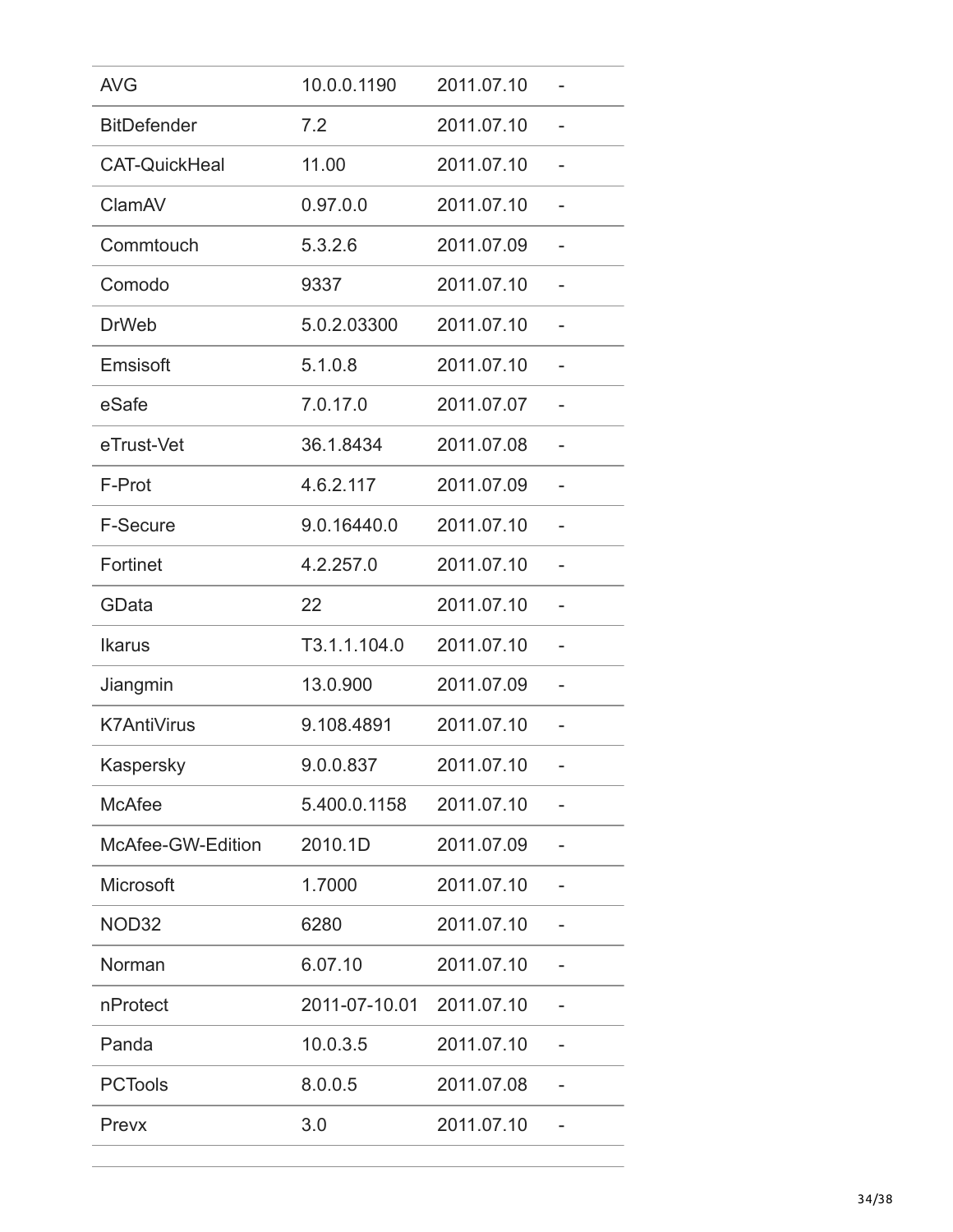| <b>Rising</b>        | 23.65.04.03   | 2011.07.08 |  |
|----------------------|---------------|------------|--|
| Sophos               | 4.67.0        | 2011.07.10 |  |
| SUPERAntiSpyware     | 4.40.0.1006   | 2011.07.09 |  |
| Symantec             | 20111.1.0.186 | 2011.07.10 |  |
| <b>TheHacker</b>     | 6.7.0.1.250   | 2011.07.08 |  |
| <b>TrendMicro</b>    | 9.200.0.1012  | 2011.07.10 |  |
| TrendMicro-HouseCall | 9.200.0.1012  | 2011.07.10 |  |
| <b>VBA32</b>         | 3.12.16.4     | 2011.07.08 |  |
| <b>VIPRE</b>         | 9823          | 2011.07.10 |  |
| <b>ViRobot</b>       | 2011.7.9.4560 | 2011.07.10 |  |
| <b>VirusBuster</b>   | 14.0.116.0    | 2011.07.09 |  |

| <b>Antivirus</b>     | <b>Version</b> | Last update | <b>Result</b> |
|----------------------|----------------|-------------|---------------|
| AhnLab-V3            | 2011.07.11.00  | 2011.07.10  |               |
| AntiVir              | 7.11.11.45     | 2011.07.08  |               |
| Antiy-AVL            | 2.0.3.7        | 2011.07.10  |               |
| Avast                | 4.8.1351.0     | 2011.07.10  |               |
| Avast <sub>5</sub>   | 5.0.677.0      | 2011.07.10  |               |
| <b>AVG</b>           | 10.0.0.1190    | 2011.07.10  |               |
| <b>BitDefender</b>   | 7.2            | 2011.07.10  |               |
| <b>CAT-QuickHeal</b> | 11.00          | 2011.07.10  |               |
| ClamAV               | 0.97.0.0       | 2011.07.10  |               |
| Commtouch            | 5.3.2.6        | 2011.07.09  |               |
| Comodo               | 9337           | 2011.07.10  |               |
| <b>DrWeb</b>         | 5.0.2.03300    | 2011.07.10  |               |
| Emsisoft             | 5.1.0.8        | 2011.07.10  |               |
| eSafe                | 7.0.17.0       | 2011.07.07  |               |
| eTrust-Vet           | 36.1.8434      | 2011.07.08  |               |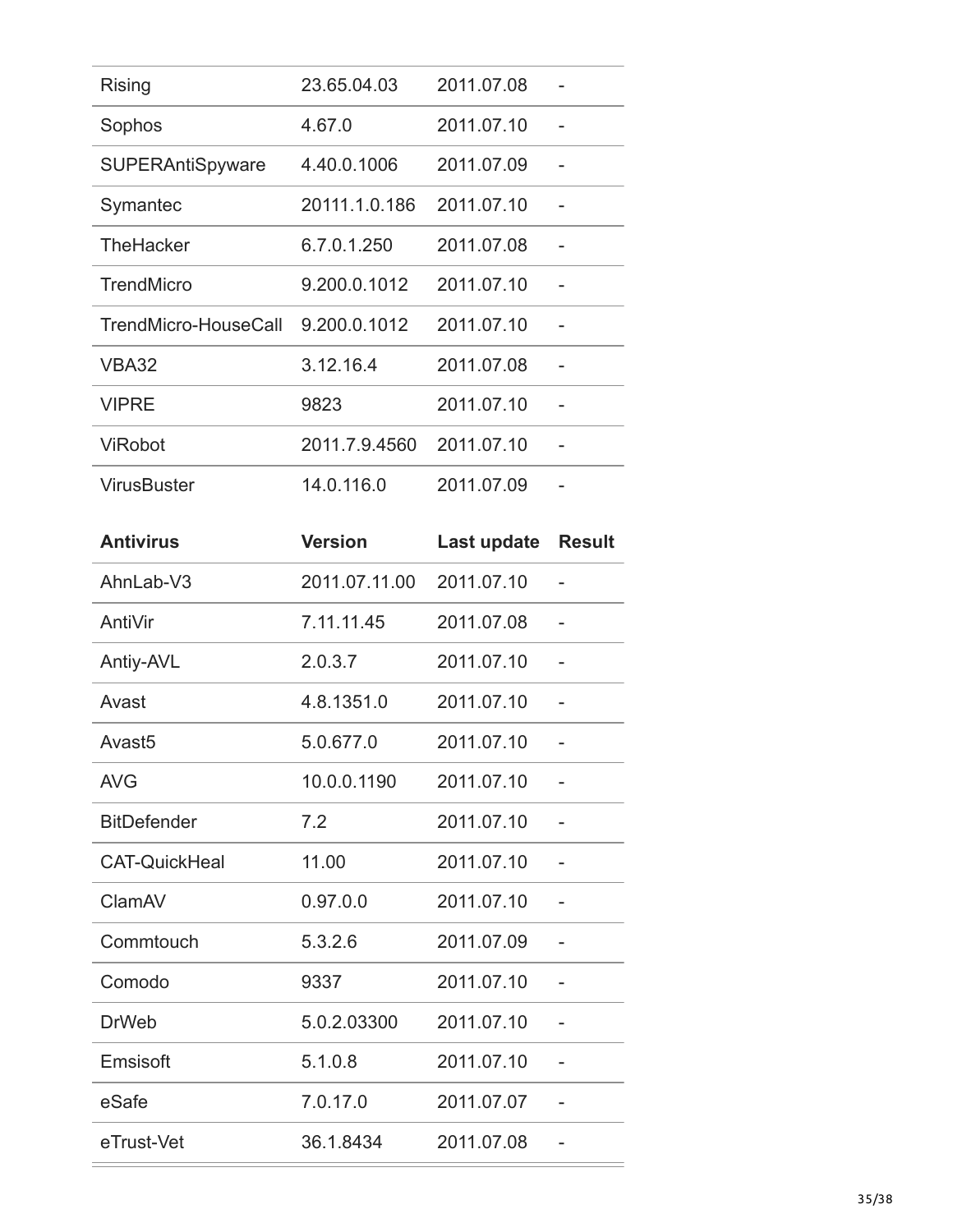| F-Prot                  | 4.6.2.117     | 2011.07.09 |  |
|-------------------------|---------------|------------|--|
| <b>F-Secure</b>         | 9.0.16440.0   | 2011.07.10 |  |
| Fortinet                | 4.2.257.0     | 2011.07.10 |  |
| GData                   | 22            | 2011.07.10 |  |
| <b>Ikarus</b>           | T3.1.1.104.0  | 2011.07.10 |  |
| Jiangmin                | 13.0.900      | 2011.07.09 |  |
| <b>K7AntiVirus</b>      | 9.108.4891    | 2011.07.10 |  |
| Kaspersky               | 9.0.0.837     | 2011.07.10 |  |
| <b>McAfee</b>           | 5.400.0.1158  | 2011.07.10 |  |
| McAfee-GW-Edition       | 2010.1D       | 2011.07.09 |  |
| Microsoft               | 1.7000        | 2011.07.10 |  |
| NOD32                   | 6281          | 2011.07.10 |  |
| Norman                  | 6.07.10       | 2011.07.10 |  |
| nProtect                | 2011-07-10.01 | 2011.07.10 |  |
| Panda                   | 10.0.3.5      | 2011.07.10 |  |
| <b>PCTools</b>          | 8.0.0.5       | 2011.07.08 |  |
| Prevx                   | 3.0           | 2011.07.10 |  |
| <b>Rising</b>           | 23.65.04.03   | 2011.07.08 |  |
| Sophos                  | 4.67.0        | 2011.07.10 |  |
| <b>SUPERAntiSpyware</b> | 4.40.0.1006   | 2011.07.09 |  |
| Symantec                | 20111.1.0.186 | 2011.07.10 |  |
| <b>TheHacker</b>        | 6.7.0.1.252   | 2011.07.10 |  |
| <b>TrendMicro</b>       | 9.200.0.1012  | 2011.07.10 |  |
| TrendMicro-HouseCall    | 9.200.0.1012  | 2011.07.10 |  |
| <b>VBA32</b>            | 3.12.16.4     | 2011.07.08 |  |
| <b>VIPRE</b>            | 9823          | 2011.07.10 |  |
| <b>ViRobot</b>          | 2011.7.9.4560 | 2011.07.10 |  |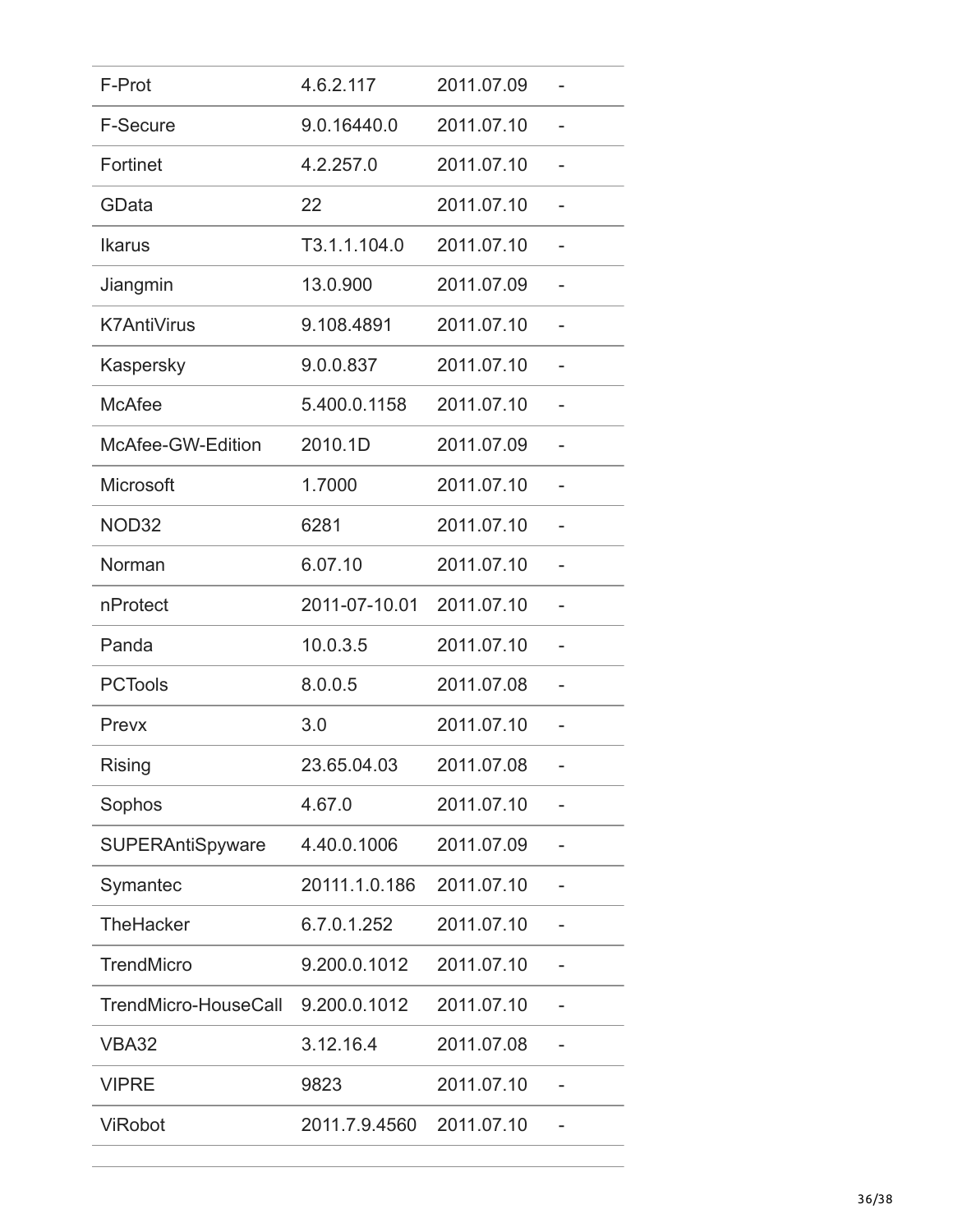| <b>VirusBuster</b>   | 14.0.116.0     | 2011.07.09  |                              |
|----------------------|----------------|-------------|------------------------------|
| <b>Antivirus</b>     | <b>Version</b> | Last update | <b>Result</b>                |
| AhnLab-V3            | 2011.07.11.00  | 2011.07.10  |                              |
| AntiVir              | 7.11.11.46     | 2011.07.10  | $\overline{\phantom{0}}$     |
| Antiy-AVL            | 2.0.3.7        | 2011.07.10  | $\overline{\phantom{0}}$     |
| Avast                | 4.8.1351.0     | 2011.07.10  | $\overline{\phantom{0}}$     |
| Avast <sub>5</sub>   | 5.0.677.0      | 2011.07.10  | $\overline{\phantom{0}}$     |
| <b>AVG</b>           | 10.0.0.1190    | 2011.07.10  |                              |
| <b>BitDefender</b>   | 7.2            | 2011.07.10  | $\overline{\phantom{0}}$     |
| <b>CAT-QuickHeal</b> | 11.00          | 2011.07.10  |                              |
| ClamAV               | 0.97.0.0       | 2011.07.10  | $\overline{\phantom{a}}$     |
| Commtouch            | 5.3.2.6        | 2011.07.10  | $\overline{\phantom{0}}$     |
| Comodo               | 9339           | 2011.07.10  | $\overline{a}$               |
| <b>DrWeb</b>         | 5.0.2.03300    | 2011.07.10  |                              |
| Emsisoft             | 5.1.0.8        | 2011.07.10  | $\overline{\phantom{0}}$     |
| eSafe                | 7.0.17.0       | 2011.07.07  | $\overline{\phantom{0}}$     |
| eTrust-Vet           | 36.1.8434      | 2011.07.08  | $\overline{\phantom{0}}$     |
| F-Prot               | 4.6.2.117      | 2011.07.10  | $\overline{\phantom{0}}$     |
| F-Secure             | 9.0.16440.0    | 2011.07.10  |                              |
| Fortinet             | 4.2.257.0      | 2011.07.10  |                              |
| GData                | 22             | 2011.07.10  |                              |
| <b>Ikarus</b>        | T3.1.1.104.0   | 2011.07.10  | $\overline{\phantom{0}}$     |
| Jiangmin             | 13.0.900       | 2011.07.10  | $\overline{\phantom{0}}$     |
| <b>K7AntiVirus</b>   | 9.108.4891     | 2011.07.10  | $\overline{a}$               |
| Kaspersky            | 9.0.0.837      | 2011.07.10  | HEUR: Trojan. Win32. Generic |
| <b>McAfee</b>        | 5.400.0.1158   | 2011.07.10  | $\qquad \qquad -$            |
| McAfee-GW-Edition    | 2010.1D        | 2011.07.10  |                              |